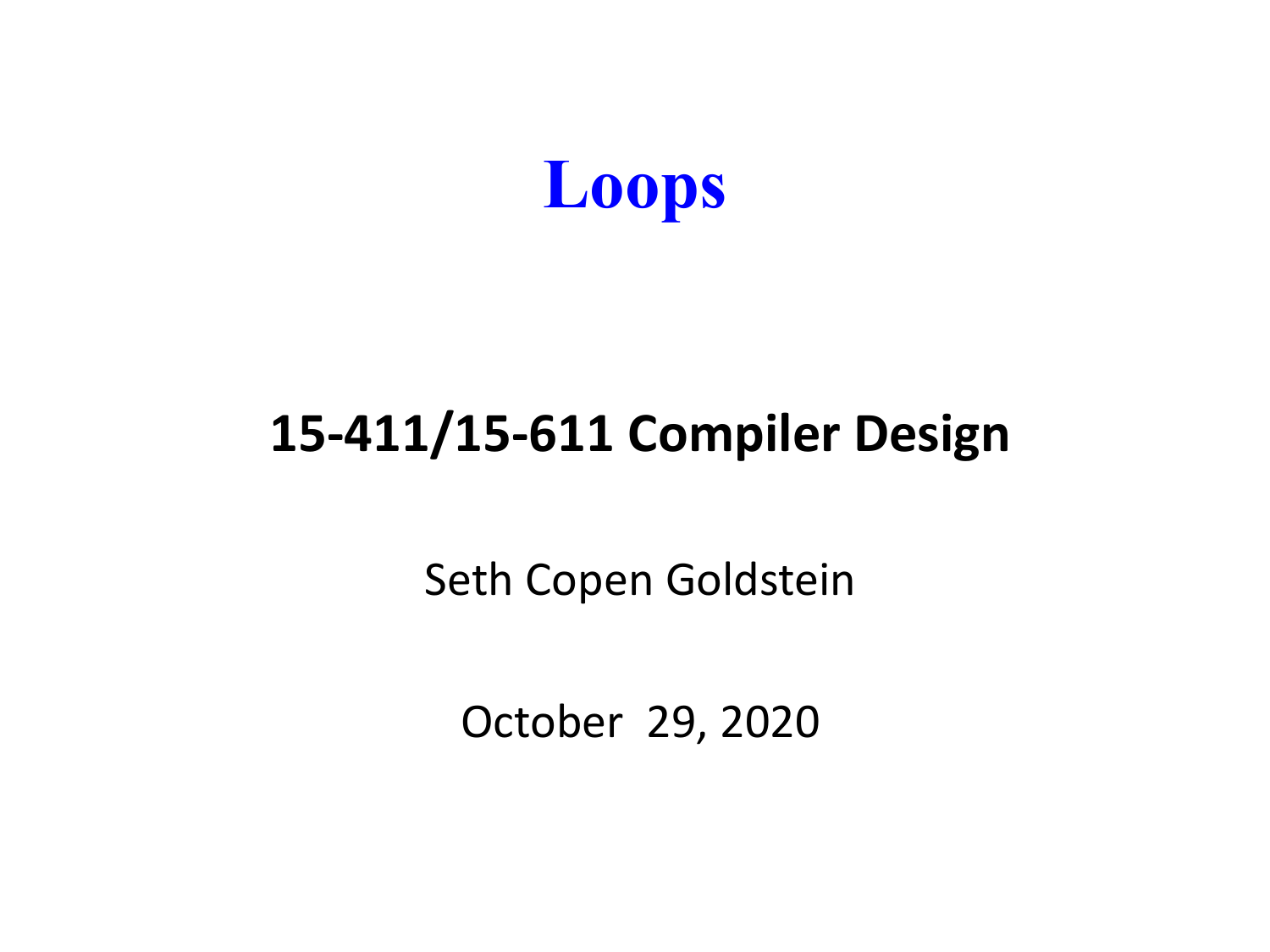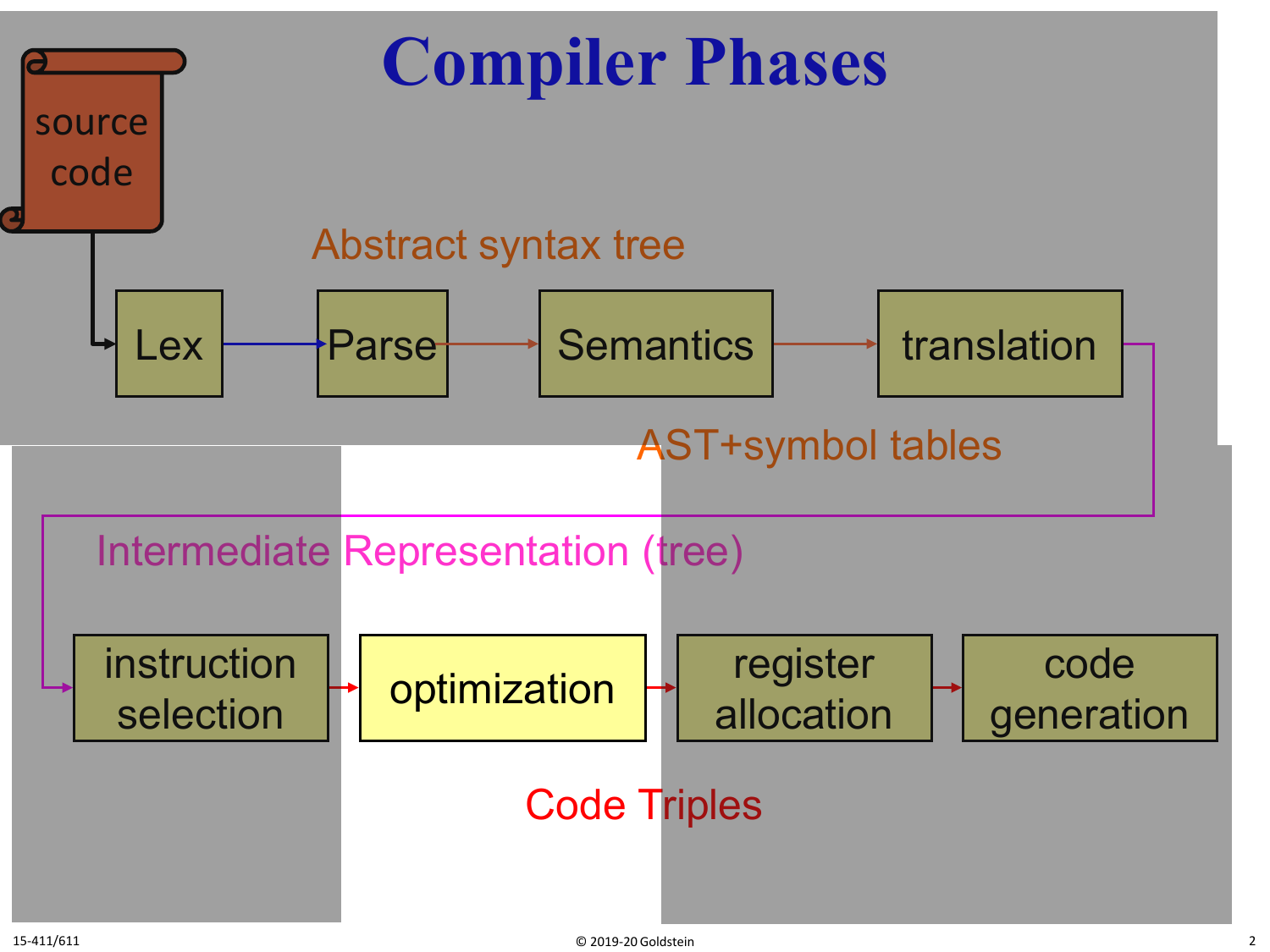## **Kinds of Optimizations**

- Peephole
- Local
- Global
- Whole File
- Whole Program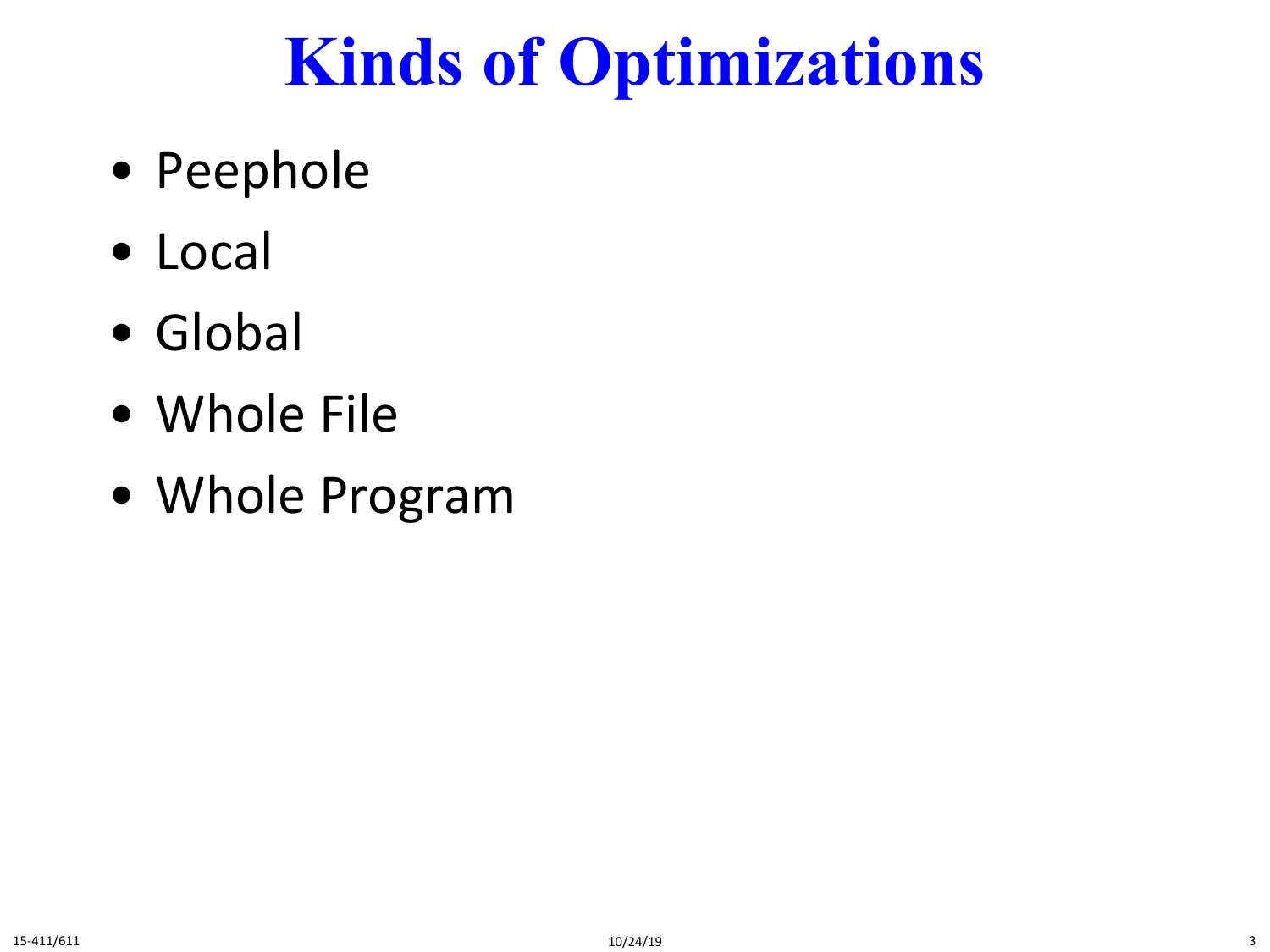#### **Plan**

- Introduction to Peephole
- Dataflow Analysis
- Control Flow Analysis
- Loop-based Optimizations
- PRE/Lazy Code Motion
- More Loops: Locality, Scheduling
- Alias Analysis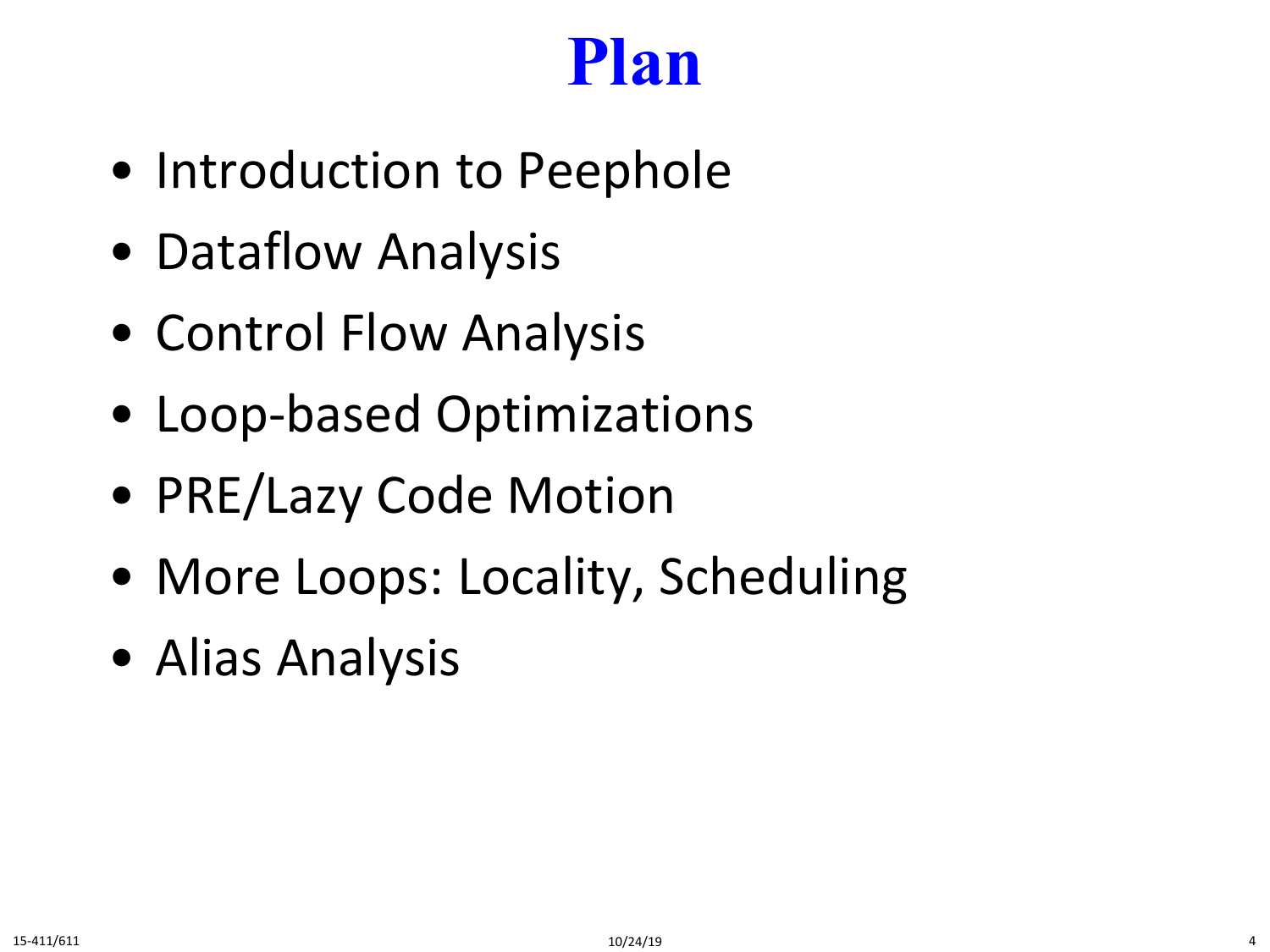## **Some Peephole Optimizations**

- Constant Folding
- Strength Reduction
- Constant Propagation (when in SSA)
- Null Sequence Elimination
- Copy Propagation (when in SSA)
- … (hundreds and hundreds of these)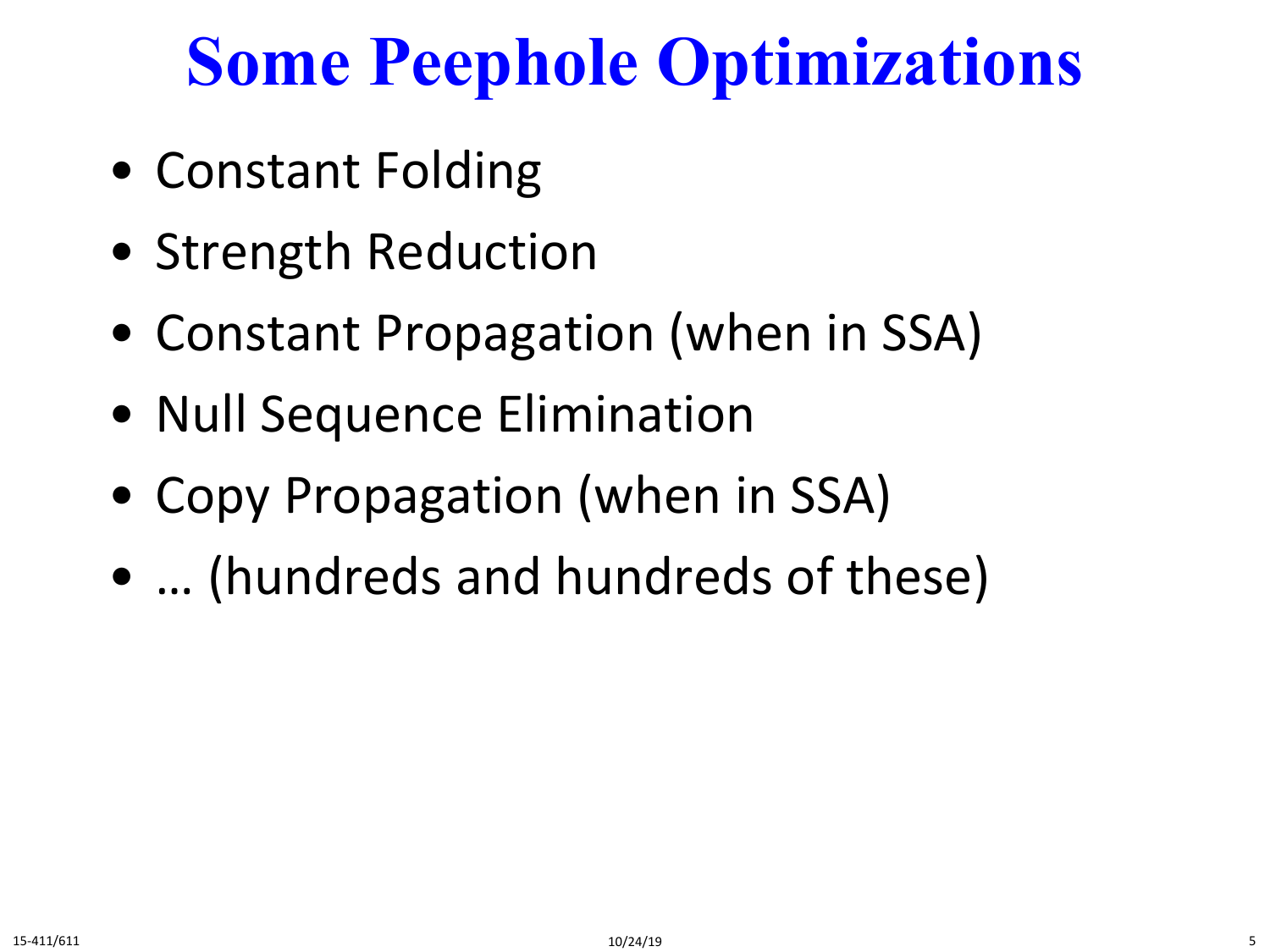#### **Constant Folding**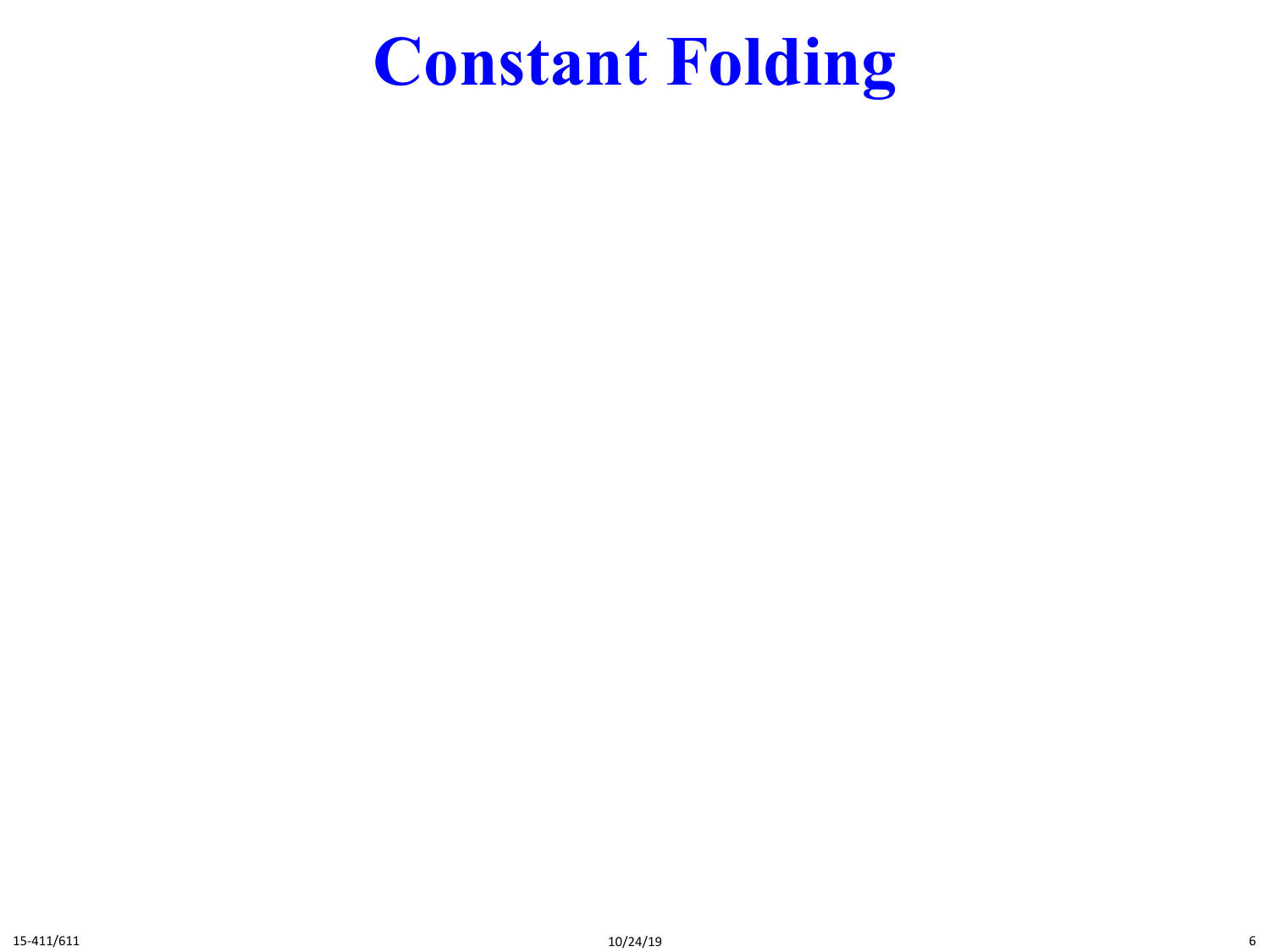#### **Strength Reduction**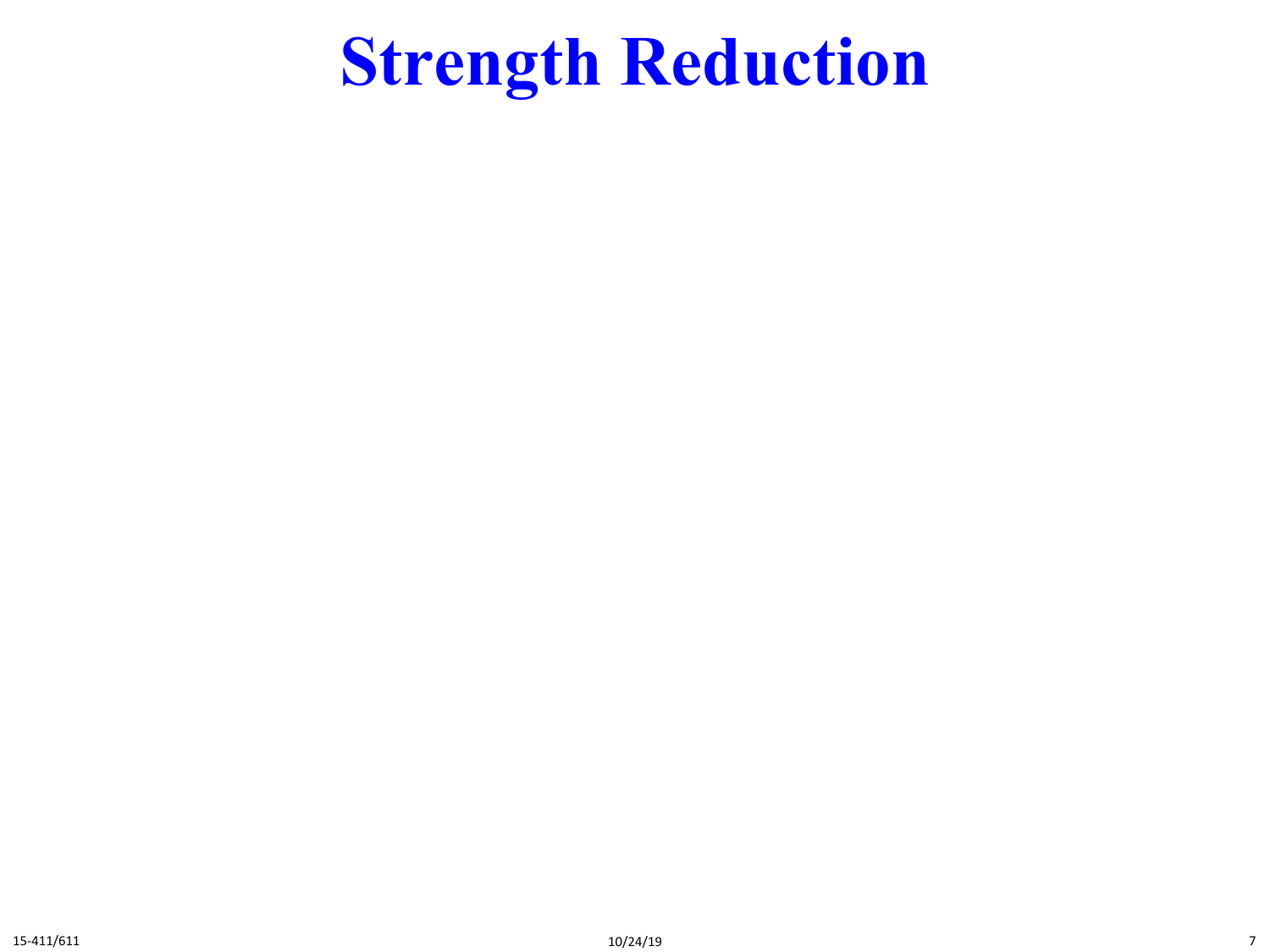#### **Constant Propogation**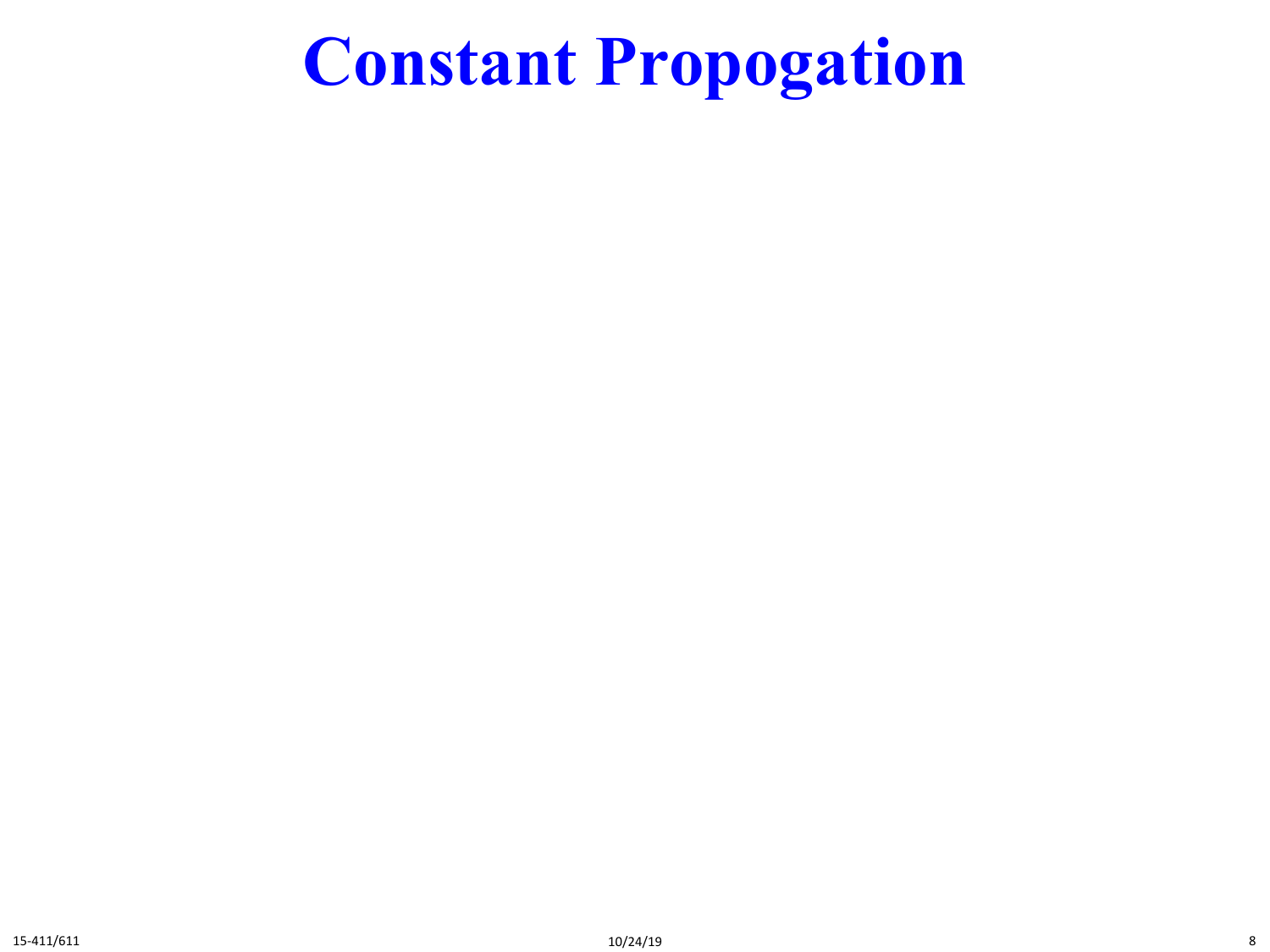#### **Null Sequence Elimination**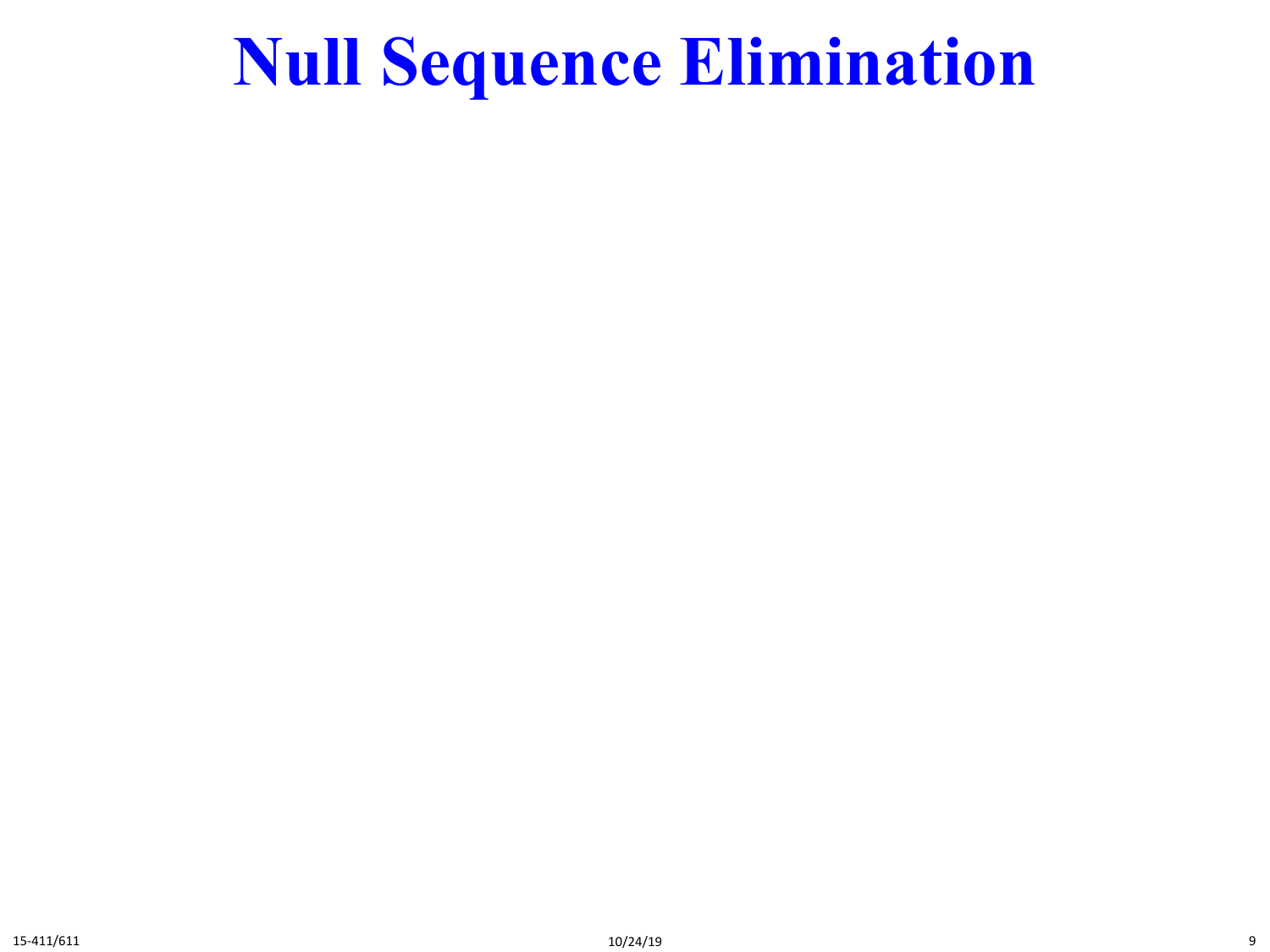## **Common loop optimizations**

| • Hoisting of loop-invariant computations<br>- pre-compute before entering the loop<br>• Elimination of induction variables<br>- change p=i*w+b to p=b,p+=w, when w,b invariantanalysis | Scalar opts,<br>DF analysis,<br><b>Control flow</b>           |
|-----------------------------------------------------------------------------------------------------------------------------------------------------------------------------------------|---------------------------------------------------------------|
| • Loop unrolling<br>- to improve scheduling of the loop body                                                                                                                            |                                                               |
| • Software pipelining<br>- To improve scheduling of the loop body<br>Loop permutation<br>- to improve cache memory performance                                                          | <b>Requires</b><br>understan<br>ding data<br>dependen<br>cies |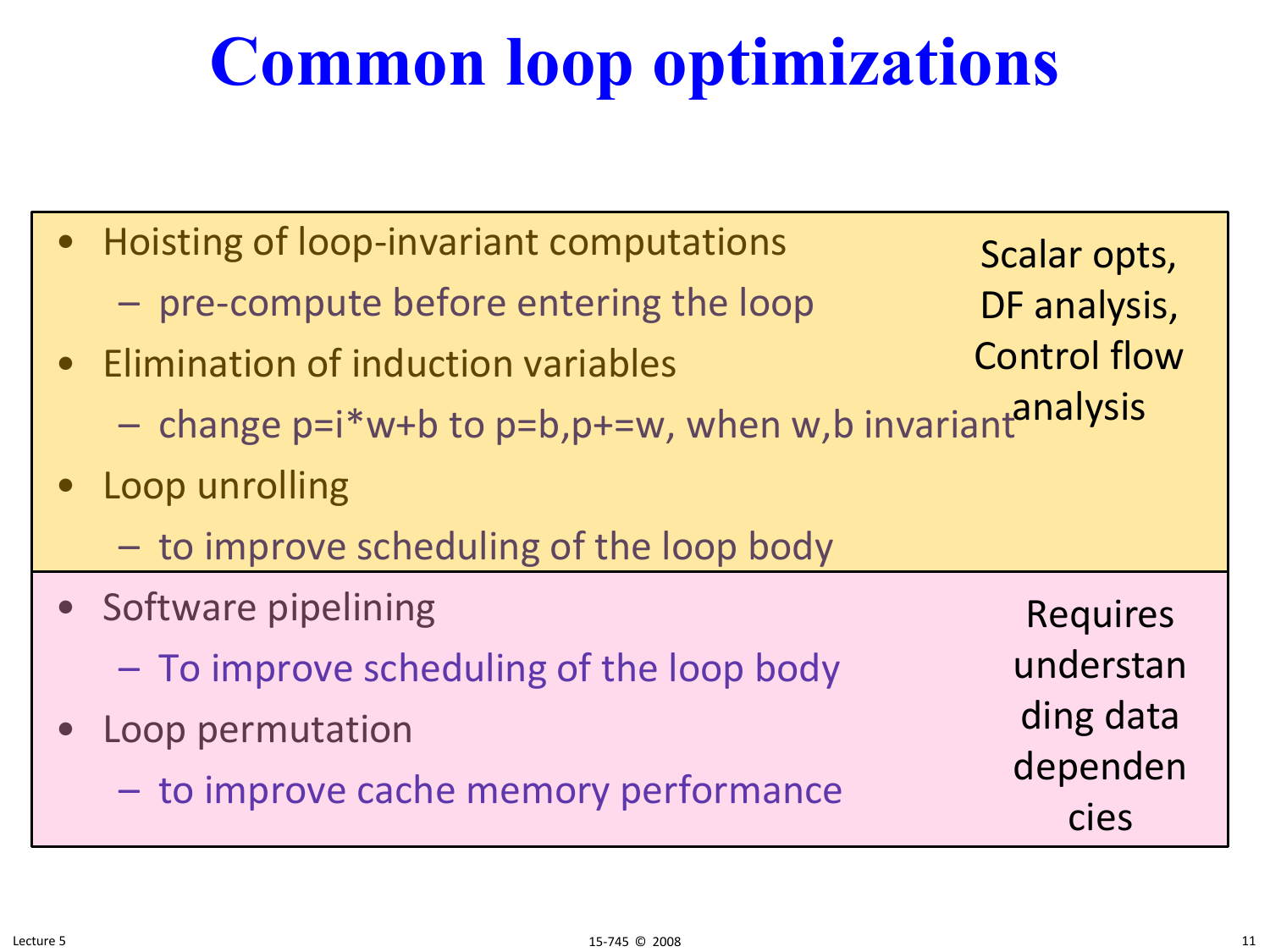

- Loops are **extremely** important
	- the "90-10" rule
- Loop optimization involves
	- understanding control-flow structure
	- Understanding data-dependence information
	- sensitivity to side-effecting operations
	- extra care in some transformations such as register spilling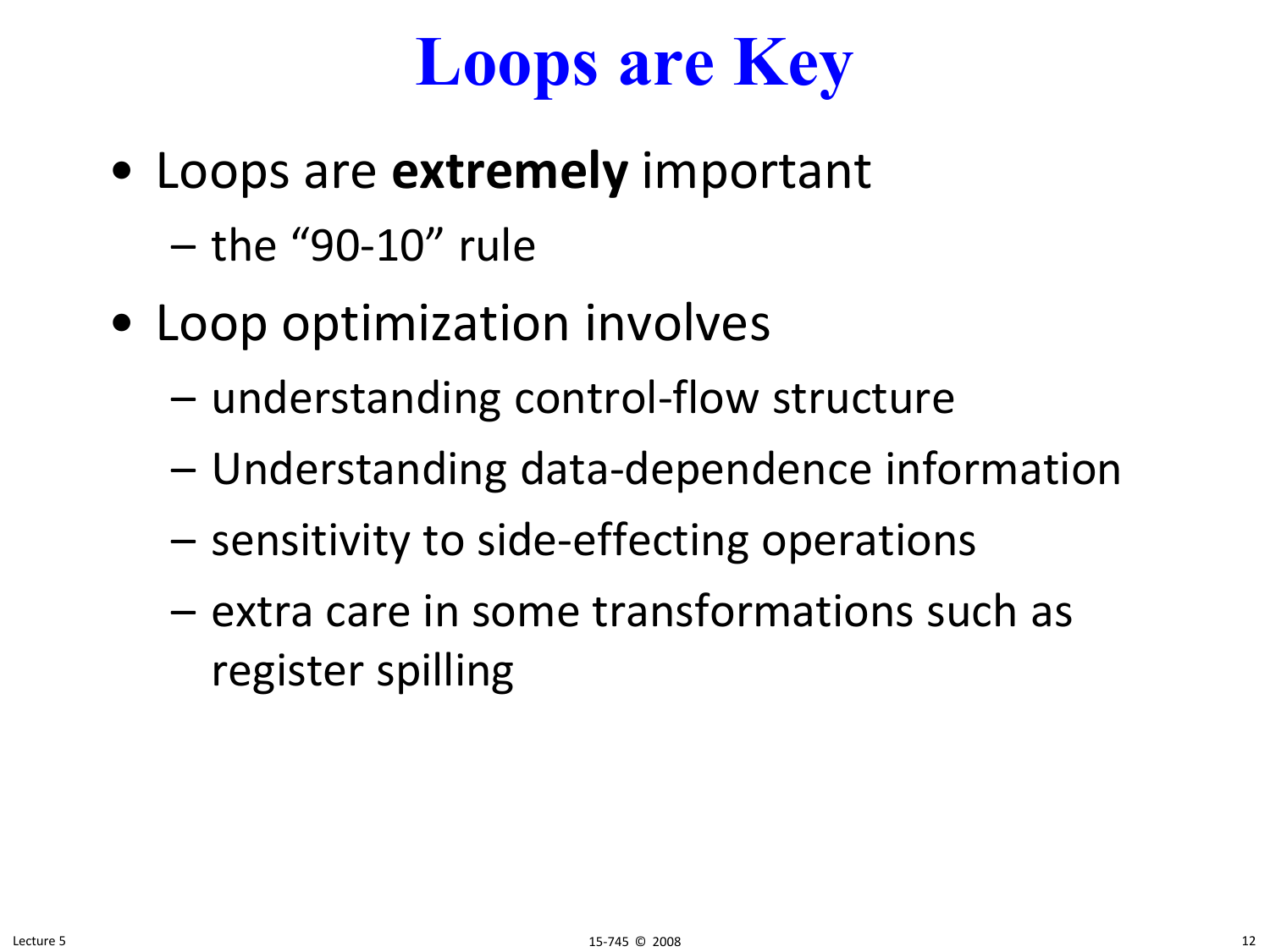# **Finding Loops**

- To optimize loops, we need to find them!
- Could use source language loop information in the abstract syntax tree…

• BUT:

- There are multiple source loop constructs: for, while, dowhile, even goto in C
- Want IR to support different languages
- Ideally, we want a single concept of a loop so all have same analysis, same optimizations
- Solution: dismantle source-level constructs, then re-find loops from fundamentals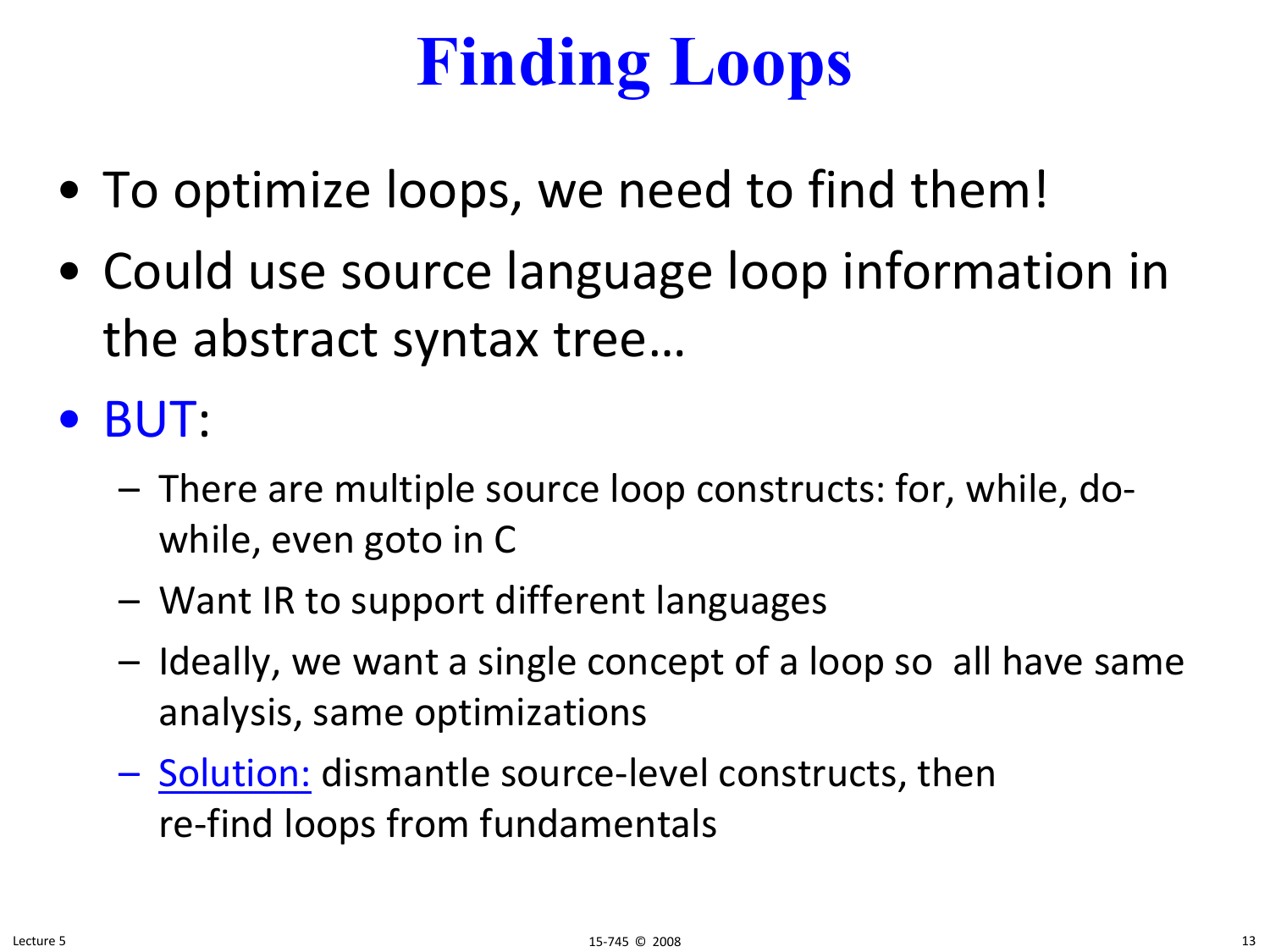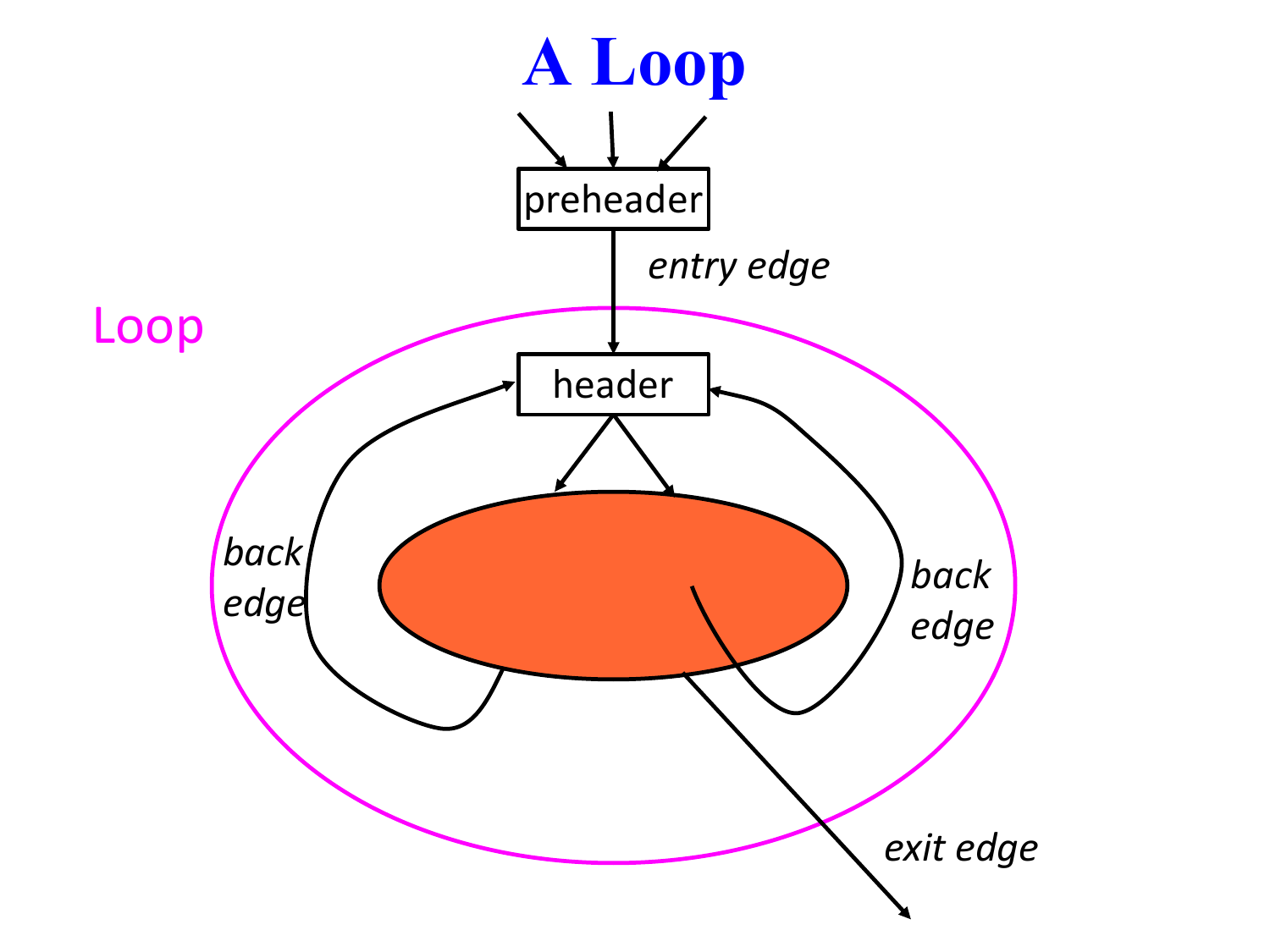#### Loop: Strongly Connected Component of CFG

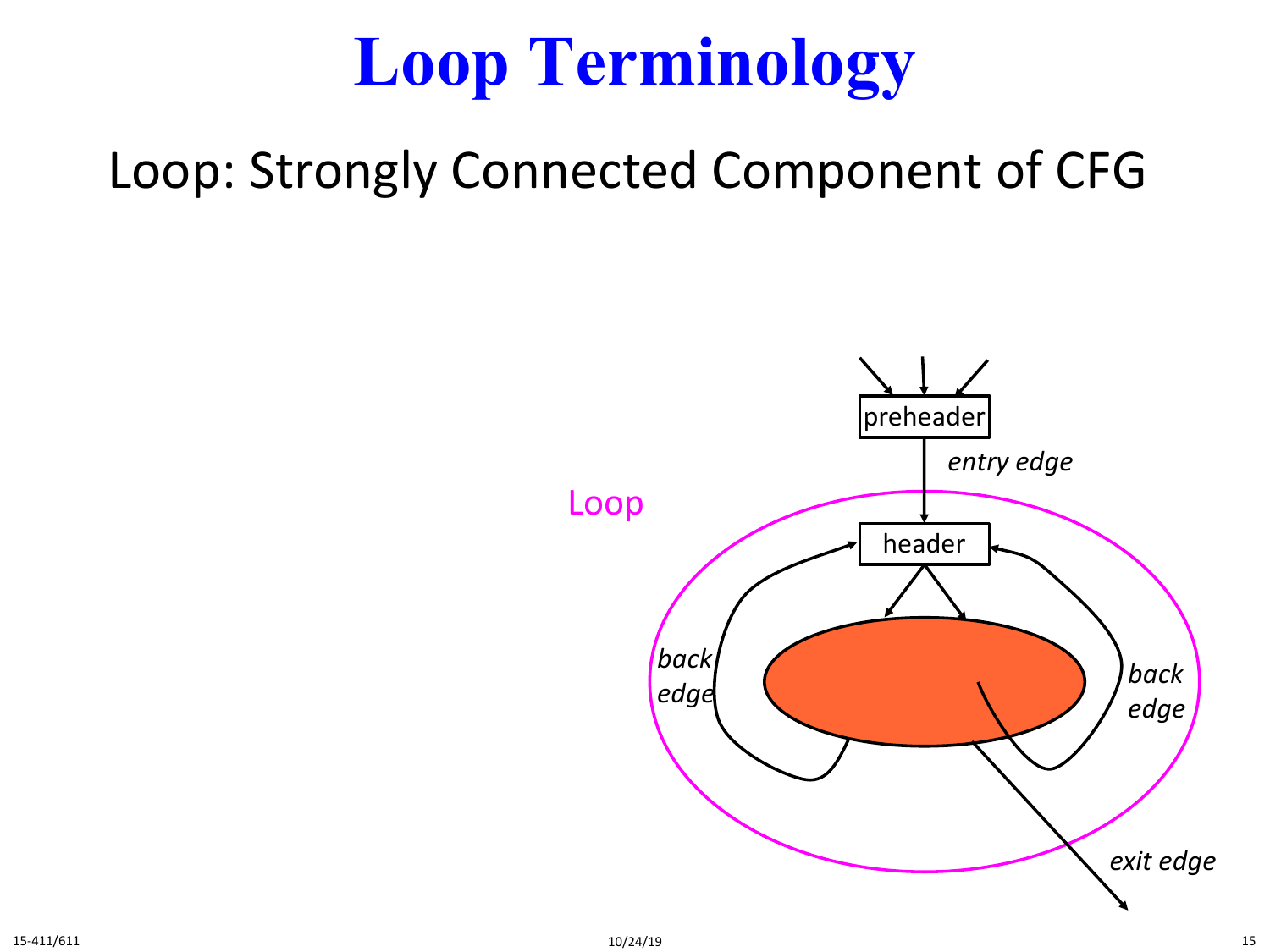Loop: Strongly Connected Component of CFG Entry Edge: tail not in loop, head in loop.

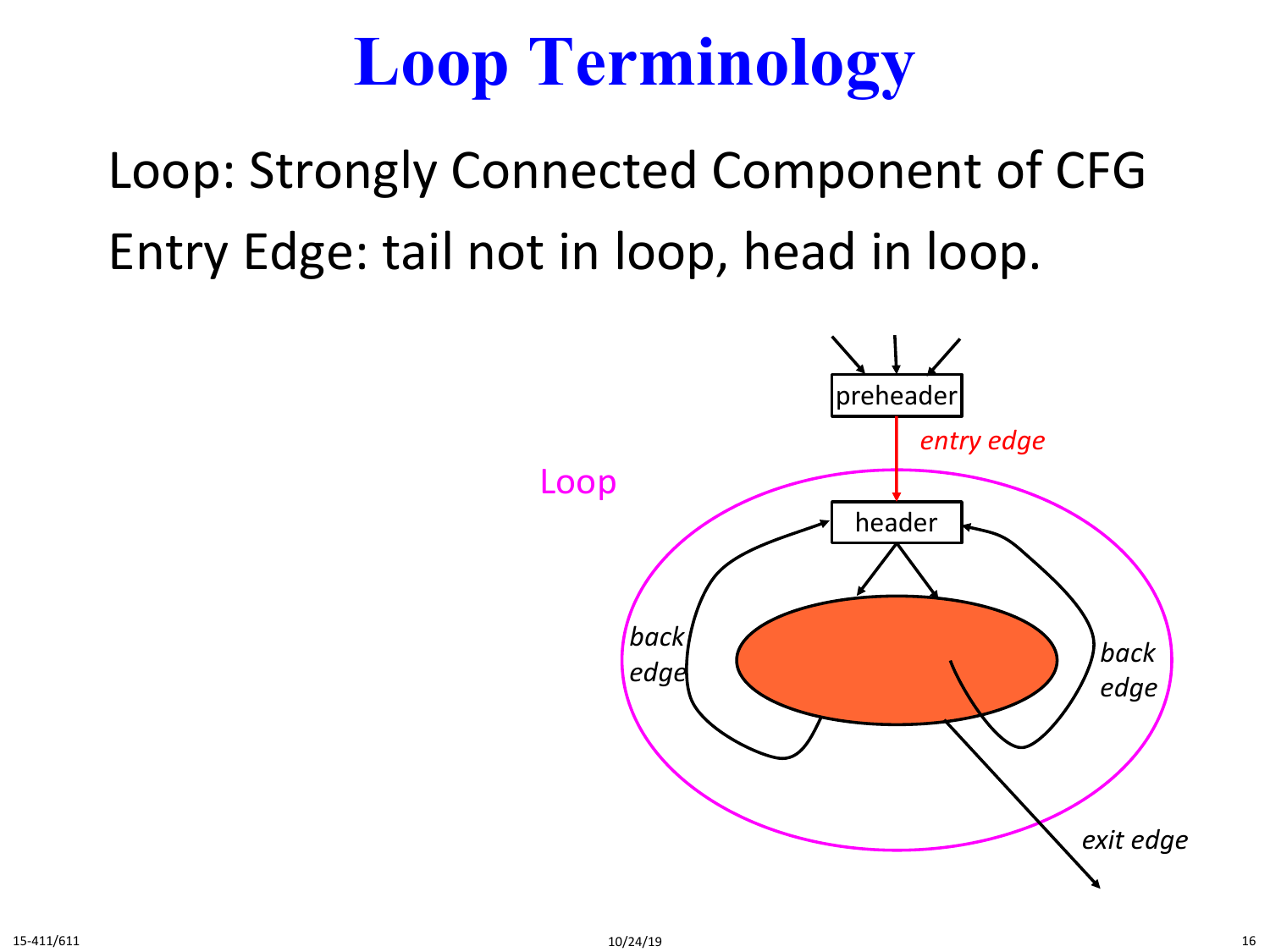Loop: Strongly Connected Component of CFG Entry Edge: tail not in loop, head in loop. Exit edge: tail in loop, head not in loop

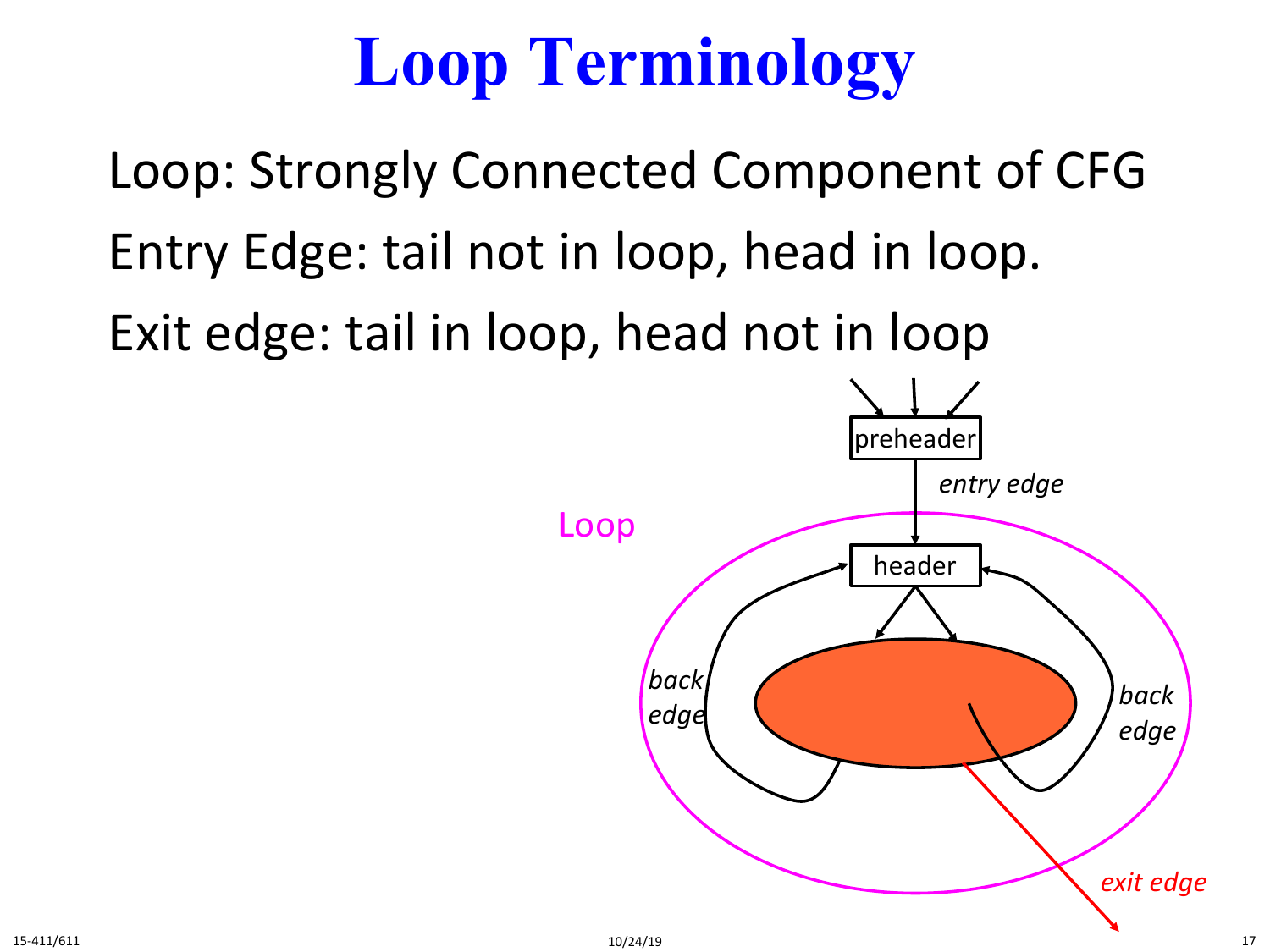Loop: Strongly Connected Component of CFG Entry Edge: tail not in loop, head in loop. Exit edge: tail in loop, head not in loop **Loop Header**: target of entry edge

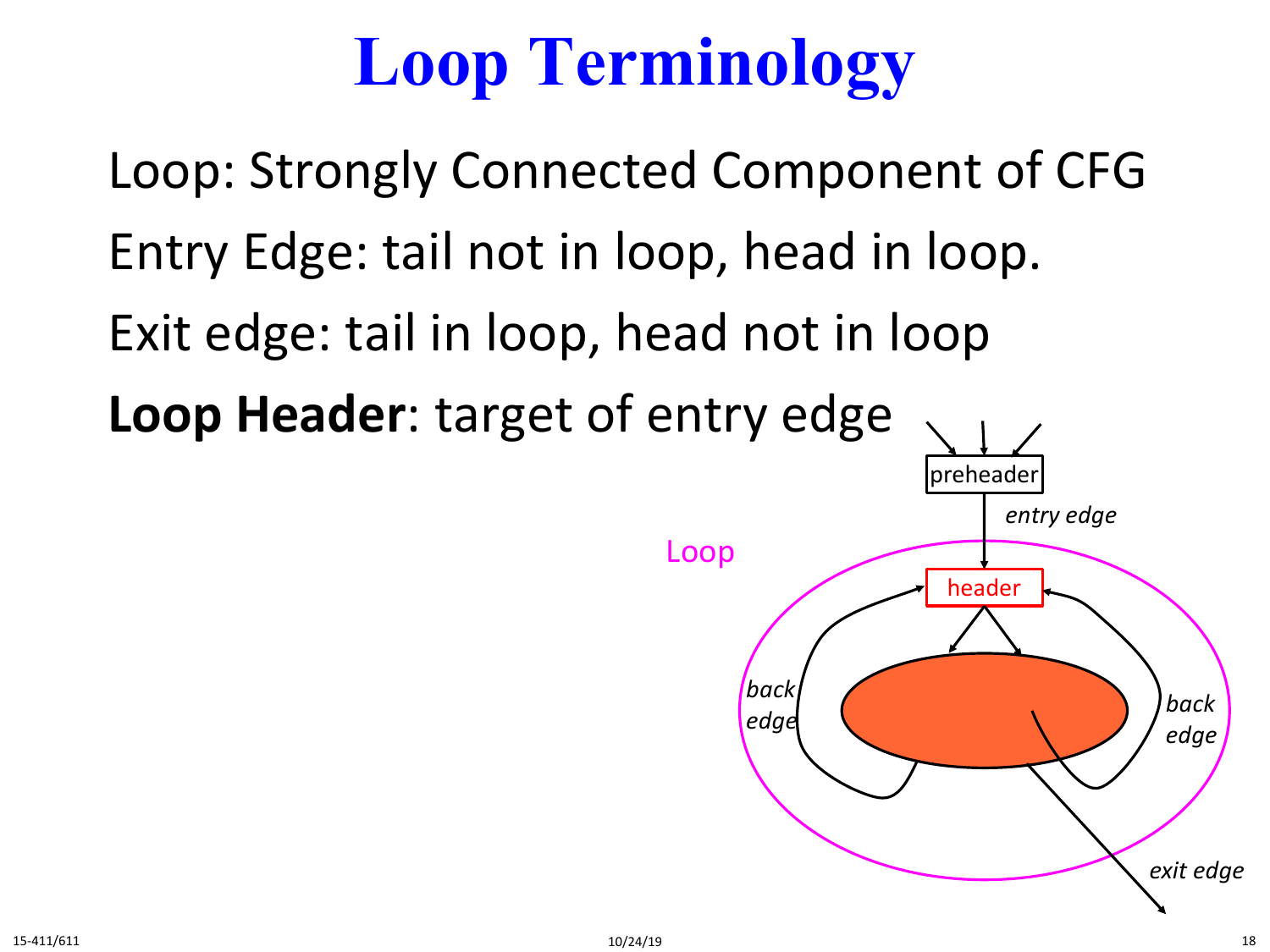Loop: Strongly Connected Component of CFG Entry Edge: tail not in loop, head in loop. Exit edge: tail in loop, head not in loop Loop Header: target of entry edge **Back Edge**: target is header, source is in loop **preheade** *entry edge*

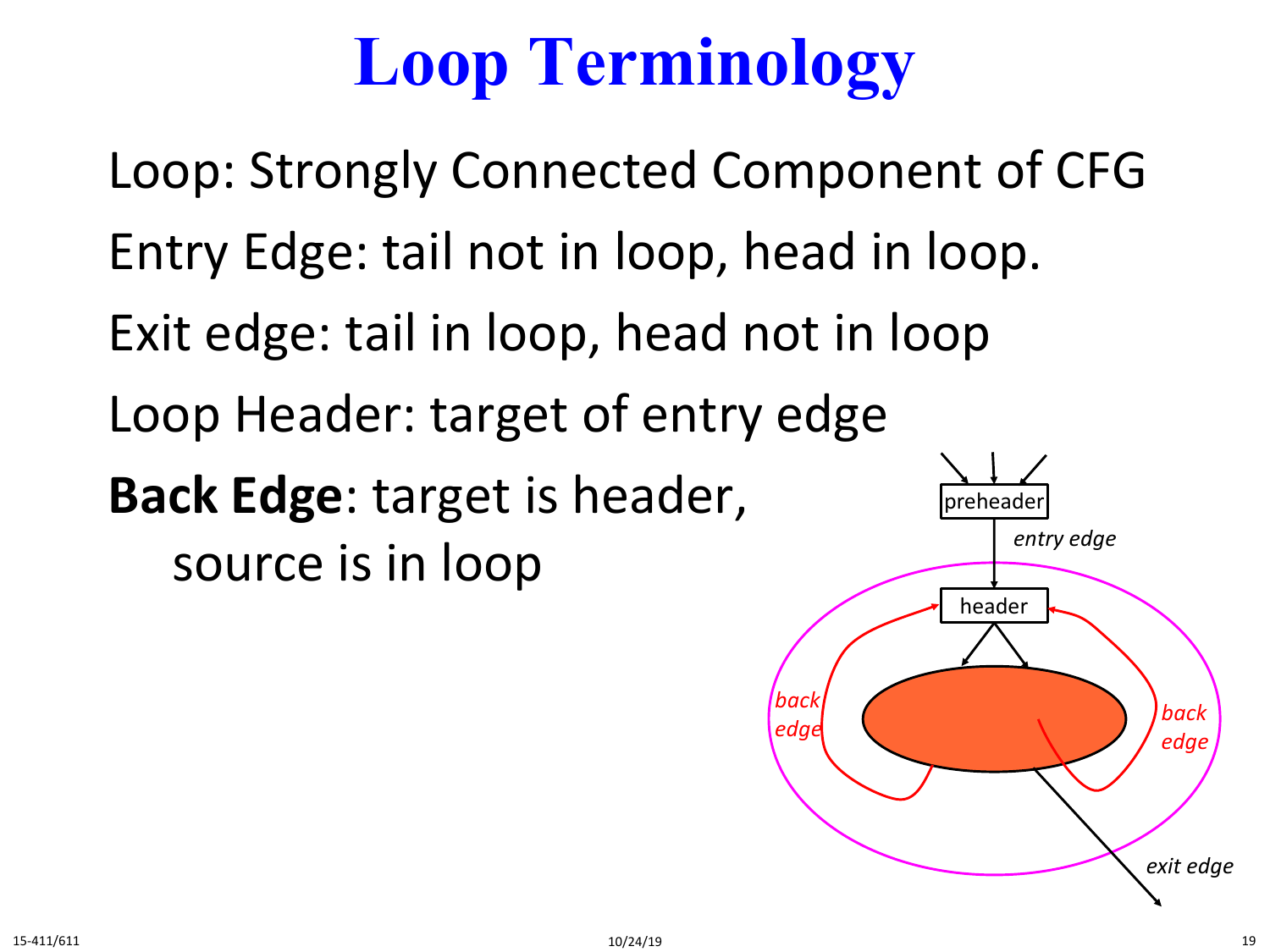preheader header *back edge back* Source of the only entry edge *entry edge exit edge* Loop: Strongly Connected Component of CFG Entry Edge: tail not in loop, head in loop. Exit edge: tail in loop, head not in loop Loop Header: target of entry edge Back Edge: target is header, source is in loop **Preheader**: (You may have to add a preheader.)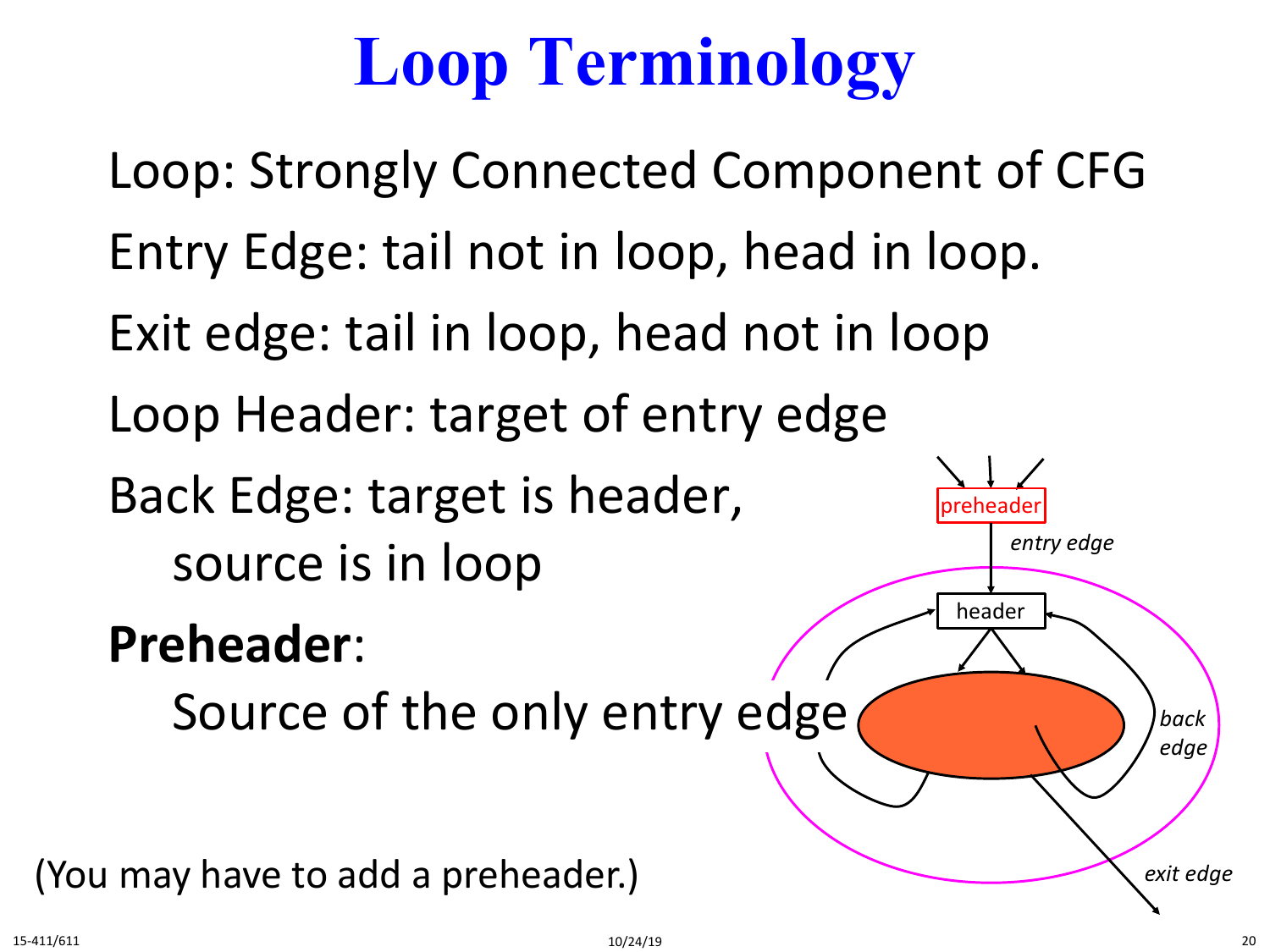Loop: Strongly Connected Component of CFG Entry Edge: tail not in loop, head in loop. Exit edge: tail in loop, head not in loop Loop Header: target of entry edge Back Edge: target is header, source is in loop Preheader: Source of the only entry edge **Natural Loop**: A Loop with only a single loop header 'preheade header *back edge back edge entry edge exit edge* Loop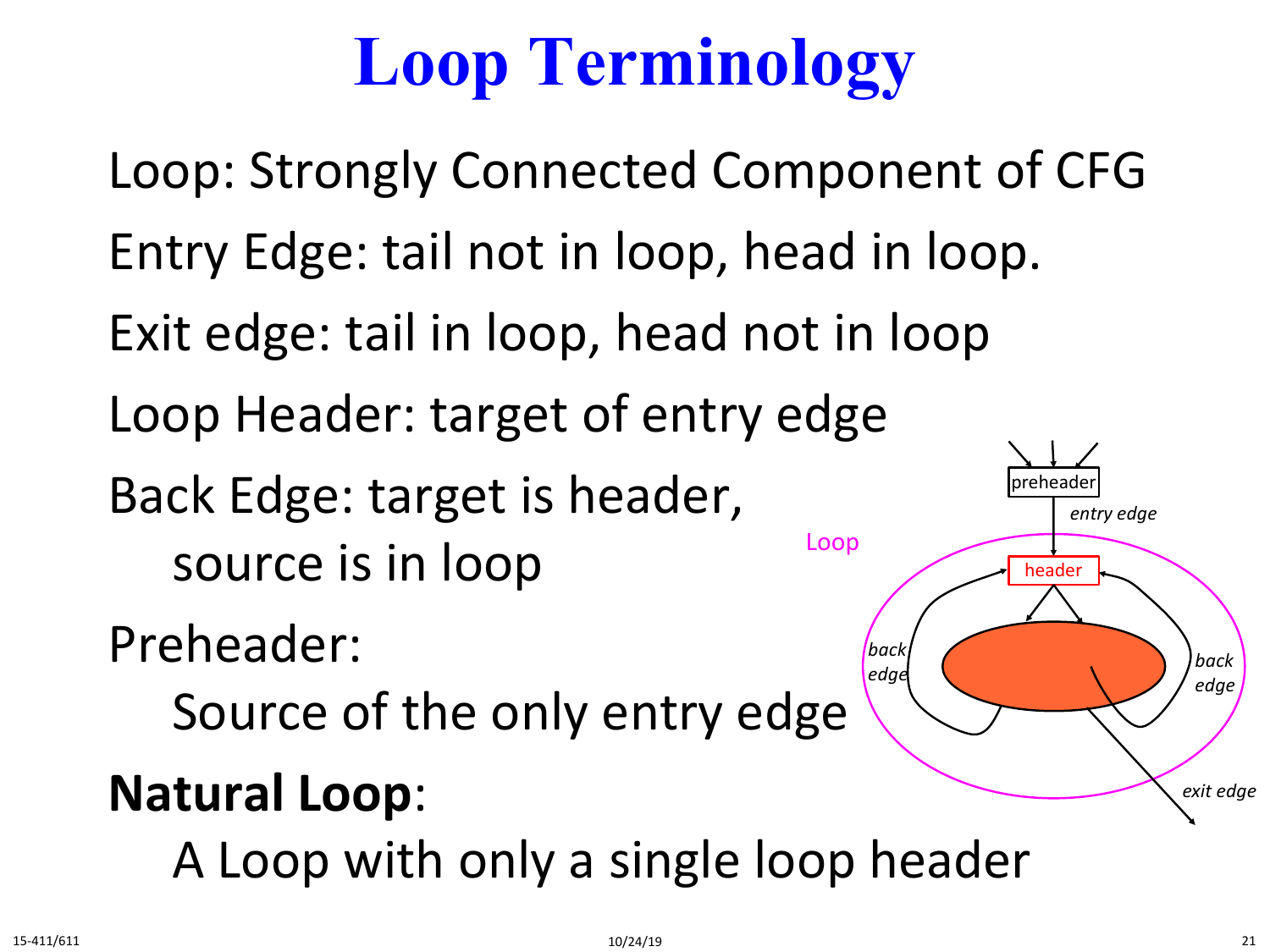# **Finding Loops**

- To optimize loops, we need to find them!
- Specifically:
	- loop-header node(s)
		- nodes in a loop that have immediate predecessors not in the loop
	- back edge(s)
		- control-flow edges to previously executed nodes
	- all nodes in the loop body

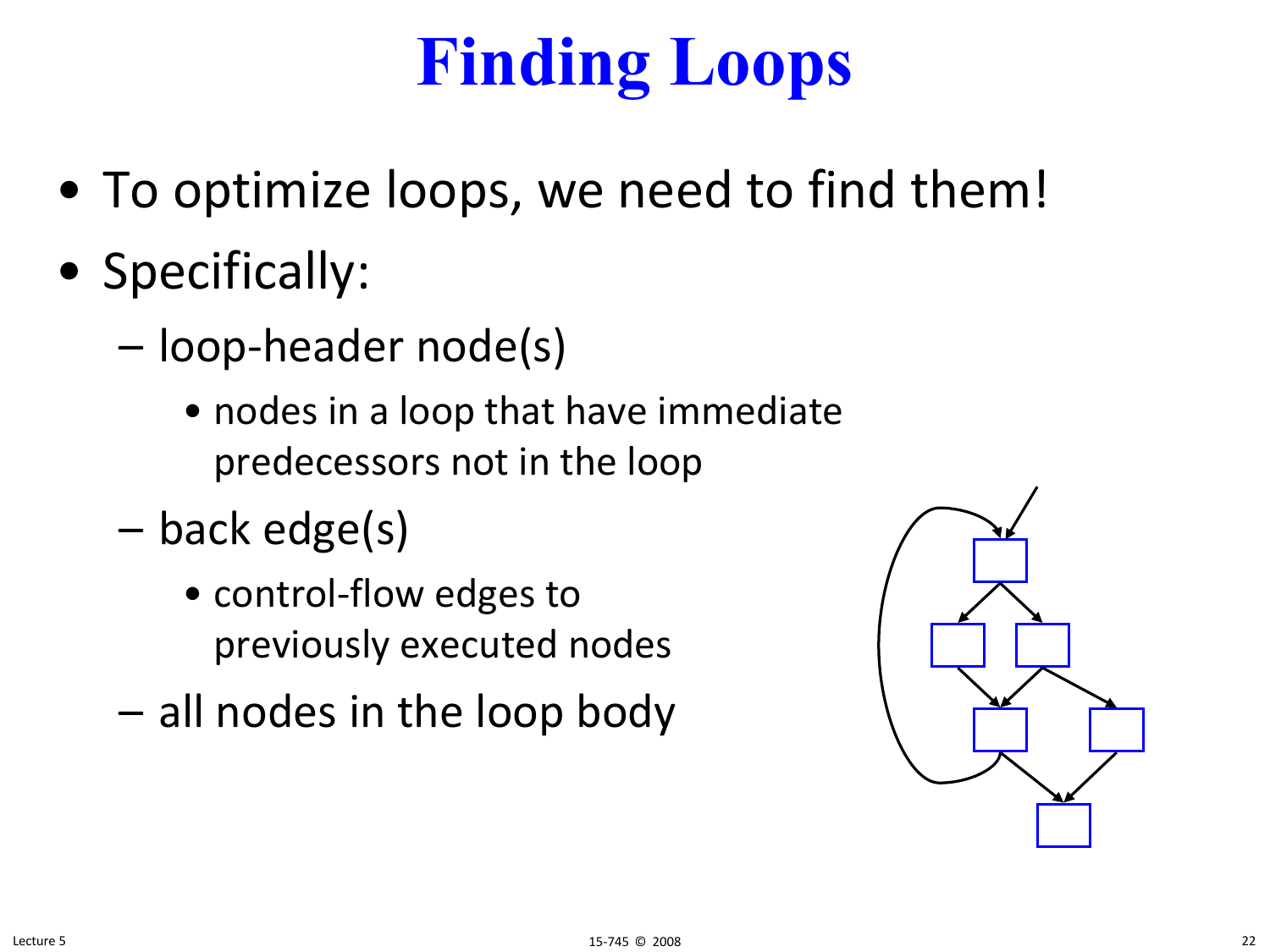## **Control-flow analysis**

- Many languages have goto and other complex control, so loops can be hard to find in general
- Determining the control structure of a program is called control-flow analysis

• Based on the notion of dominators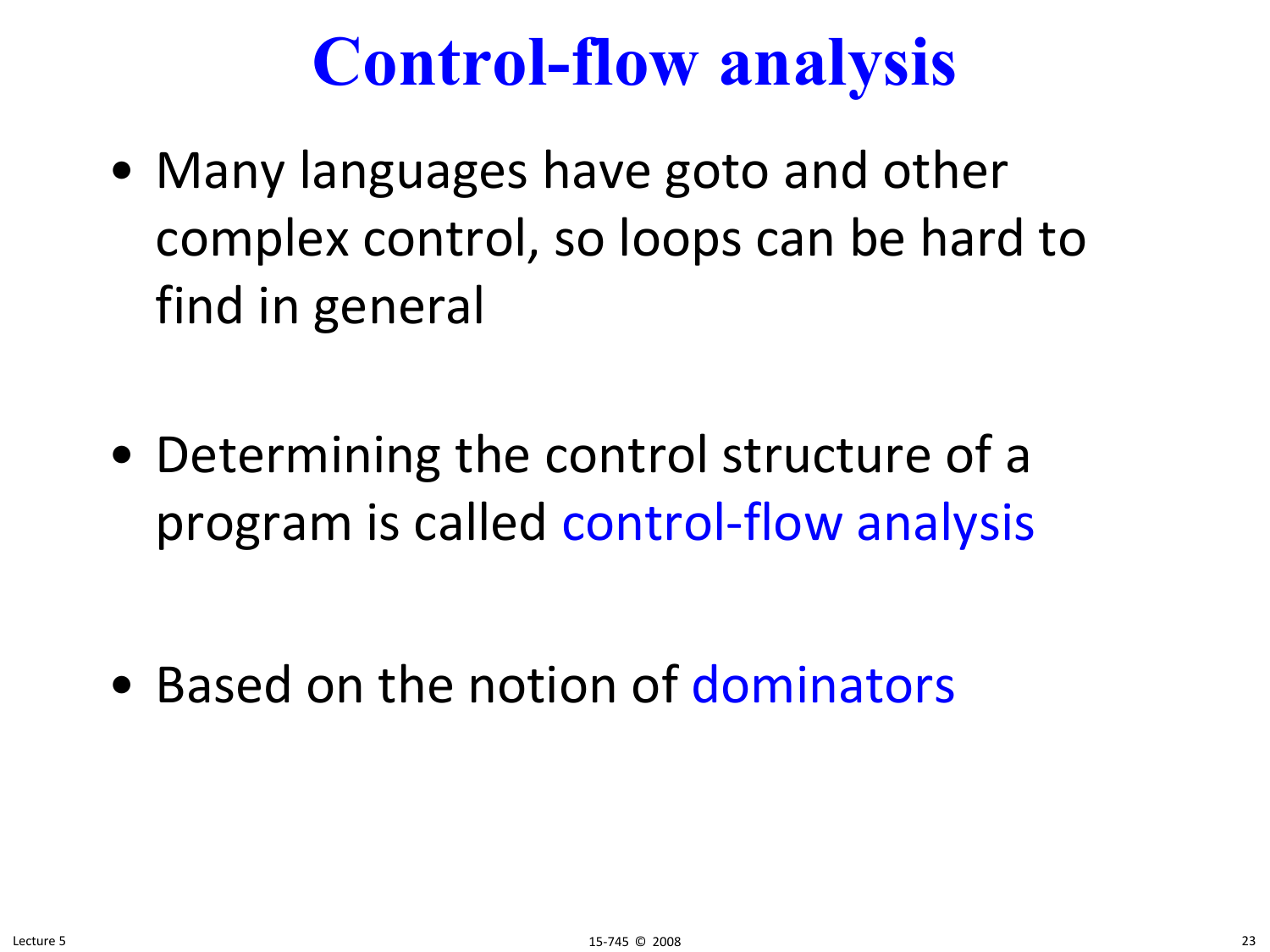#### **Recall: Dominators**

- a dom b
	- node a dominates b if every possible execution path from entry to b includes a
- a sdom b
	- $-$  a strictly dominates b if a dom b and a != b
- a idom b
	- a immediately dominates b if a sdom b, AND there is no c such that a sdom c and c sdom b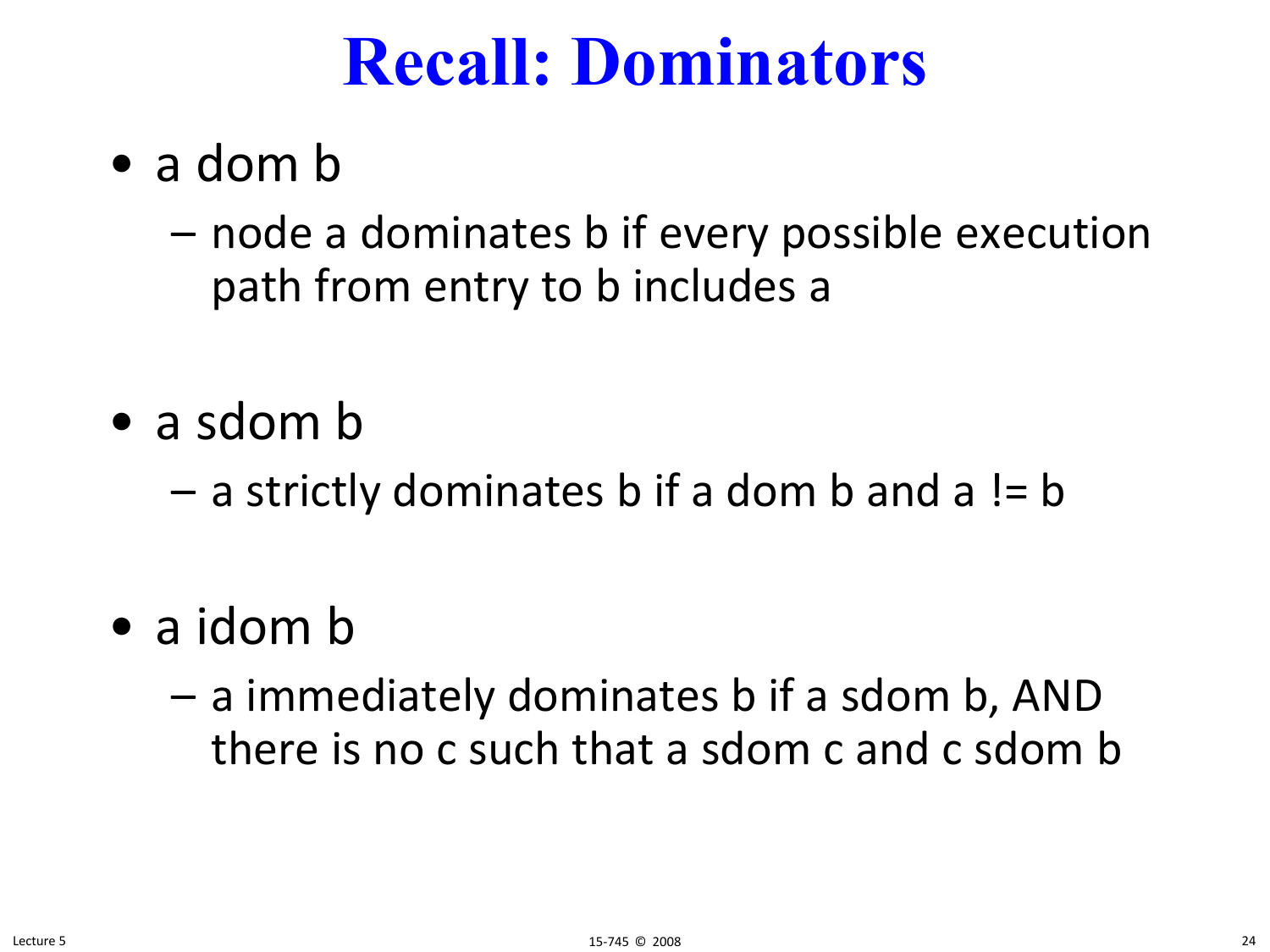## **Back edges and loop headers**

• A control-flow edge from node B3 to B2 is a back edge if B2 dom B3

• Furthermore, in that case node B2 is a loop header

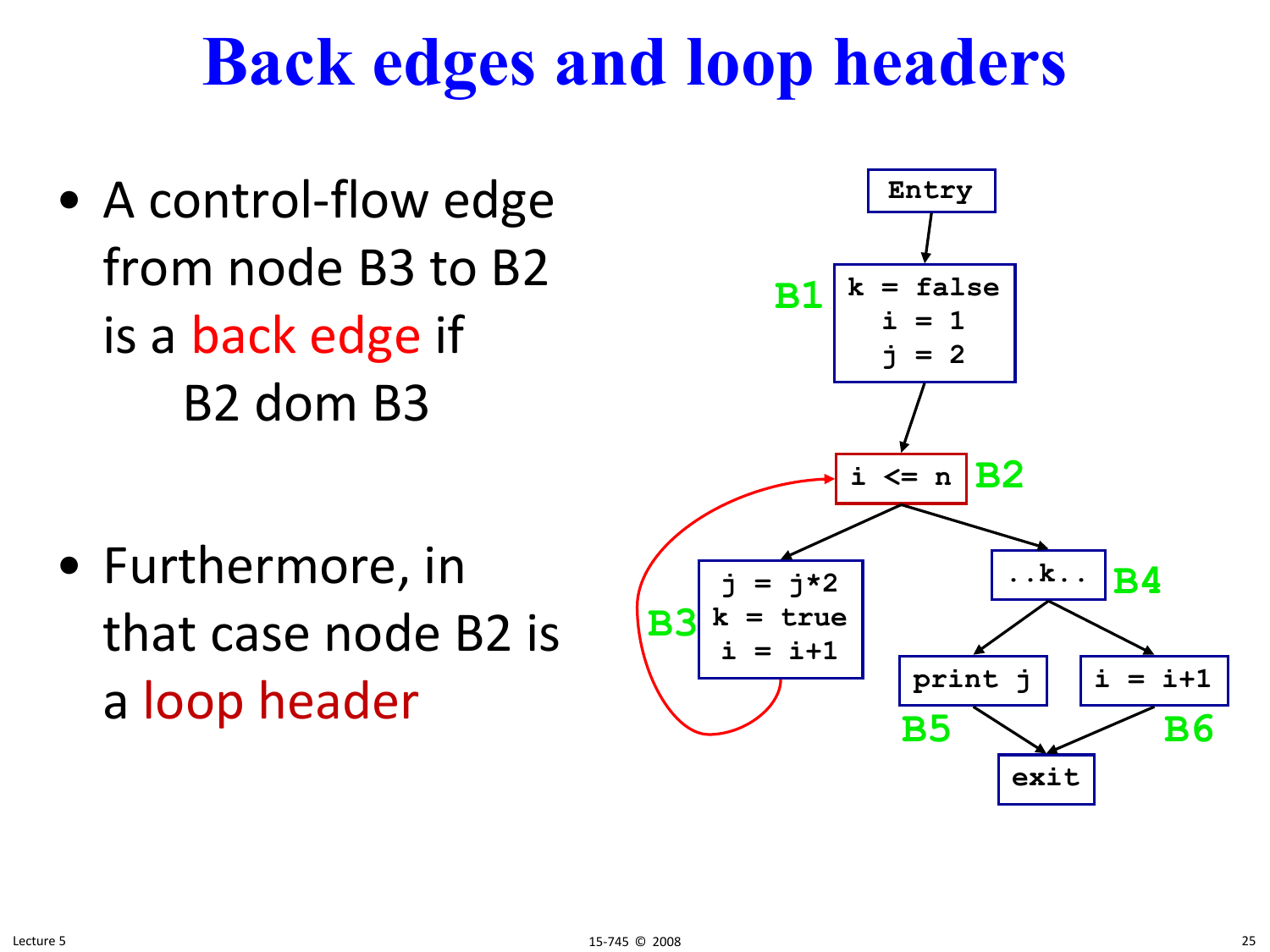## **Natural loop**

- Consider a back edge from node n to node h
- The natural loop of  $n\rightarrow h$  is the set of nodes L such that for all x∈L:
	- h dom x and
	- there is a path from x to n not containing h

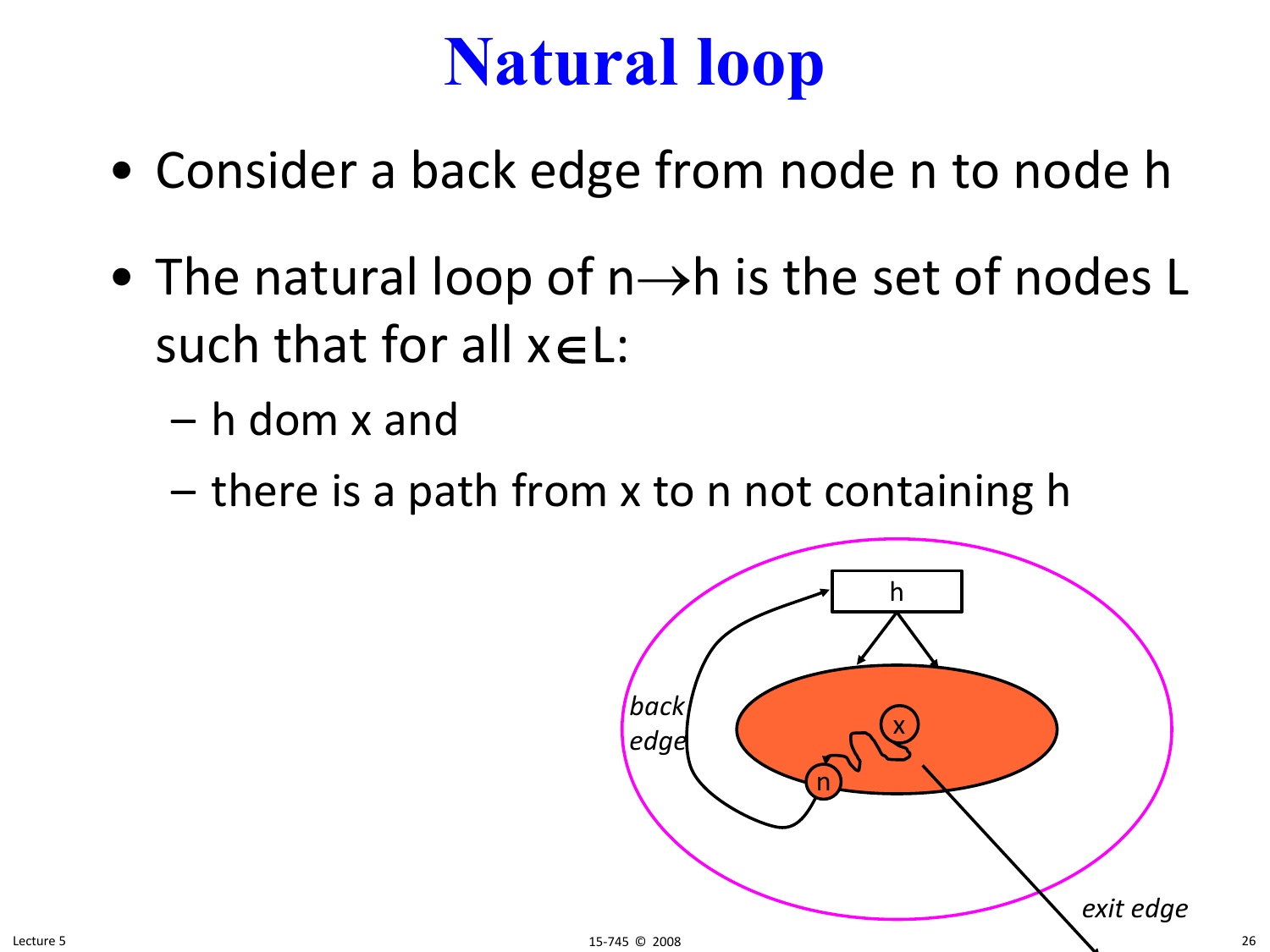Simple example:



(often it's more complicated, since a FOR loop found in the source code might need an if/then guard)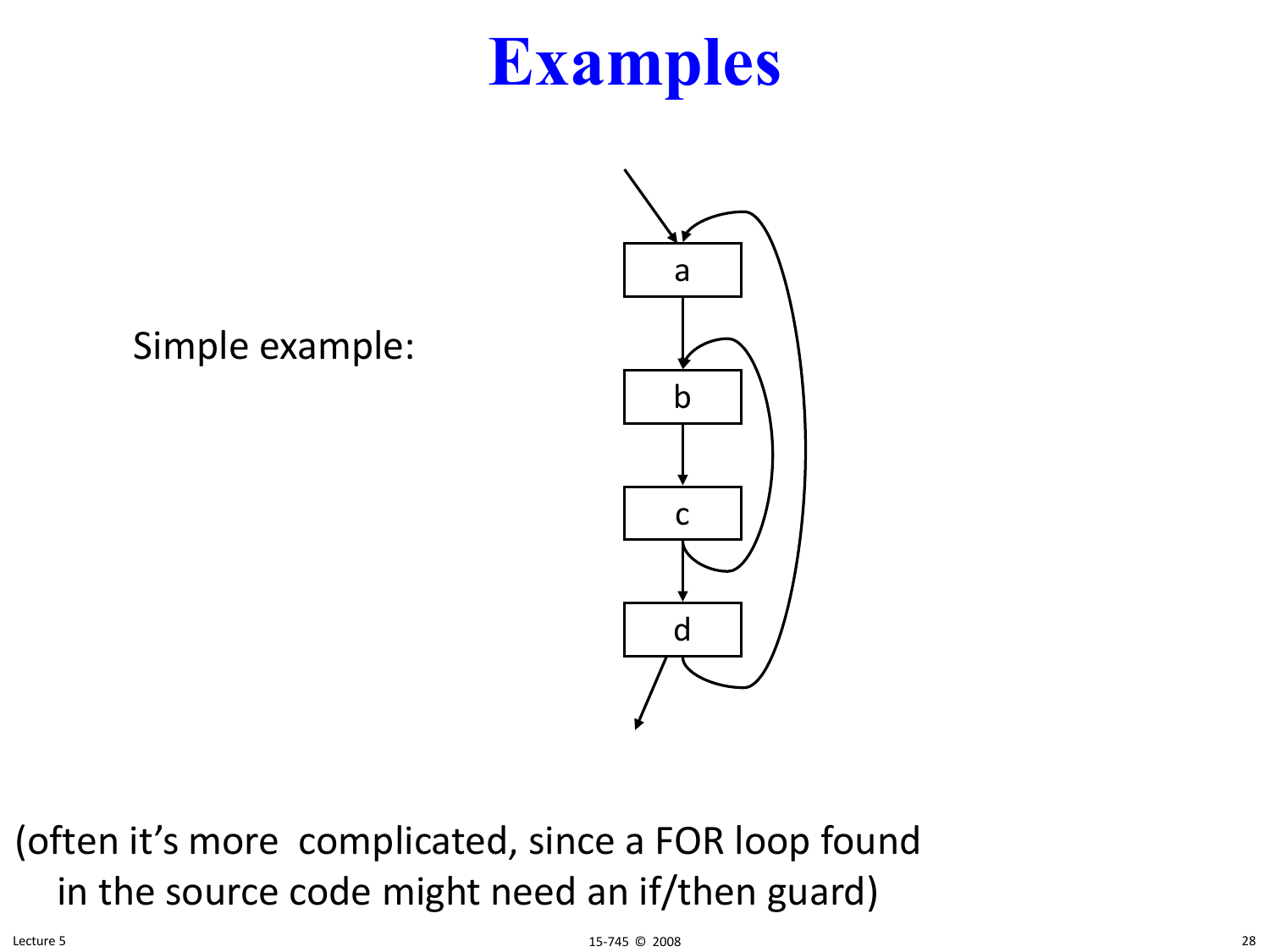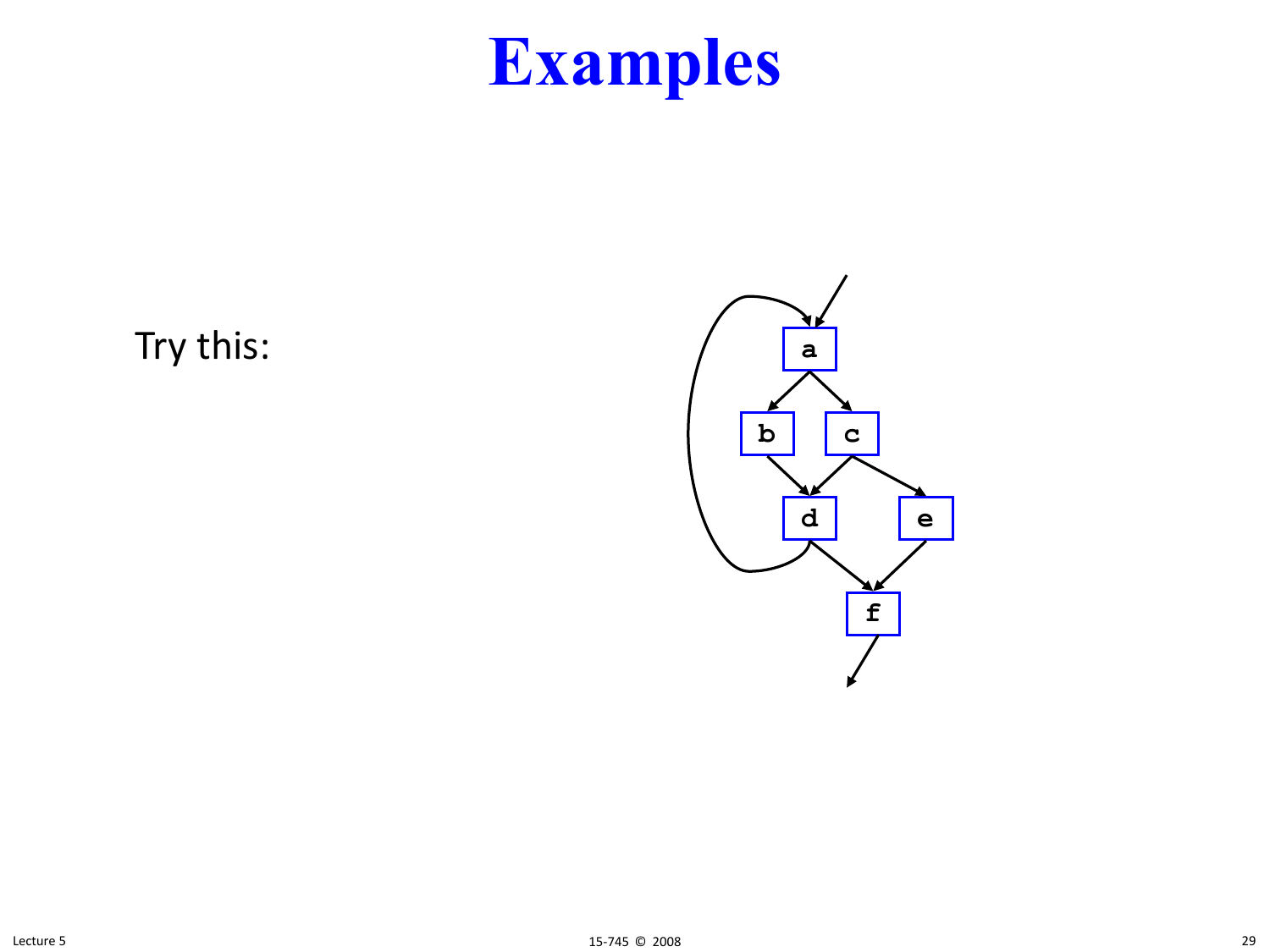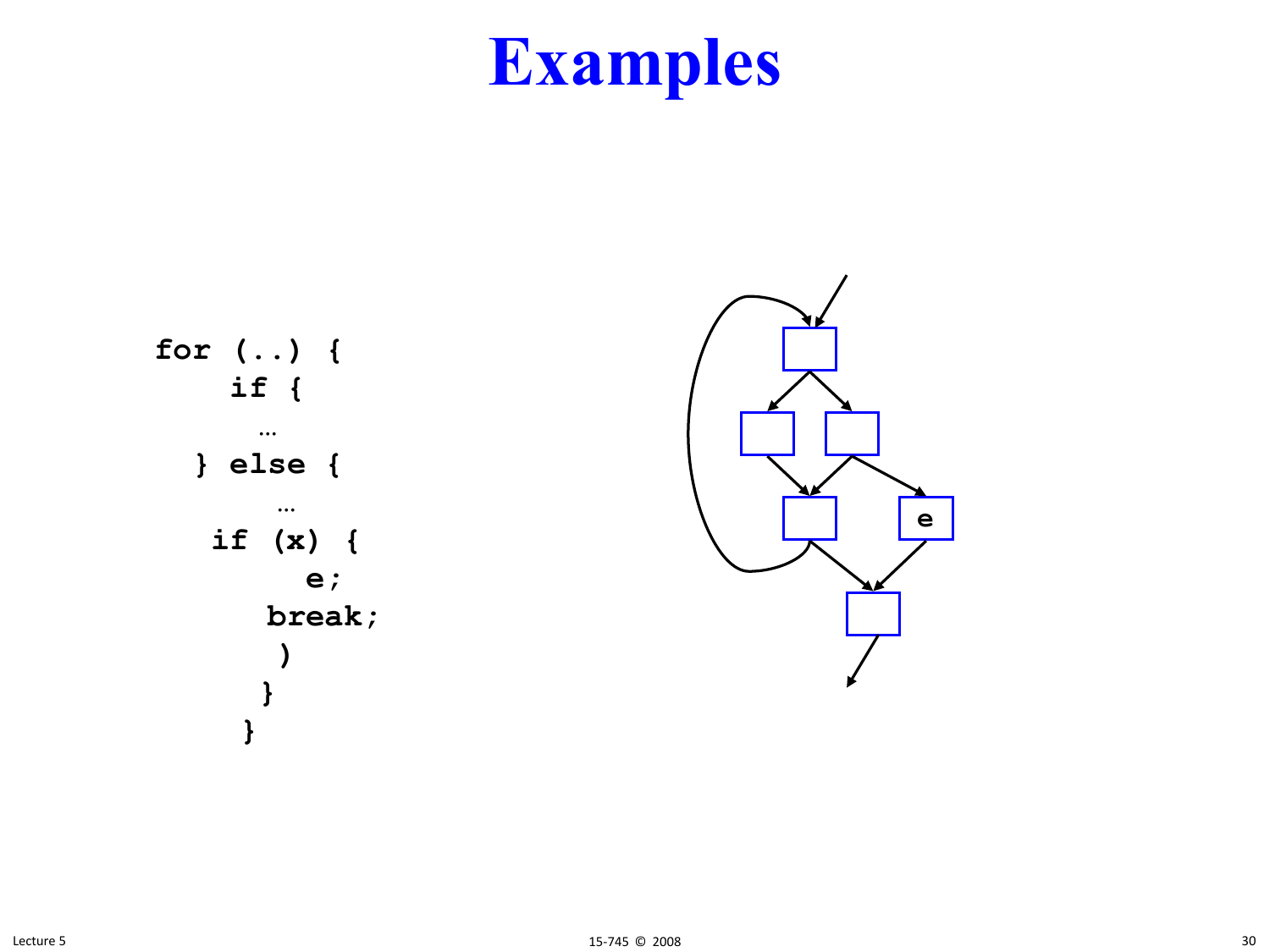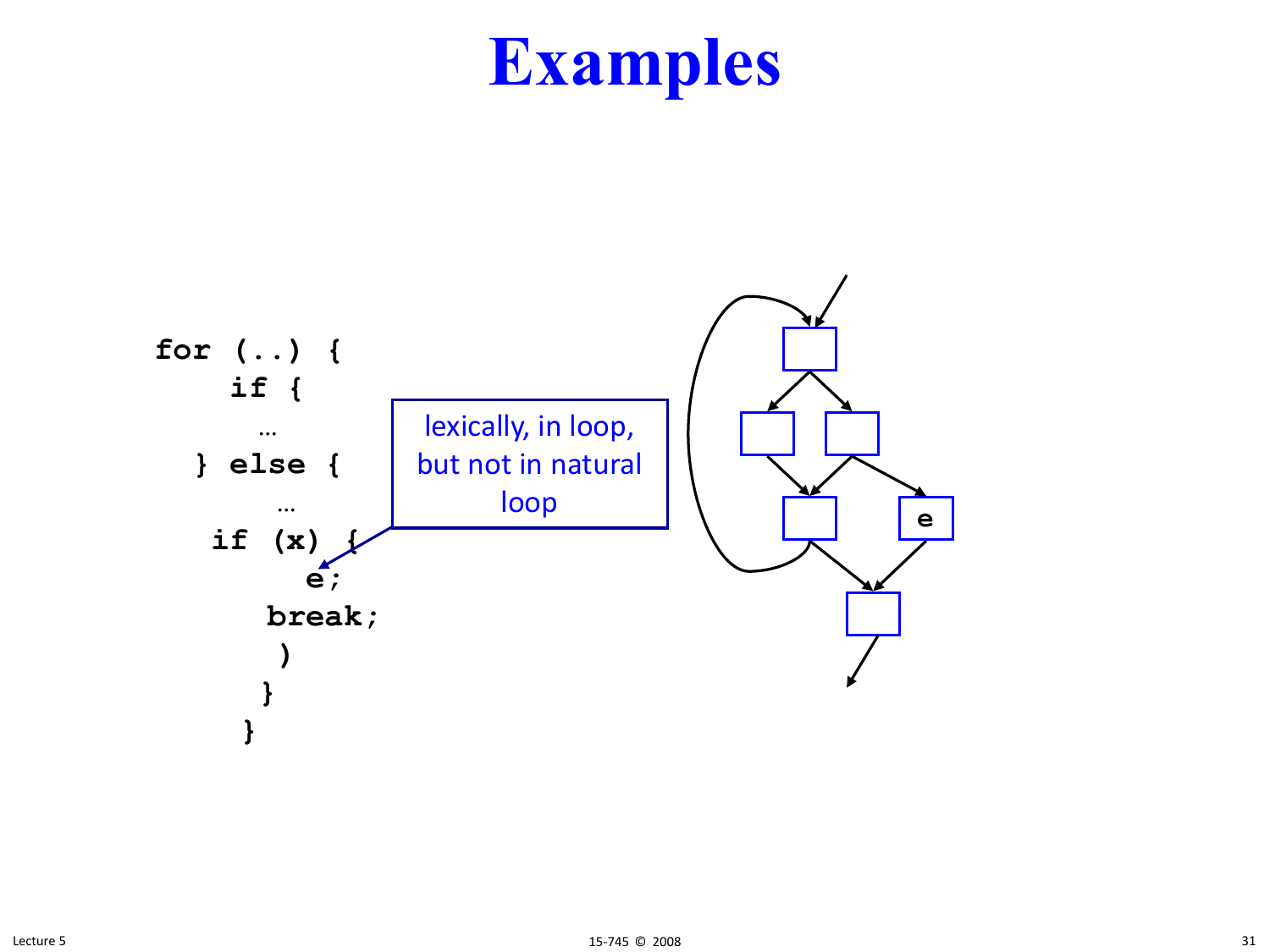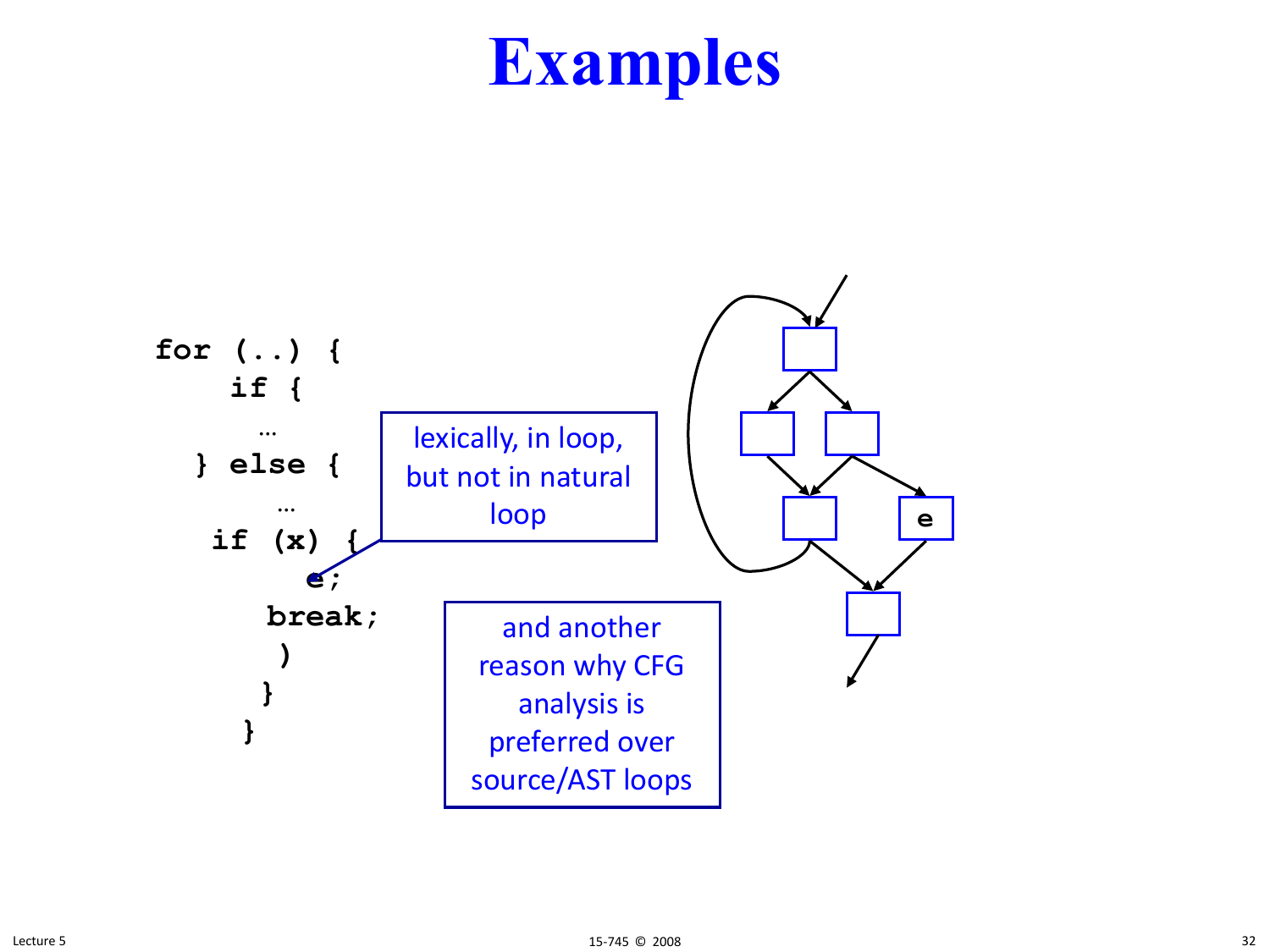• Yes, it can happen in C

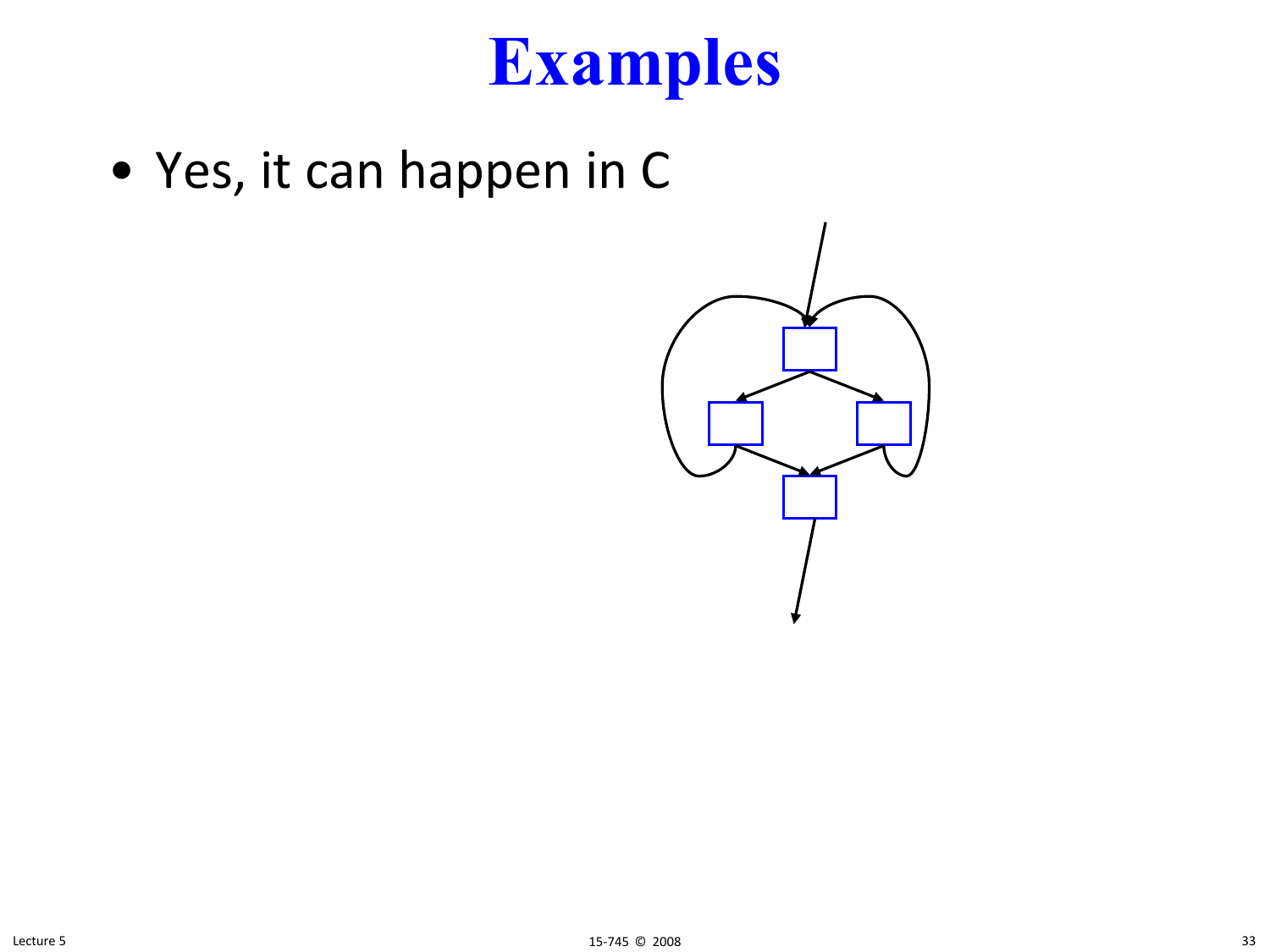## **Natural Loops**

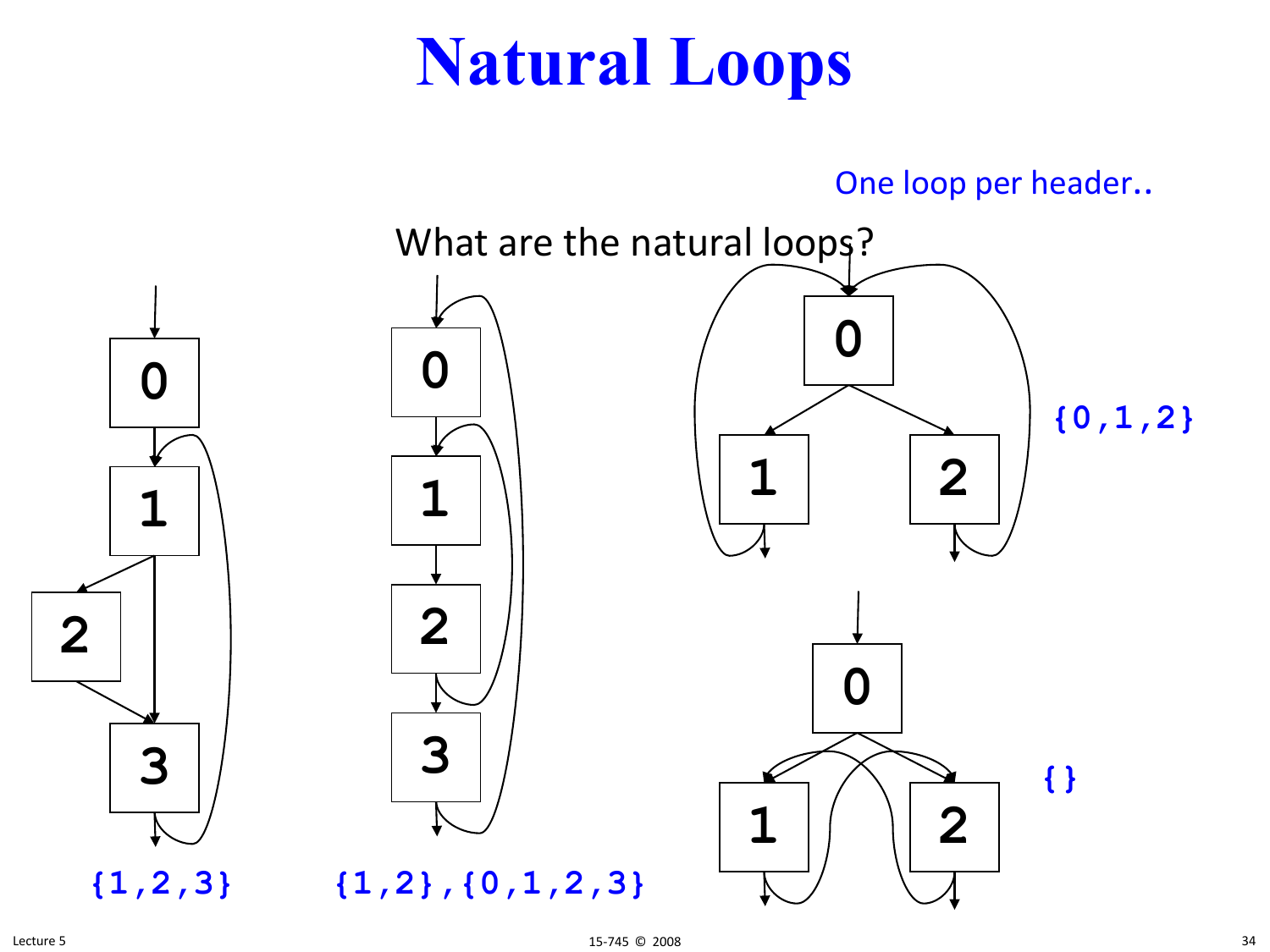## **Nested Loops**

- Unless two natural loops have the same header, they are either disjoint or nested within each other
- If A and B are loops (sets of blocks) with headers a and **b** such that  $a \neq b$  and  $b \in A$ 
	- $-$  B  $\subset$  A
	- loop B is *nested* within A
	- B is the *inner loop*
- Can compute the loop-nest tree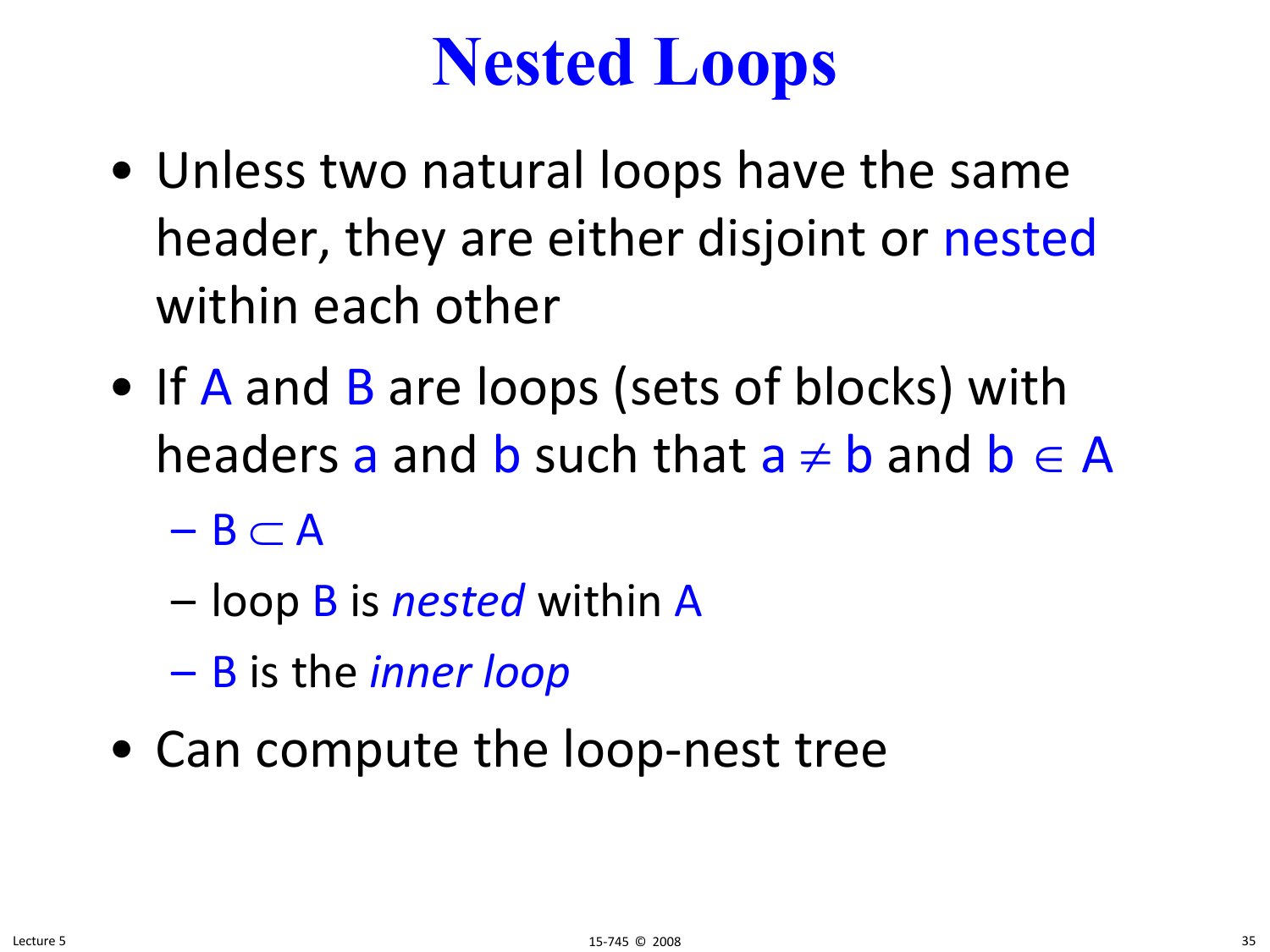## **General Loops**

- A more general looping structure is a *strongly connected component* of the control flow graph
	- subgraph  $\langle N_{\rm sec},E_{\rm sec}\rangle$  such that

every block in  $N_{\rm sec}$  is reachable from every other node using only edges in  $E_{\rm src}$ 

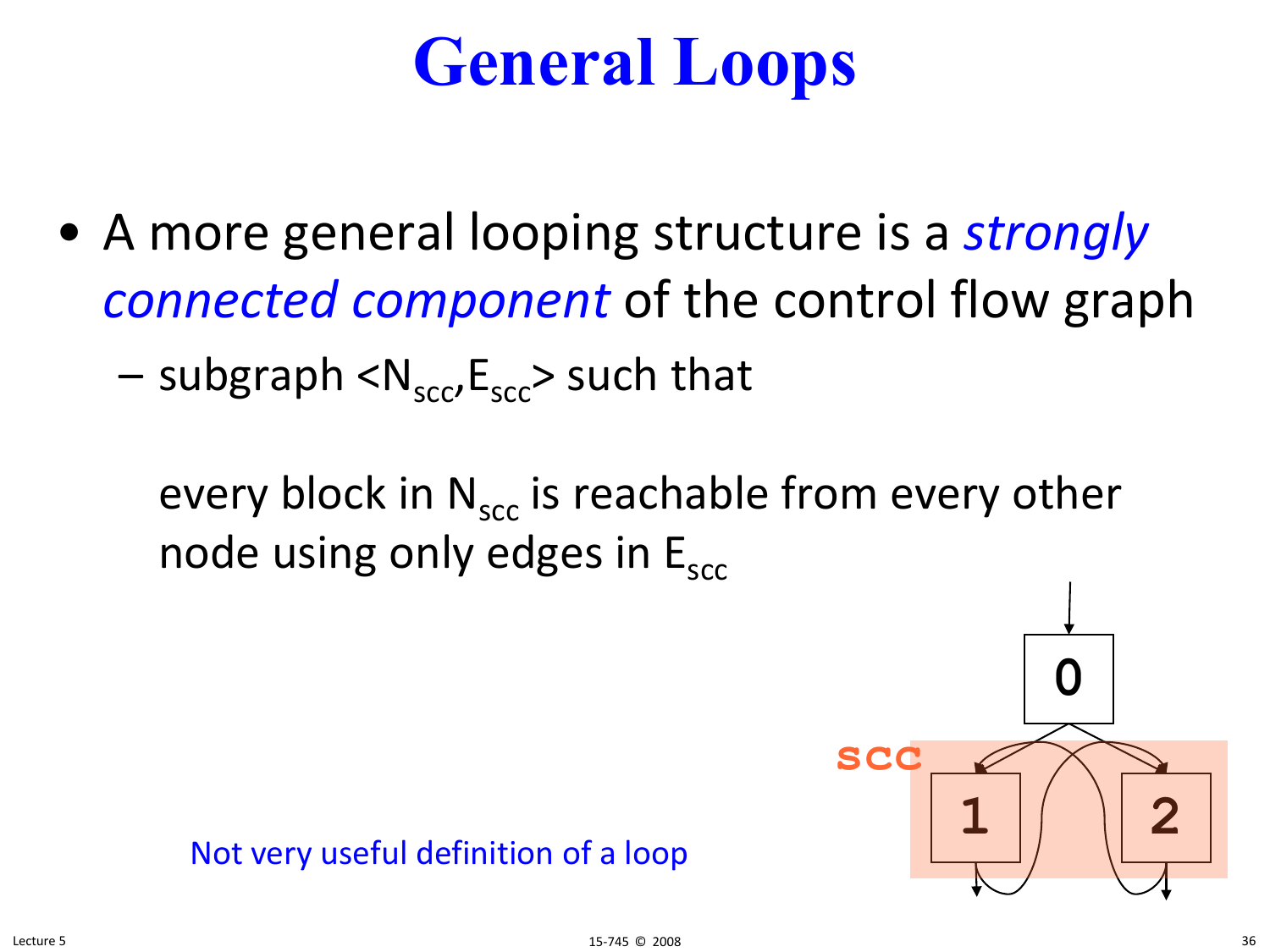## **Reducible Flow Graphs**

There is a special class of flow graphs, called reducible flow graphs, for which several code-optimizations are especially easy to perform.

In reducible flow graphs loops are unambiguously defined and dominators can be efficiently computed.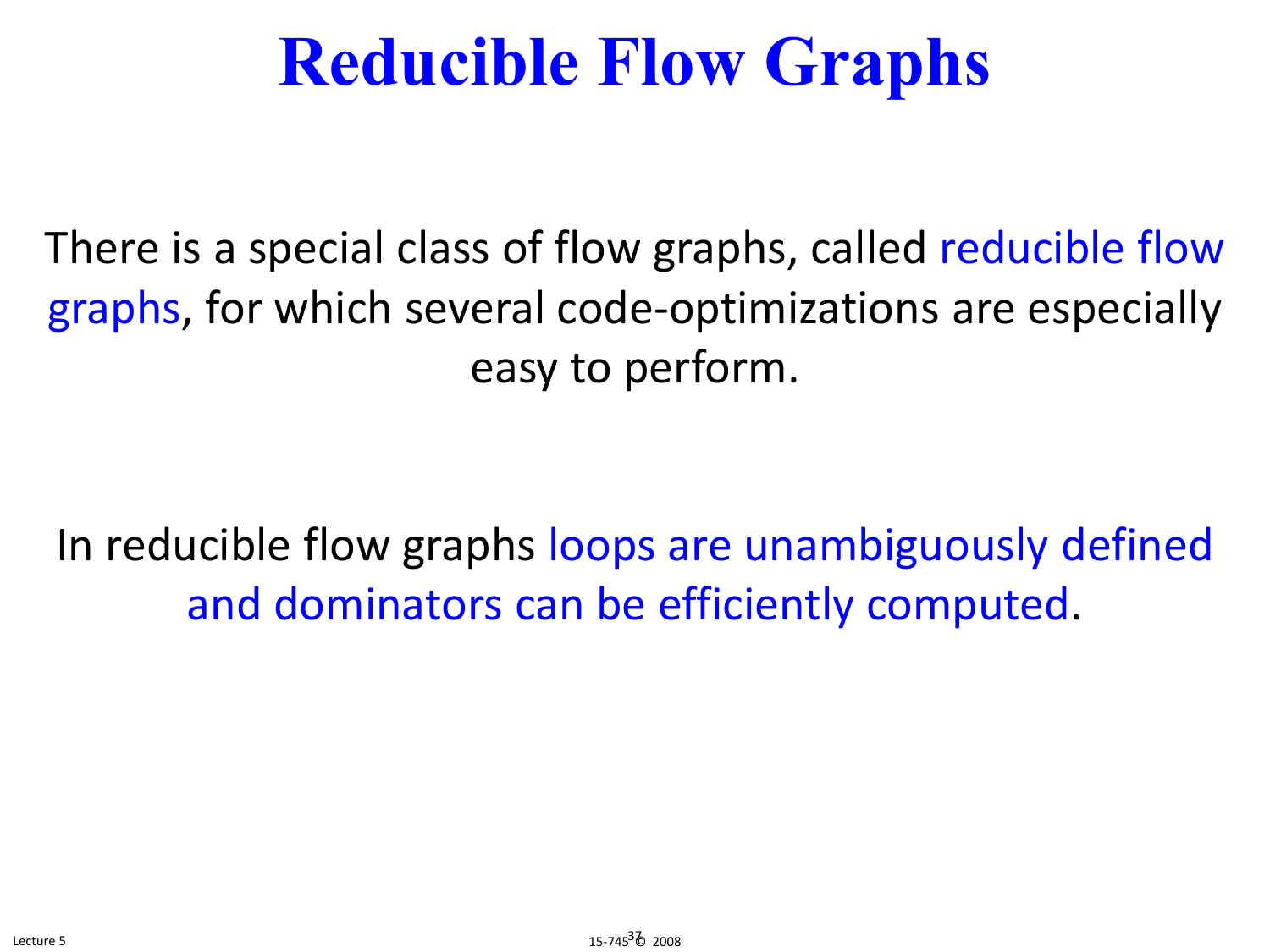# **Reducible flow graphs**

Definition: A flow graph G is reducible iff we can partition the edges into two disjoint groups, forward edges and back edges, with the following two properties.

**1.** The forward edges form an acyclic graph in which every node can be reached from the initial node of G.

**2.** The back edges consist only of edges whose heads dominate their tails.

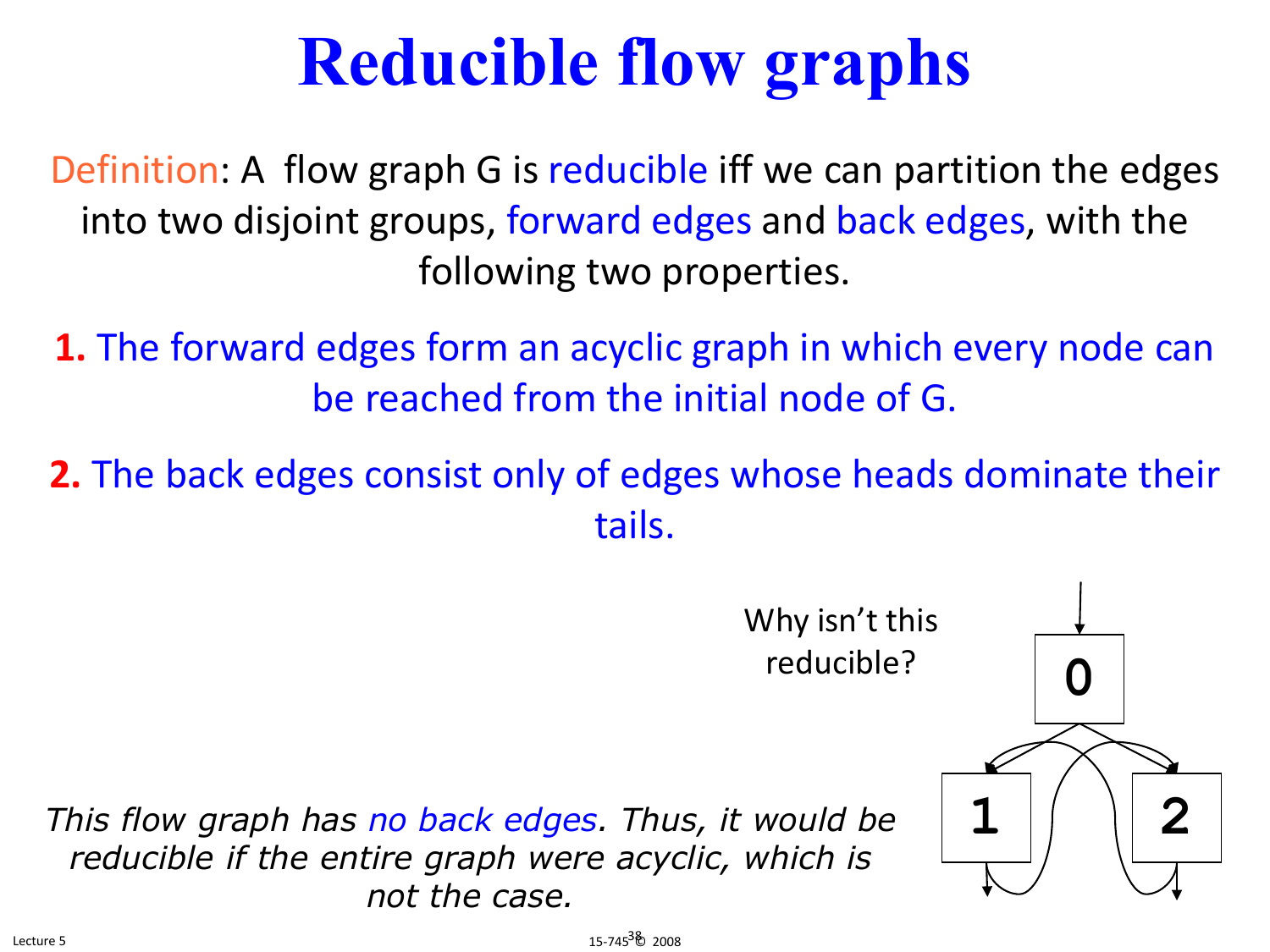### **Alternative definition**

• Definition: A flow graph G is reducible if we can repeatedly collapse (reduce) together blocks (*x*,y) where x is the only predecessor of y (ignoring self loops) until we are left with a single node

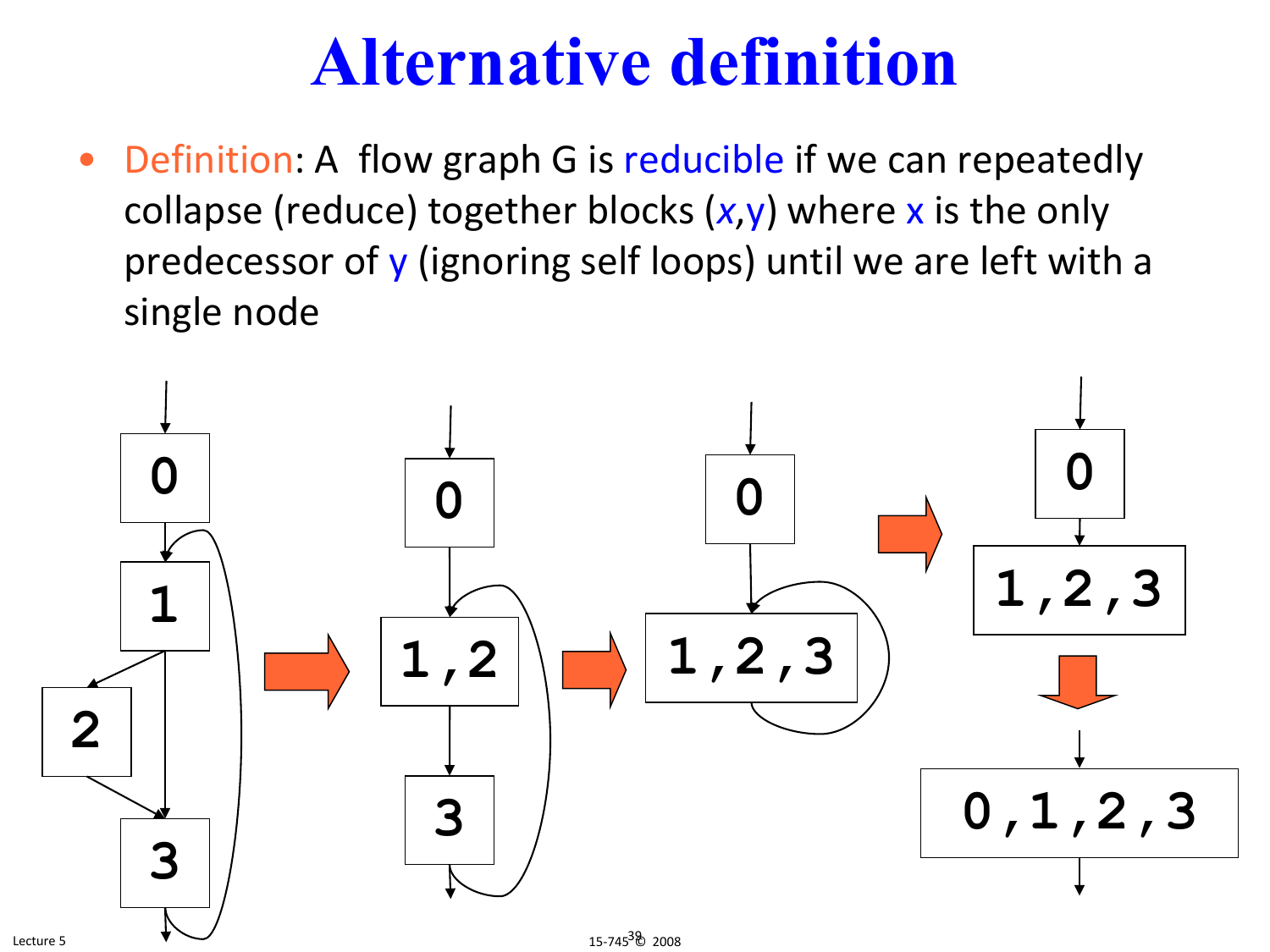### **Properties of Reducible Flow Graphs**

- In a reducible flow graph, **all** loops are natural loops
- Can use DFS to find loops
- Many analyses are more efficient
	- polynomial versus exponential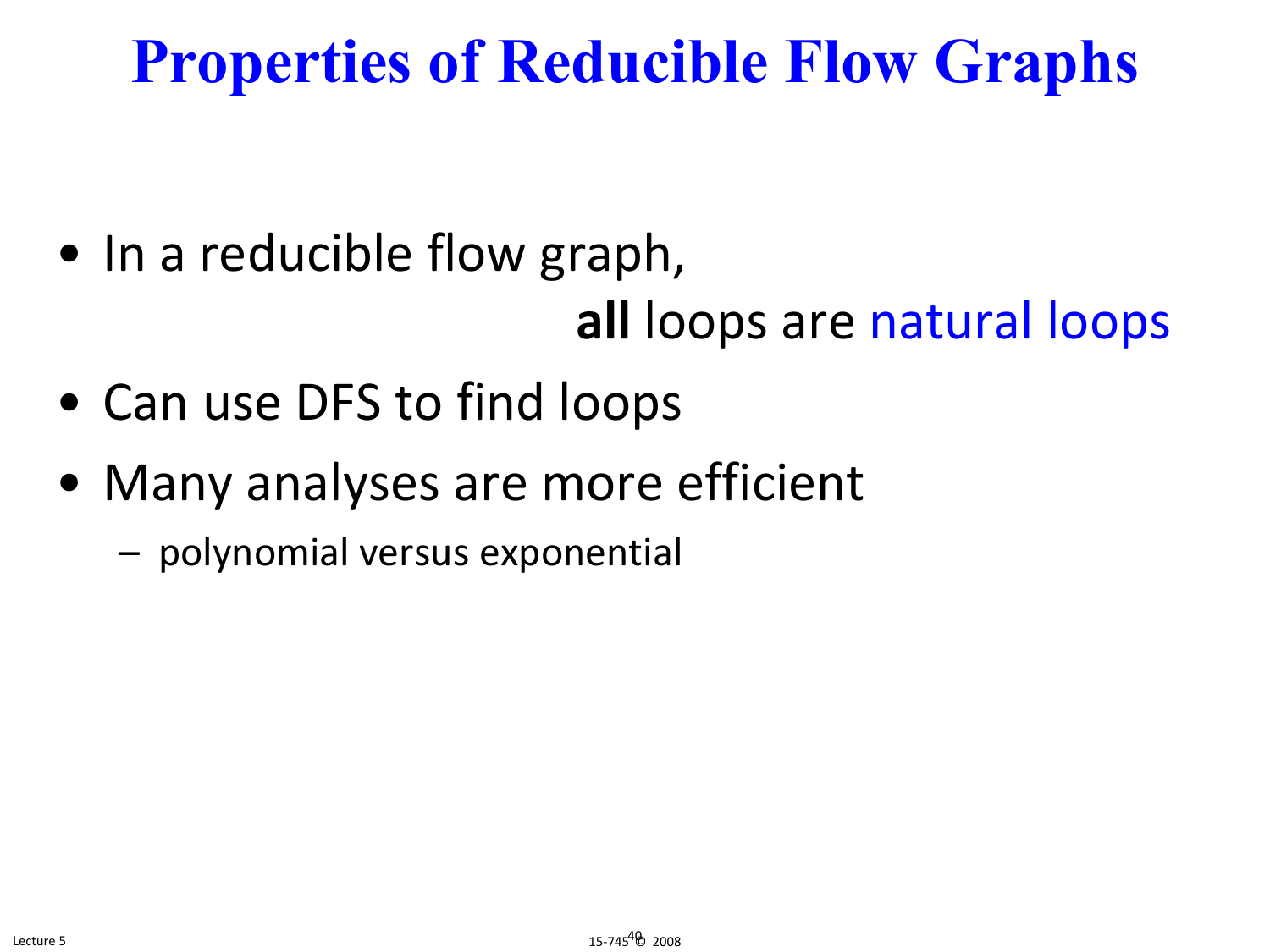### **Good News**

- Most flow graphs are reducible
- Languages prohibit irreducibility
	- goto free C
	- Java
	- $-$  CO  $\circledcirc$
- Programmers usually don't use such constructs even if they're available

– >90% of old Fortran code reducible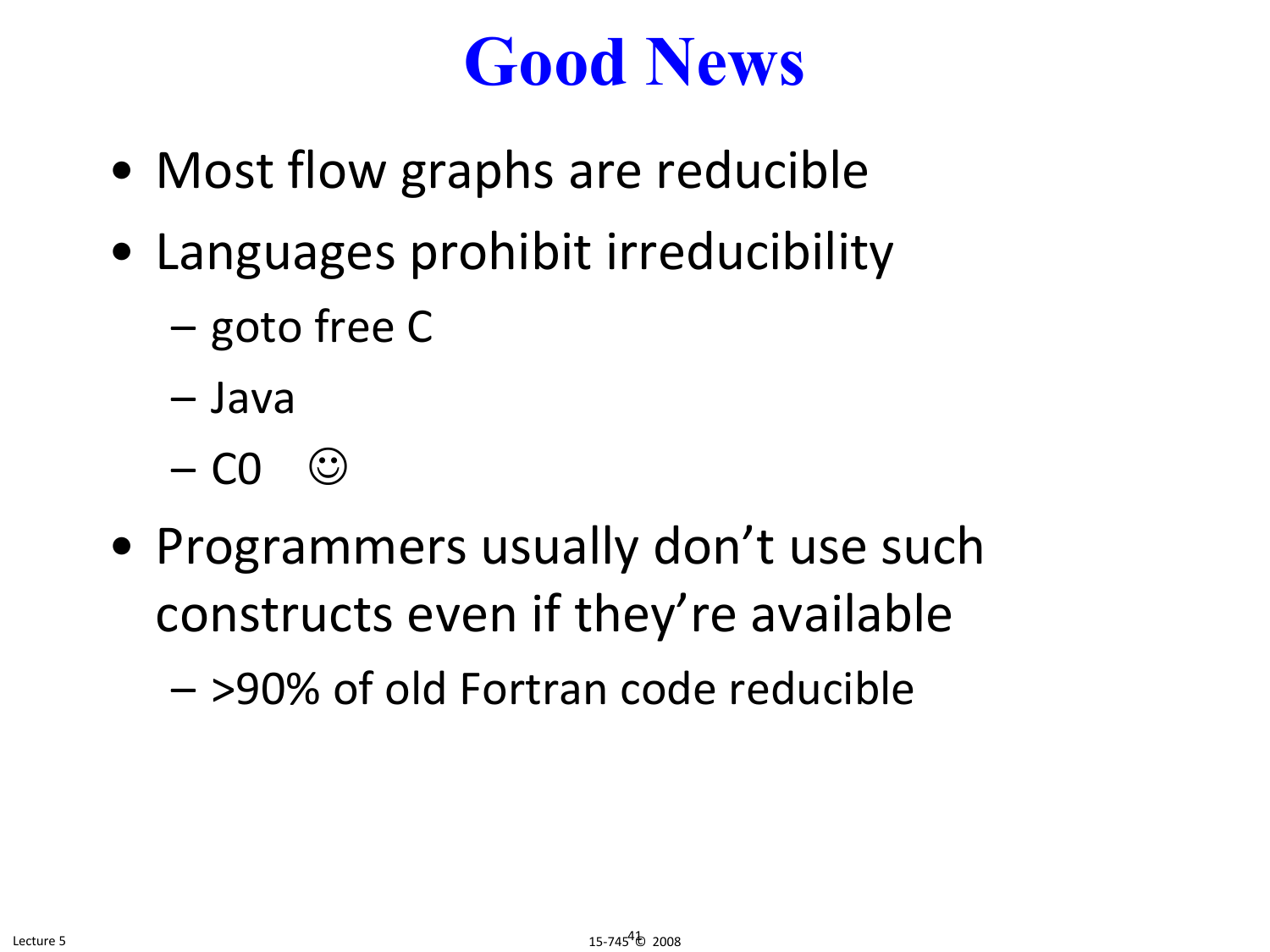# **Dealing with Irreducibility**

- Don't
- Can split nodes and duplicate code to get reducible graph
	- possible exponential blowup
- Other techniques…

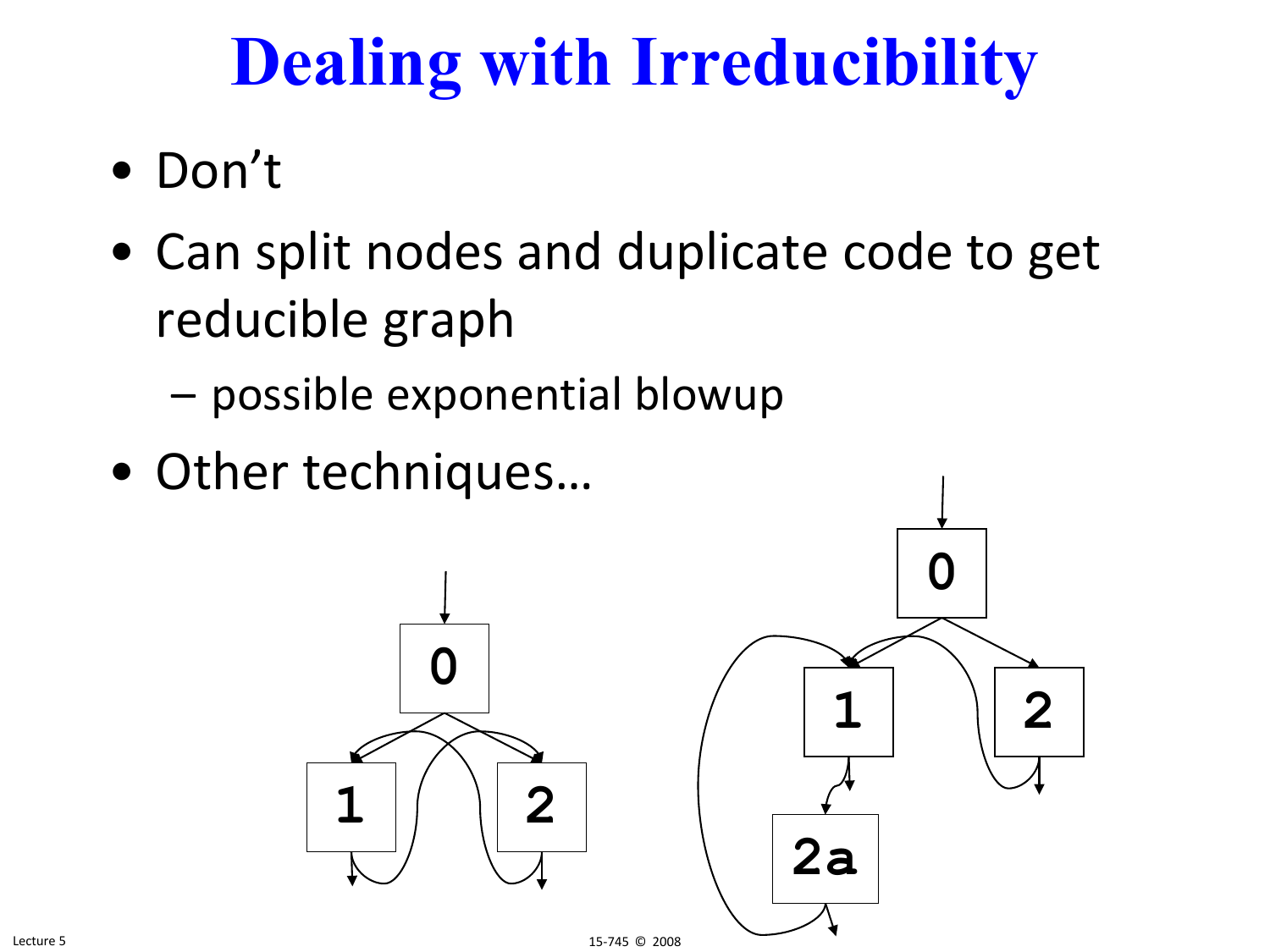**Loop optimizations: Hoisting of loop-invariant computations**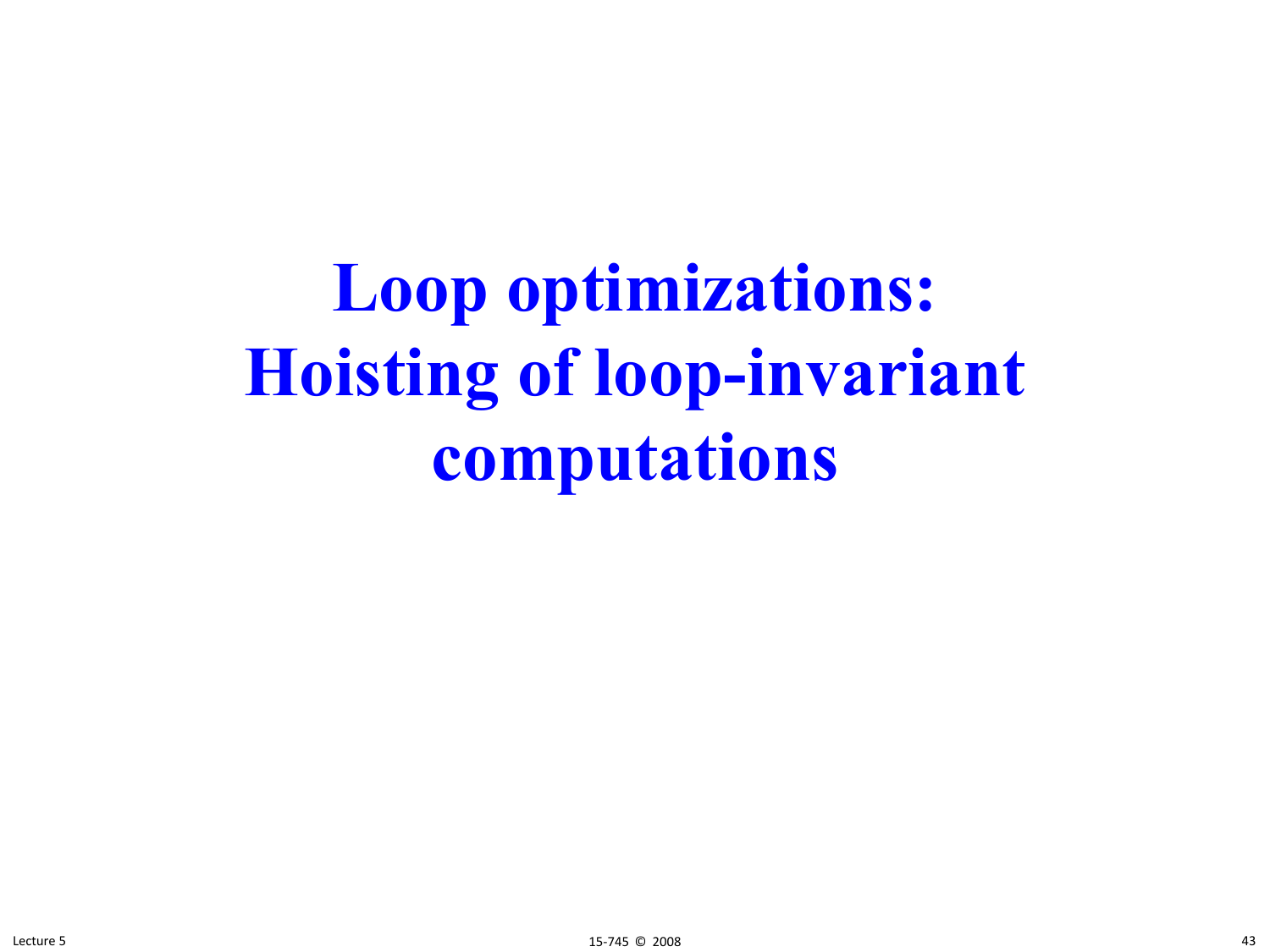## **Loop-invariant computations**

• A definition

 $t = x op y$ 

in a loop is (conservatively) loop-invariant if

- x and y are constants, or
- all reaching definitions of x and y are outside the loop, or
- only one definition reaches x (or y), and that definition is loop-invariant
	- so keep marking iteratively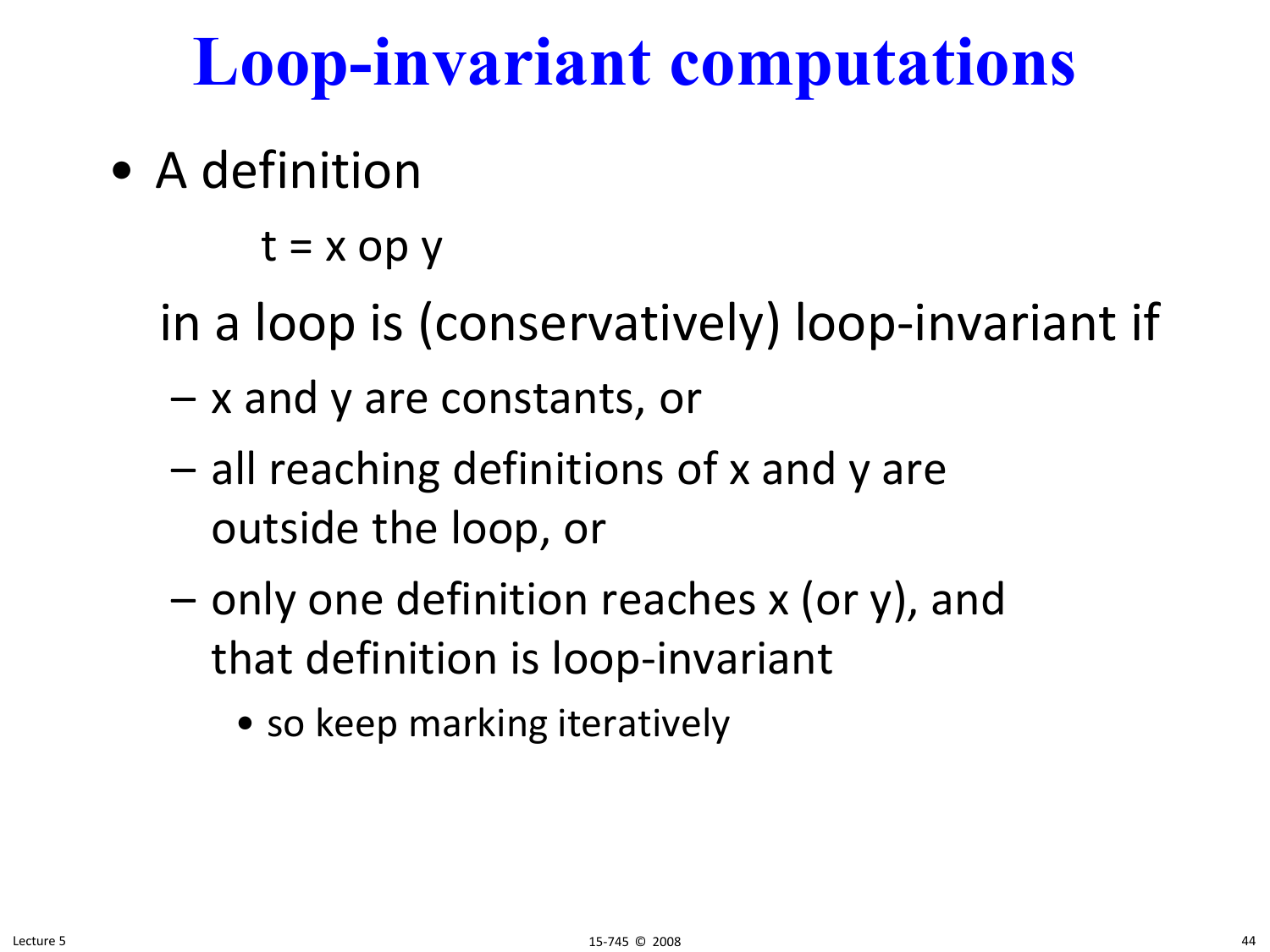## **Loop-invariant computations**

• Be careful:

Of course, not an issue in SSA

**t = expr; for () { s = t \* 2;** t = loop invari  $x = t + 2;$ **… }**  $t1 = expr$ ;  $|1:$ brc L2;  $t2 = phi(t1, t3);$  $s = t2 * 2;$ t3 = loop\_invariant\_expr;  $x1 = t3 * 2;$ ... jmp L1;  $L2$ :

• Even though t's two reaching expressions are each invariant, s is not invariant…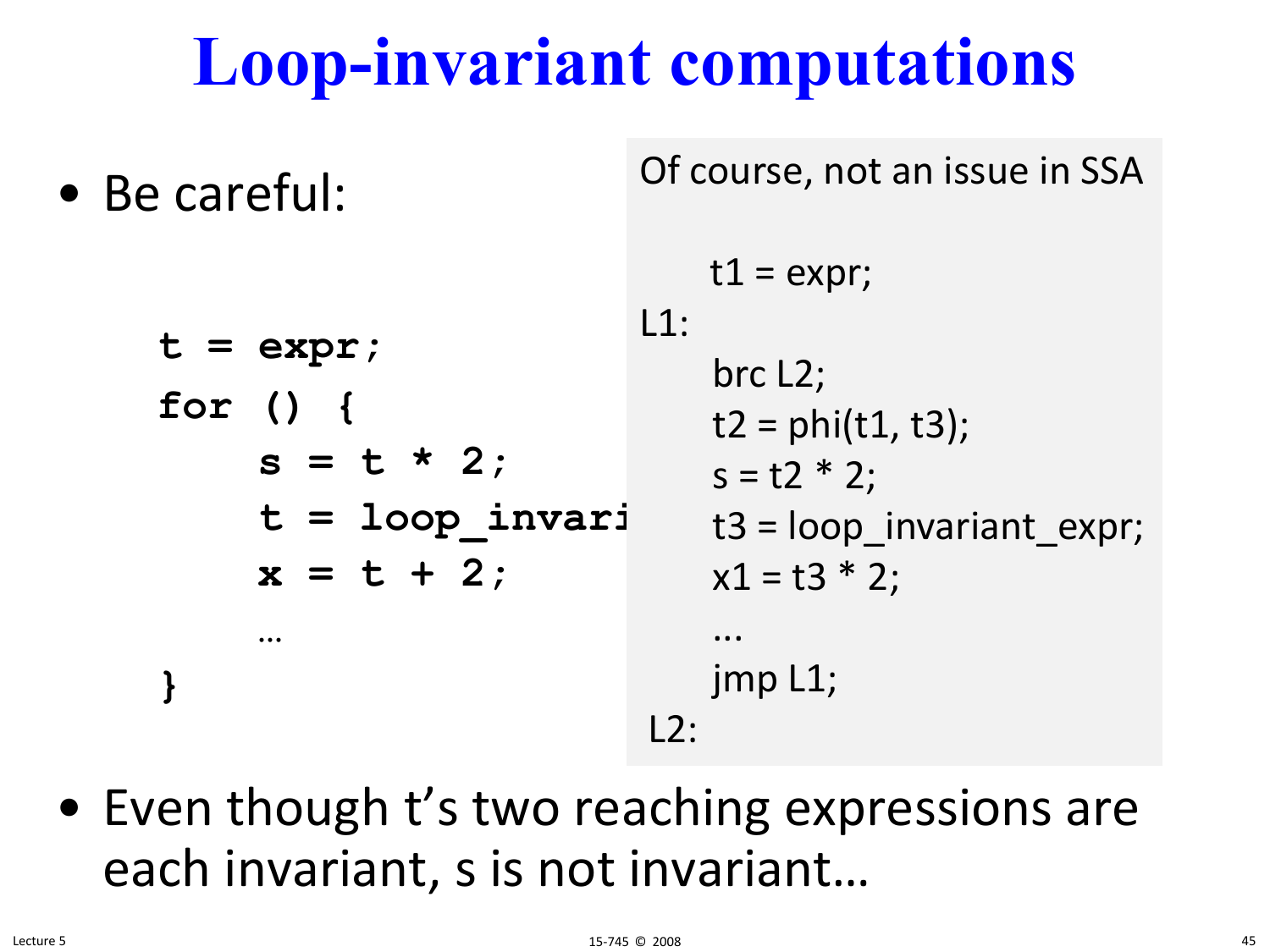# **Hoisting**

• In order to "hoist" a loop-invariant computation out of a loop, we need a place to put it

• We could copy it to all immediate predecessors (except along the back-edge) of the loop header...

• ...But we can avoid code duplication by ensuring there is a pre-header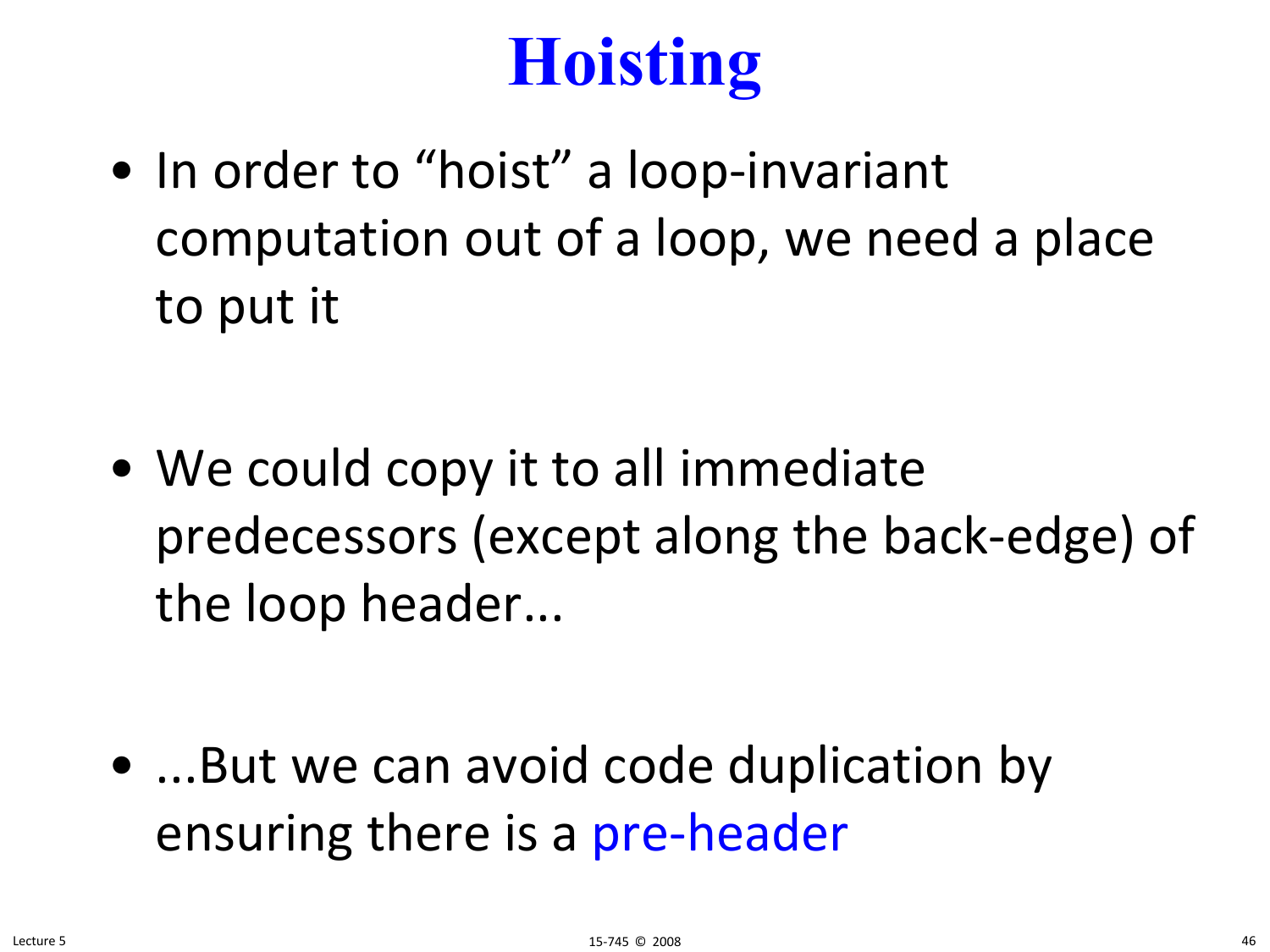# **Hoisting**

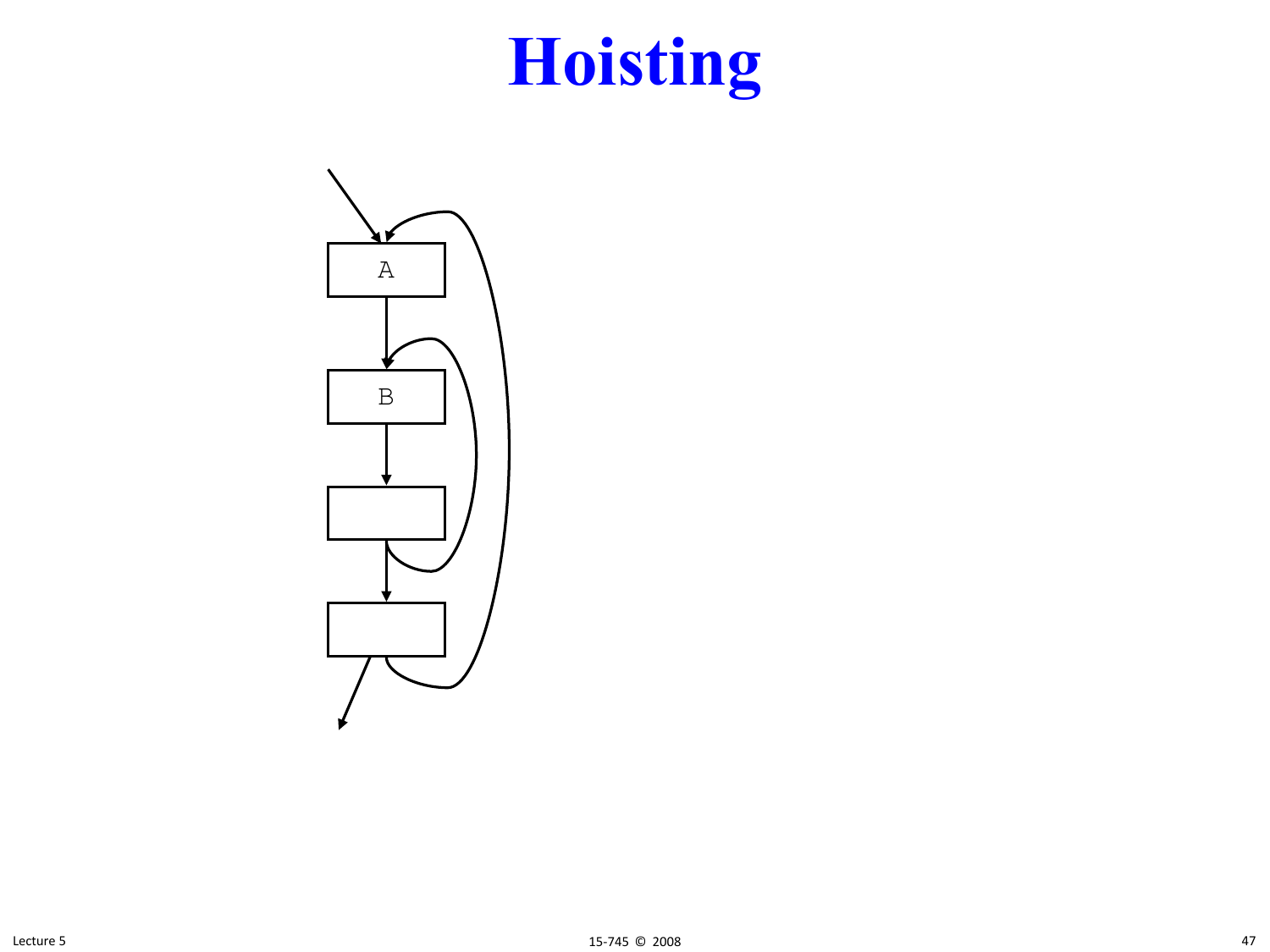# **Hoisting**

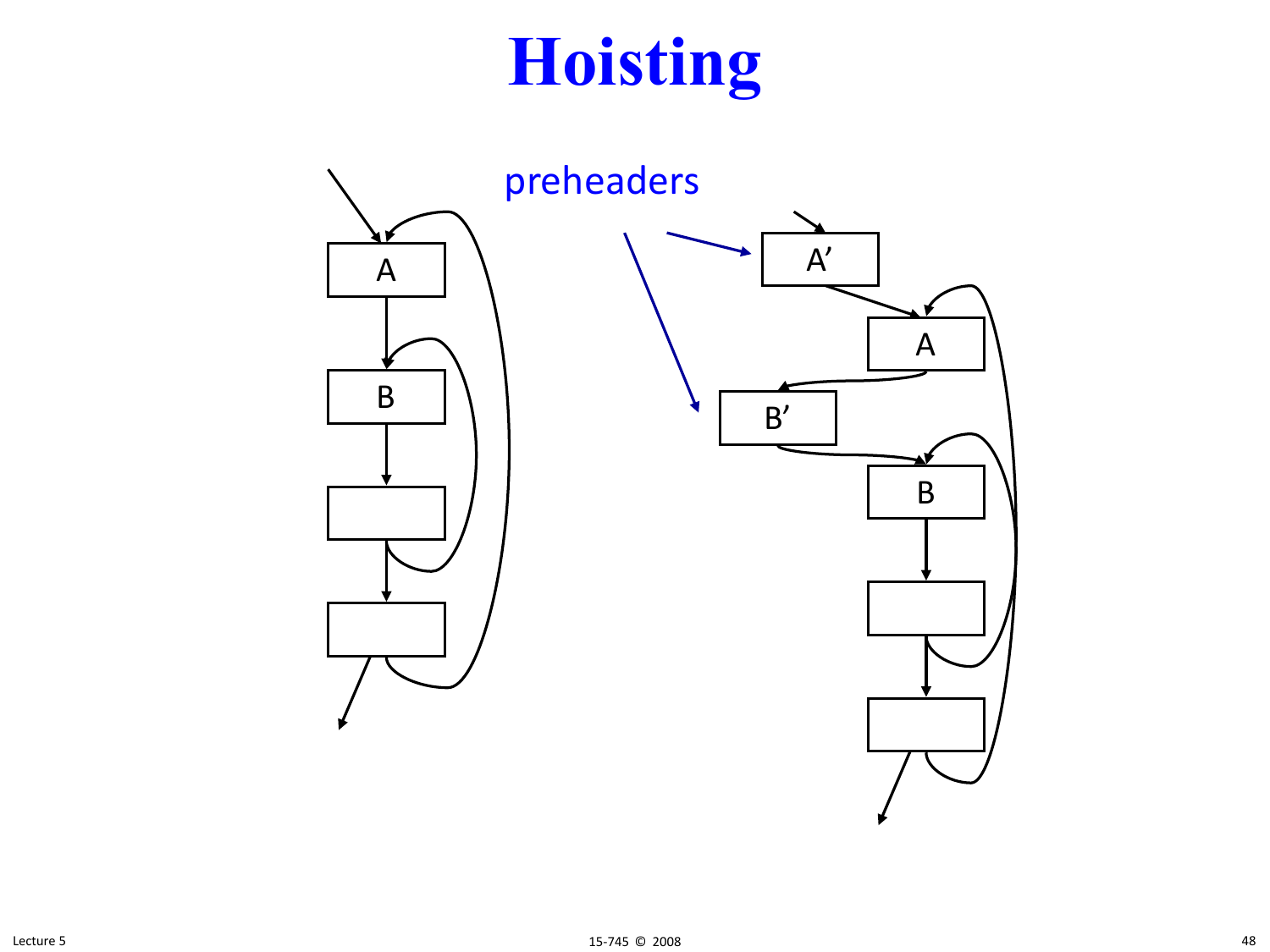# **Hoisting conditions**

• For a loop-invariant definition

 $d: t = x$  op y

- we can hoist d into the loop's pre-header only if
	- 1. d's block dominates all loop exits at which t is live-out, and
	- 2.  $d$  is only the only definition of t in the loop, and
	- 3. t is not live-out of the pre-header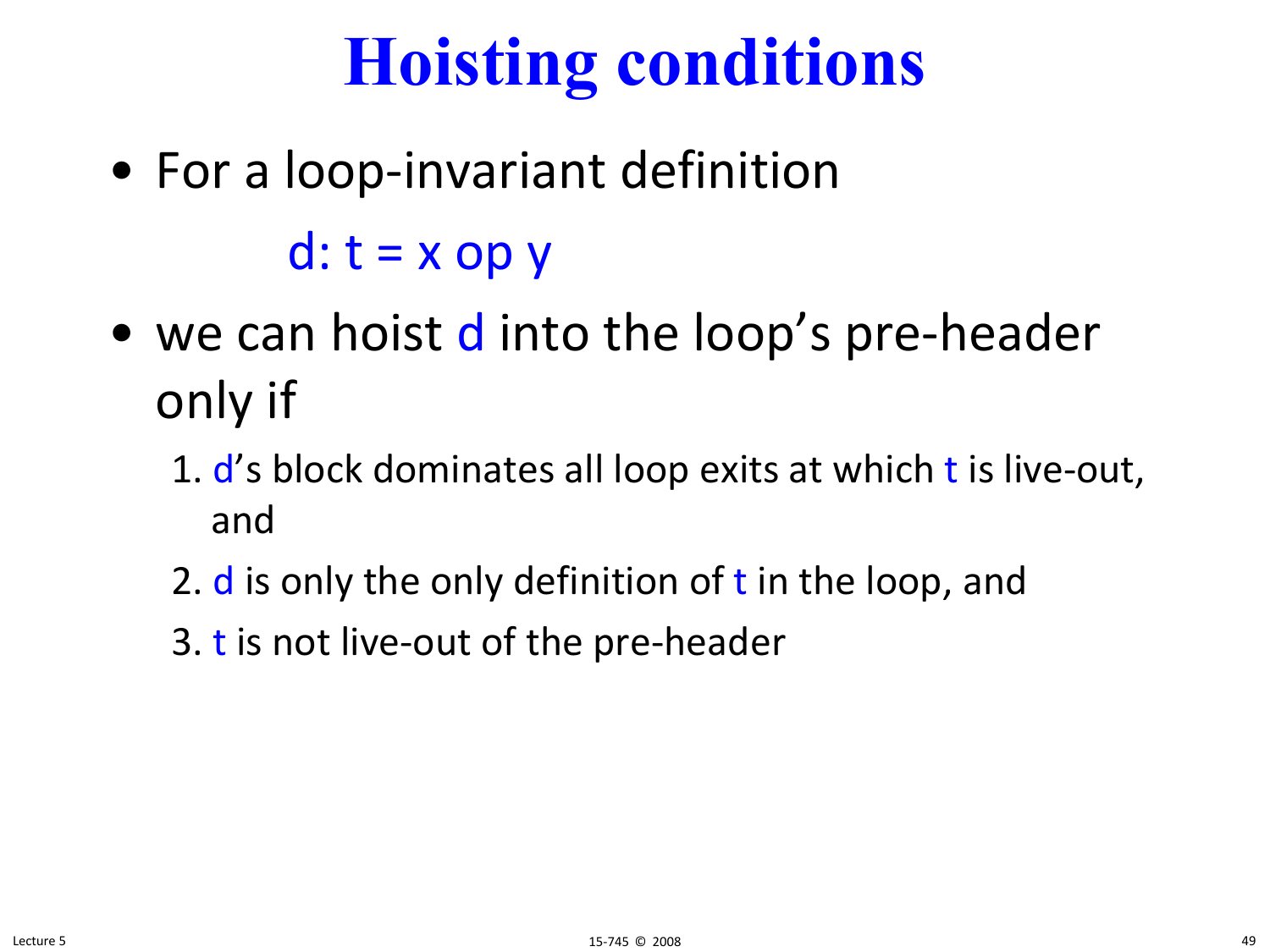### **We need to be careful...**

• All hoisting conditions must be satisfied!

| LO:                                                                                        | LO:             | LO:                               |
|--------------------------------------------------------------------------------------------|-----------------|-----------------------------------|
| $t = 0$                                                                                    | $t = 0$         | $t = 0$                           |
| LI:                                                                                        | LI:             | LI:                               |
| $i = i + 1$                                                                                | if i>=N goto L2 | $i = i + 1$                       |
| $t = a * b$                                                                                | $i = i + 1$     | $t = a * b$                       |
| $M[i] = t$                                                                                 | $t = a * b$     | $M[i] = t$                        |
| if i <n goto="" l1<="" td=""><td><math>M[i] = t</math></td><td><math>t = 0</math></td></n> | $M[i] = t$      | $t = 0$                           |
| $L2$ :                                                                                     | goto L1         | $M[j] = t$                        |
| $x = t$                                                                                    | $L2$ :          | if i <n goto="" l1<="" td=""></n> |
|                                                                                            | $x = t$         | $L2$ :                            |
|                                                                                            |                 |                                   |
|                                                                                            |                 |                                   |

OK violates 1,3 violates 2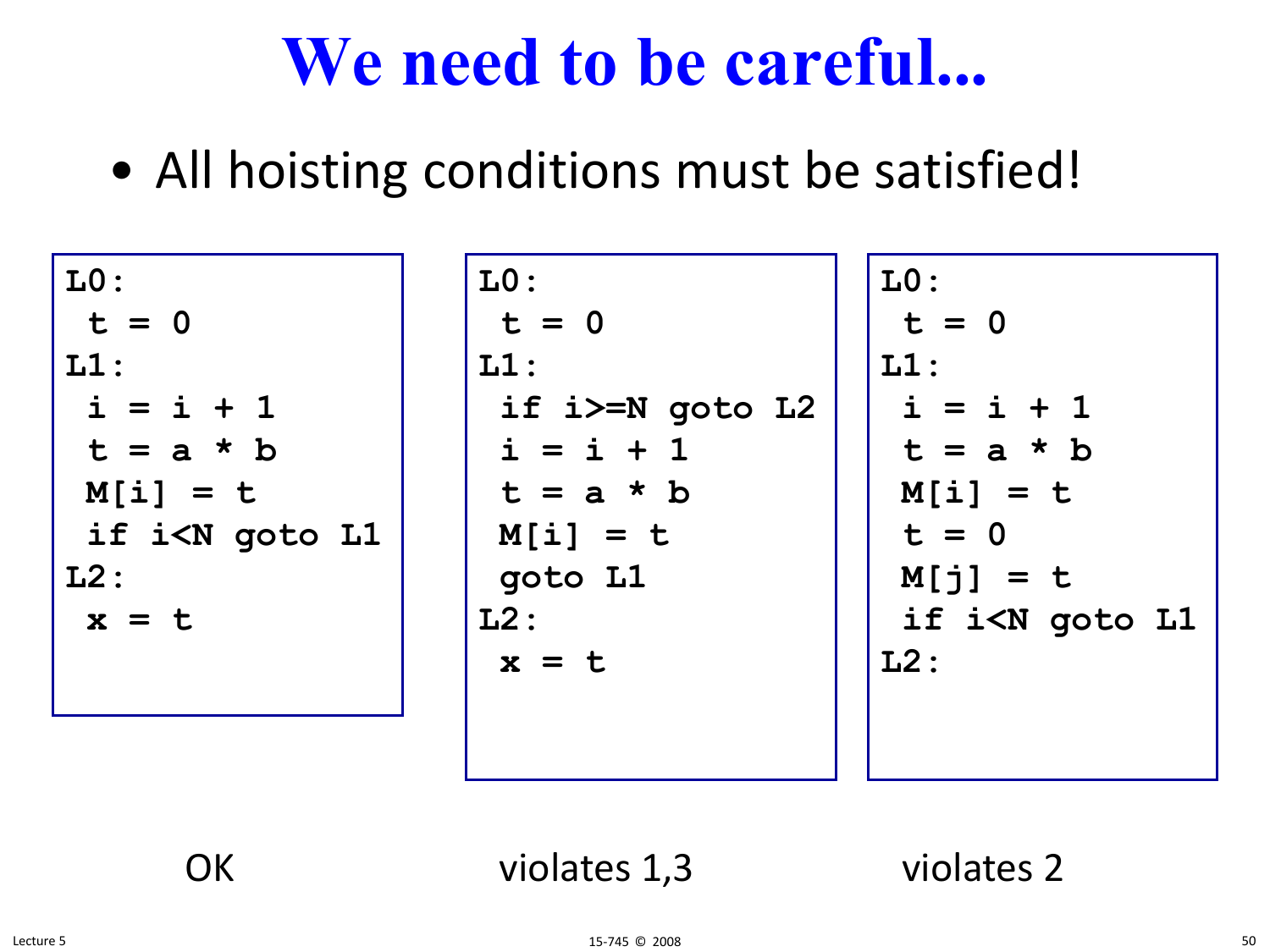### **We need to be careful...**

• All hoisting conditions must be satisfied!

| $ $ LO :                                                                                   | LO:             | LO:                               |
|--------------------------------------------------------------------------------------------|-----------------|-----------------------------------|
| $t = 0$                                                                                    | $t = 0$         | $t = 0$                           |
| LI:                                                                                        | $L1$ :          | LI:                               |
| $i = i + 1$                                                                                | if i>=N goto L2 | $i = i + 1$                       |
| $t = a * b$                                                                                | $i = i + 1$     | $t = a * b$                       |
| $M[i] = t$                                                                                 | $t = a * b$     | $M[i] = t$                        |
| if i <n goto="" l1<="" td=""><td><math>M[i] = t</math></td><td><math>t = 0</math></td></n> | $M[i] = t$      | $t = 0$                           |
| $L2$ :                                                                                     | goto L1         | $M[j] = t$                        |
| $x = t$                                                                                    | $L2$ :          | if i <n goto="" l1<="" td=""></n> |
|                                                                                            | $x = t$         | $L2$ :                            |
|                                                                                            |                 |                                   |
|                                                                                            |                 |                                   |

OK violates 1,3 violates 2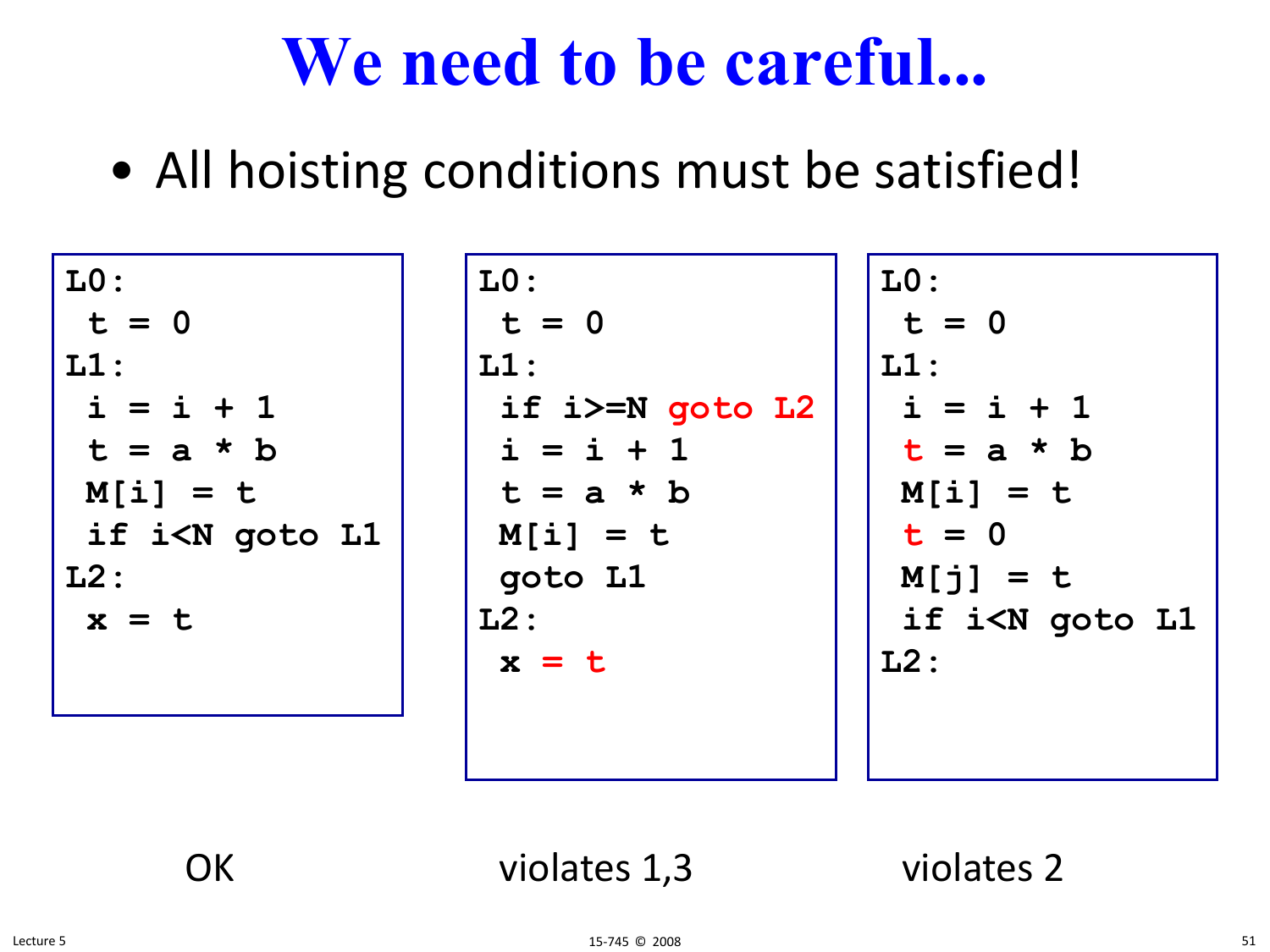## **LICM subsumed by PRE**

• Don't actually have to implement Loop invariant code motion since PRE subsumes it anyway!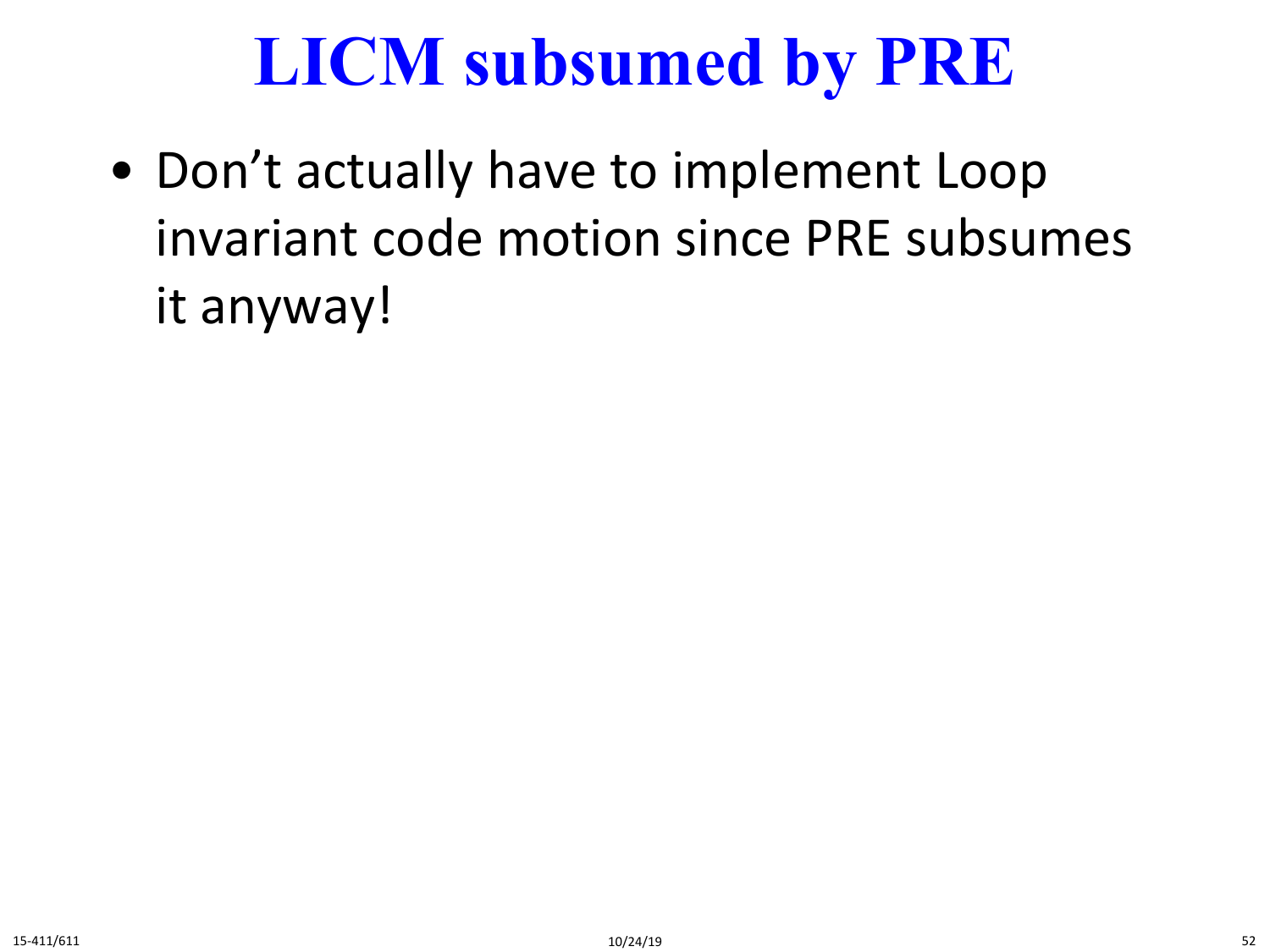**Loop optimizations: Induction-variable Strength reduction**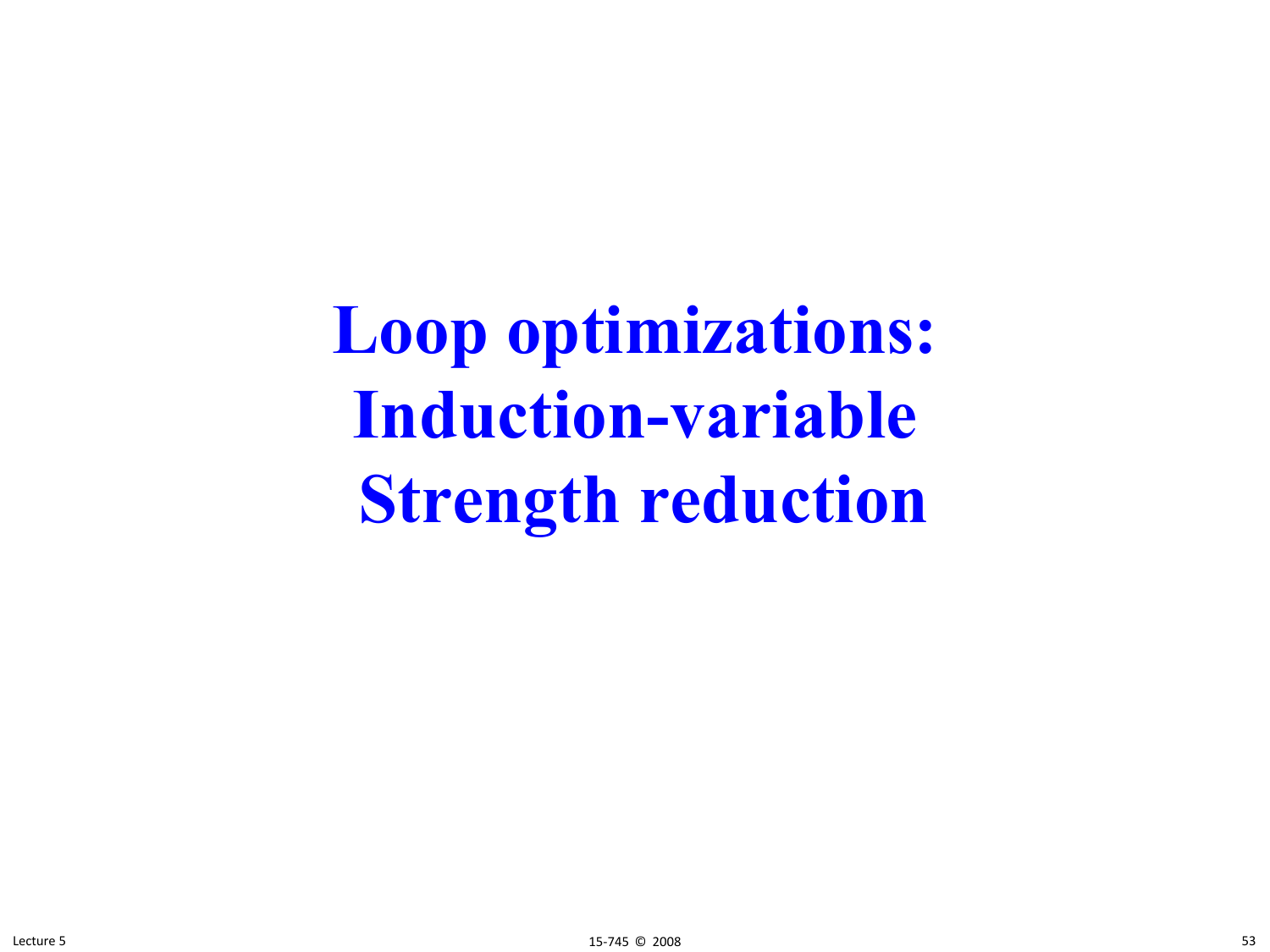### **The basic idea of IVE**

• Suppose we have a loop variable  $-$  i initially 0; each iteration  $i = i + 1$ 

• and a variable that linearly depends on it:  $x = i * c1 + c2$ 

- In such cases, we can try to
	- initialize  $x = i_0 * c1 + c2$  (execute once)
	- increment x by c1 each iteration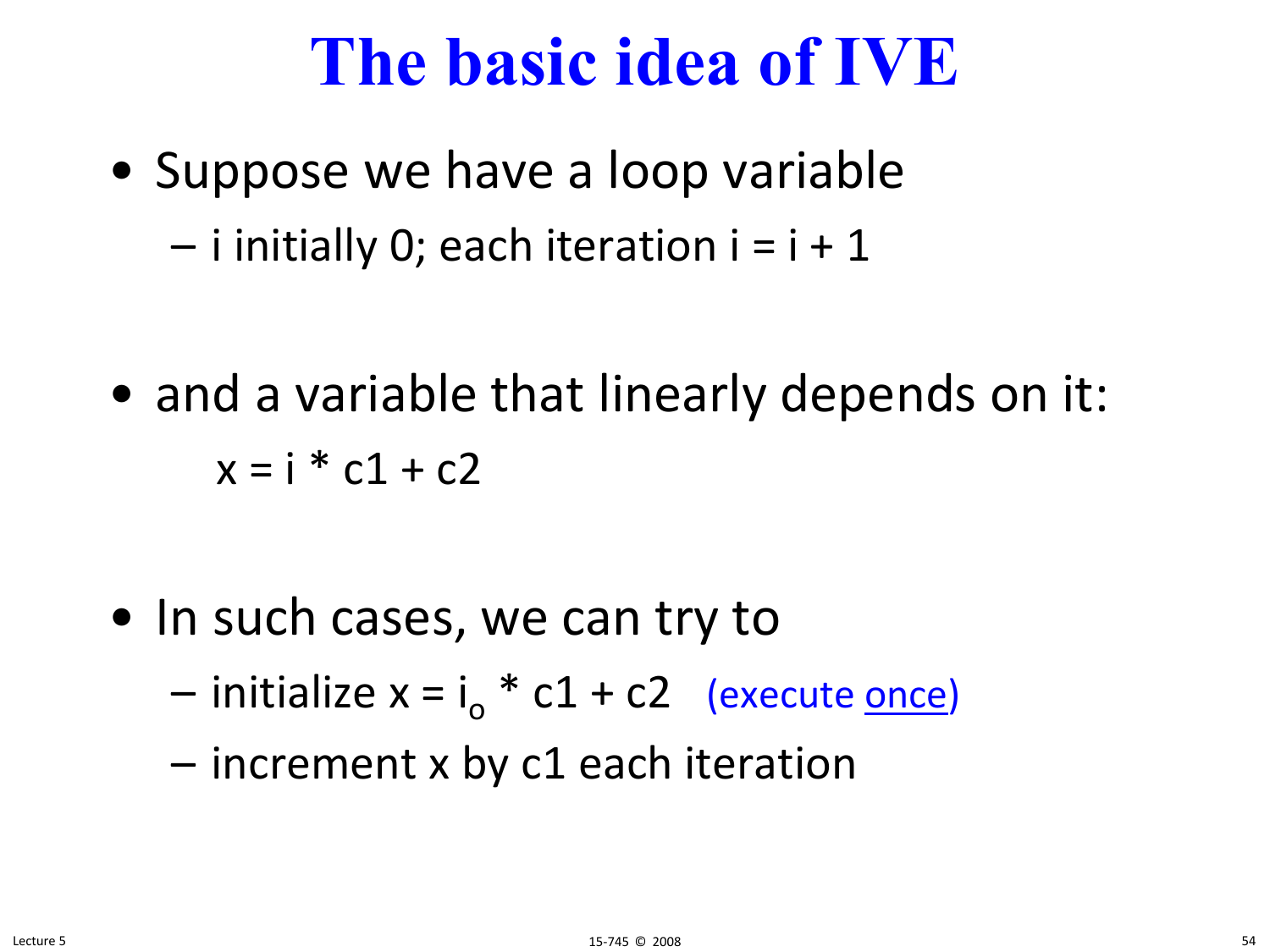

#### Clearly, j & k do not need to be computed anew each time since they are related to i and i changes linearly.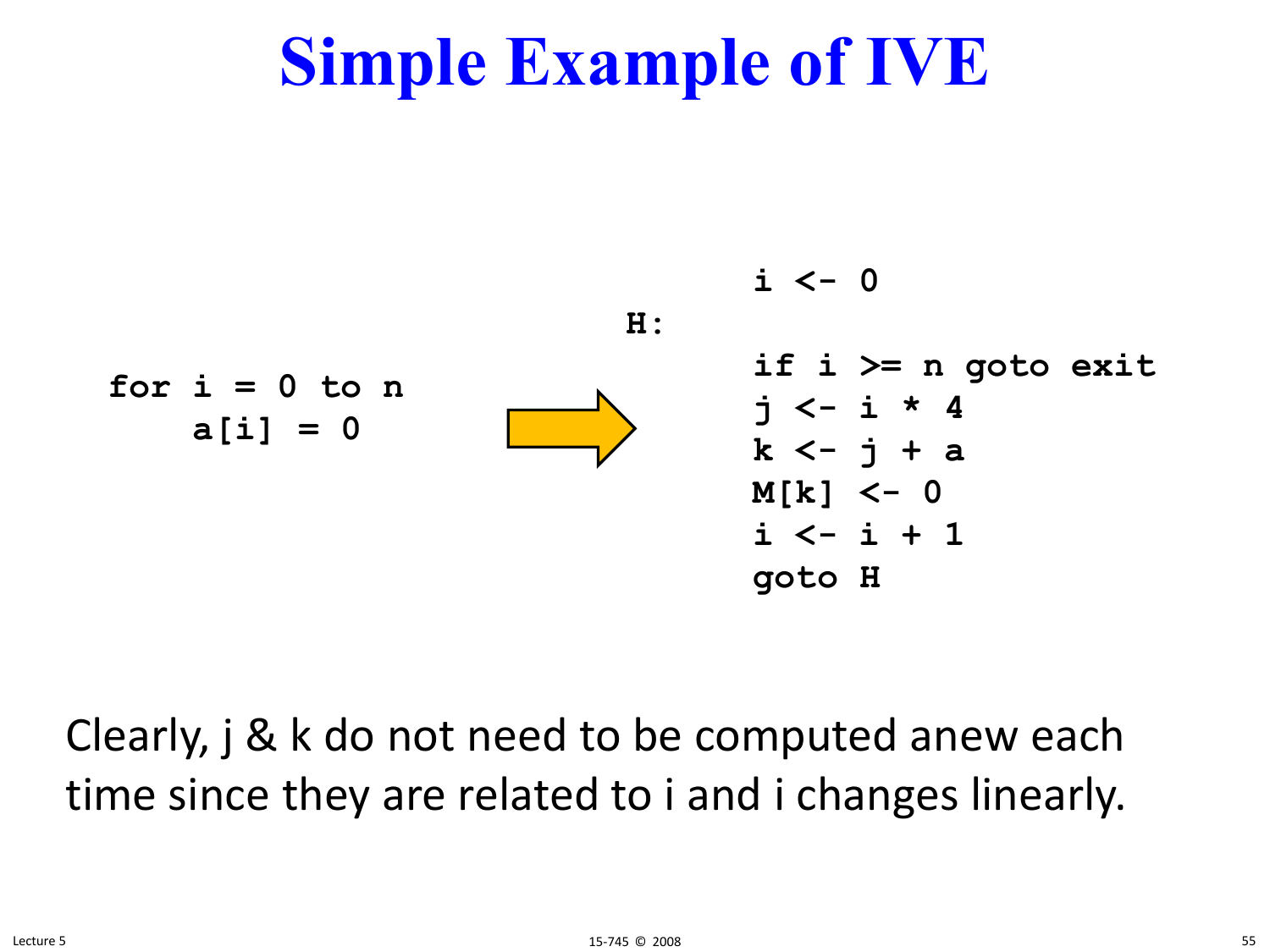

#### But, then we don't even need j (or j')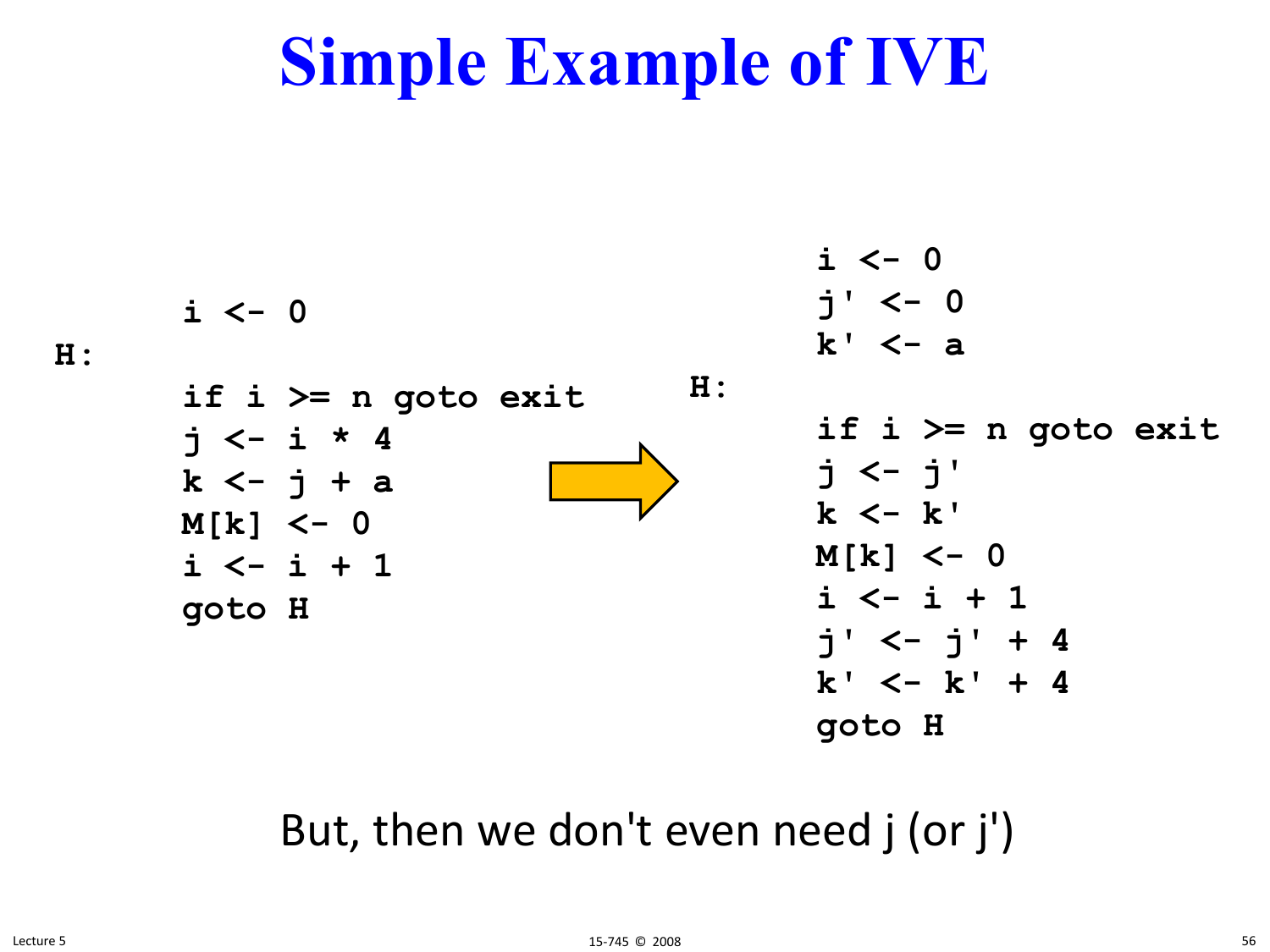**i <- 0 j' <- 0 k' <- a if i >= n goto exit j <- j' k <- k' M[k] <- 0 i <- i + 1 j' <- j' + 4 k' <- k' + 4 goto H i <- 0 k' <- a H: if i >= n goto exit k <- k' M[k] <- 0 i <- i + 1 k' <- k' + 4 goto H**

#### Do we need i?

**H:**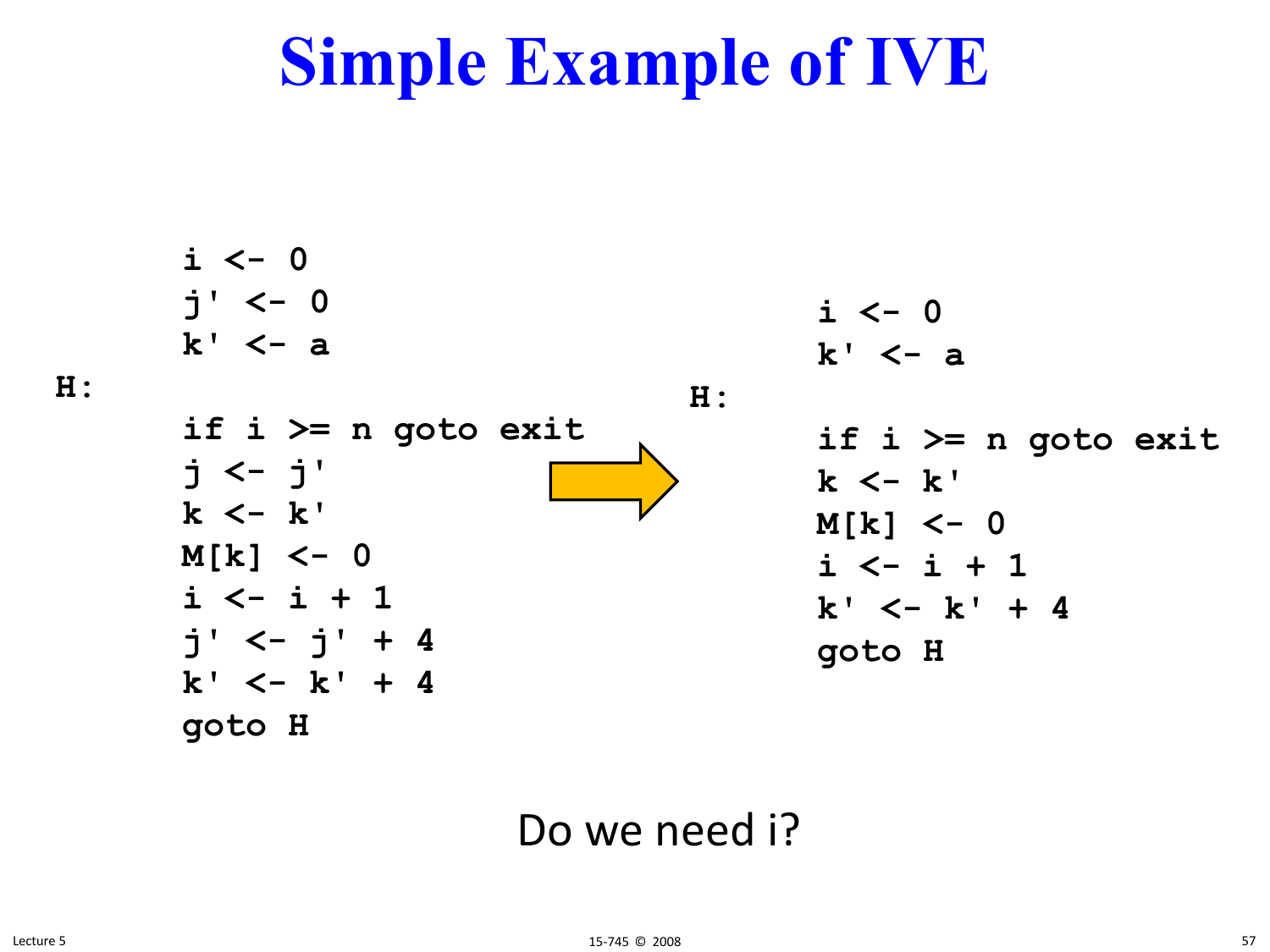#### Rewrite comparison



#### But, a+(n\*4) is loop invariant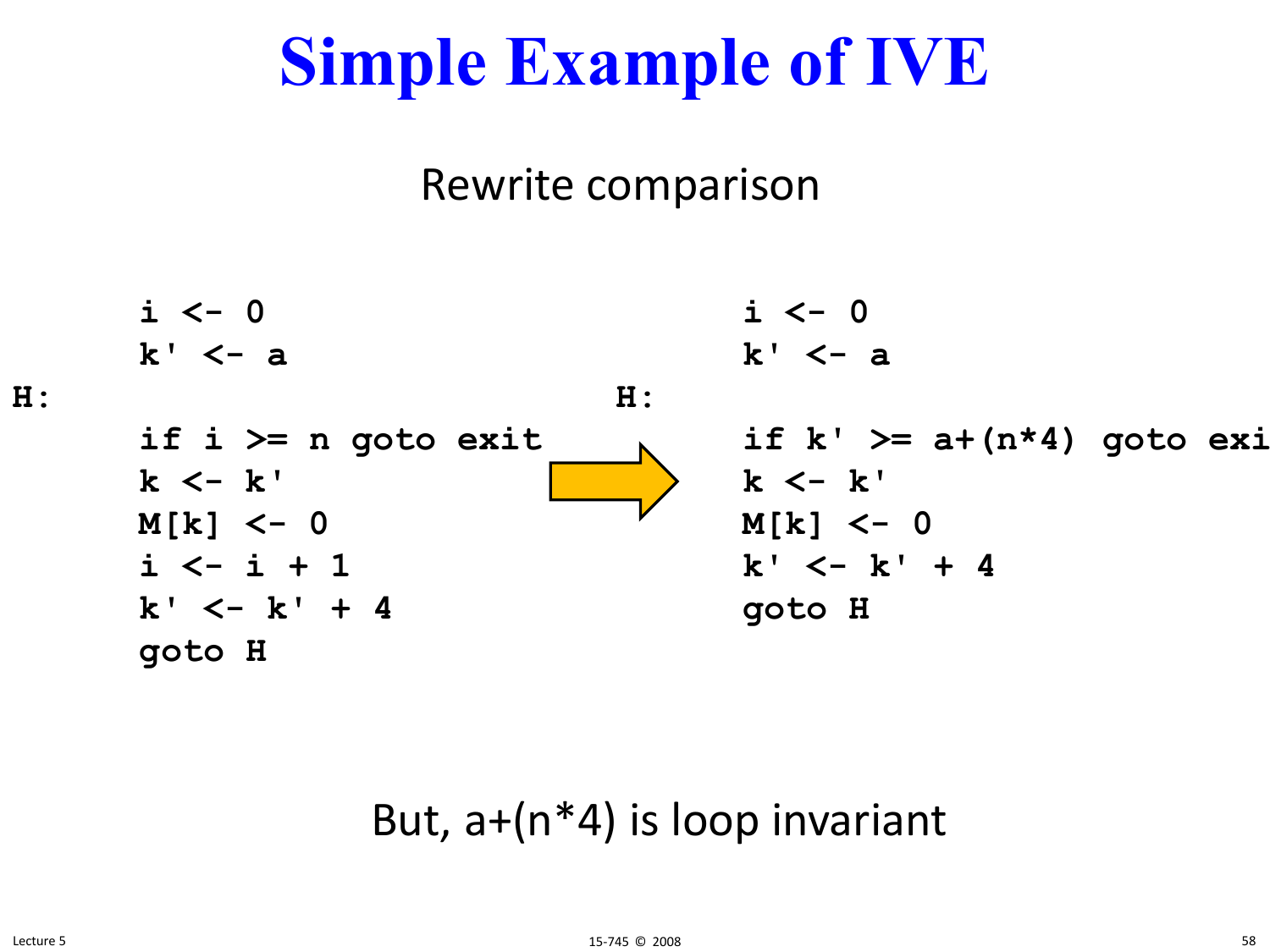#### Invariant code motion on  $a+(n^*4)$



#### now, we do copy propagation and eliminate k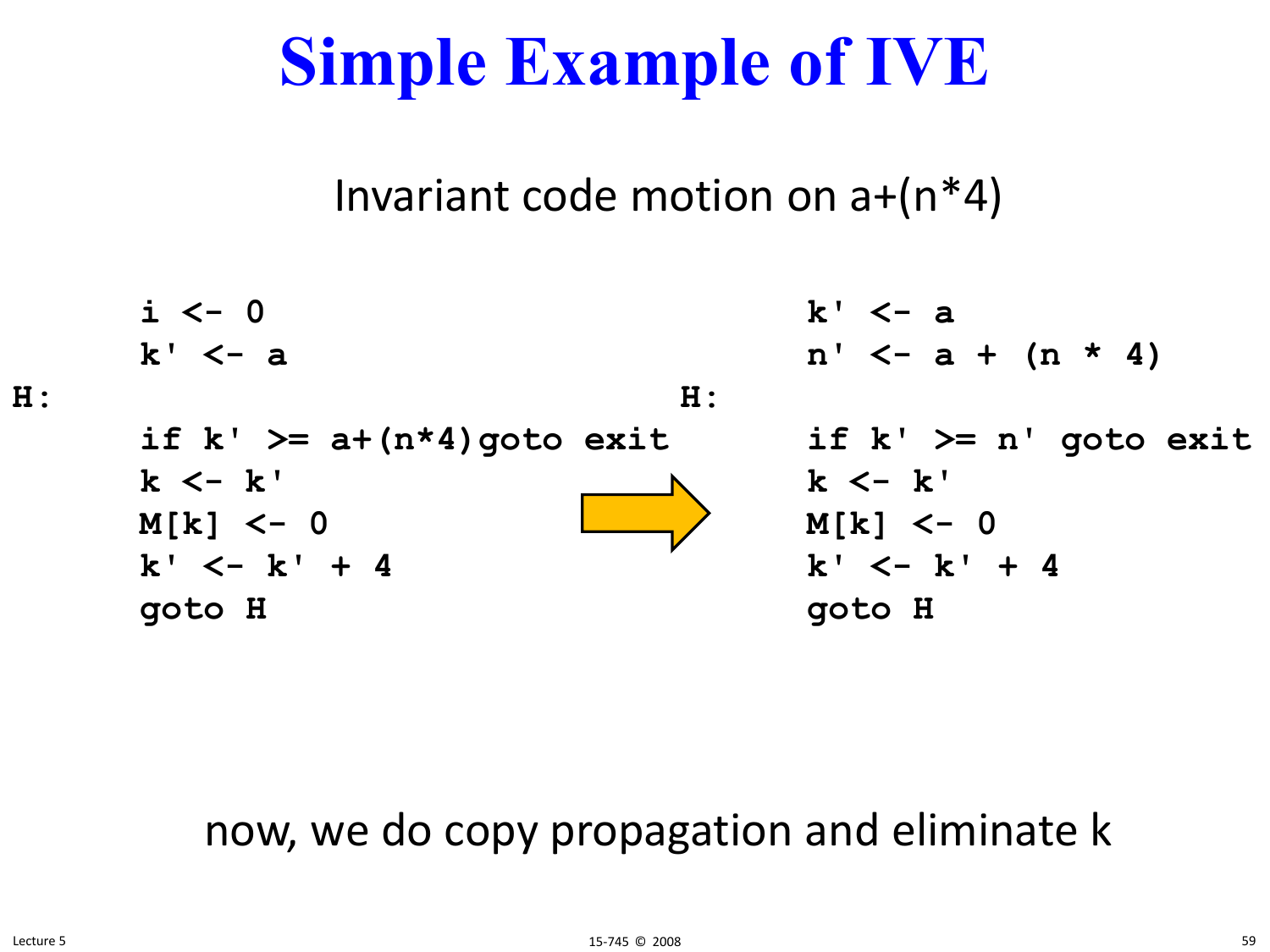#### Copy propagation

k' 
$$
\leftarrow a
$$
  
\nn'  $\leftarrow a + (n * 4)$   
\nl:  
\nif k'  $\ge n'$  goto exit  
\nk  $\leftarrow k'$   
\nM[k]  $\leftarrow 0$   
\nk'  $\leftarrow k'$   
\nM[k]  $\leftarrow 0$   
\nk'  $\leftarrow k' + 4$   
\nk'  $\leftarrow k' + 4$   
\ngoto H  
\n

#### Voila!

**H:**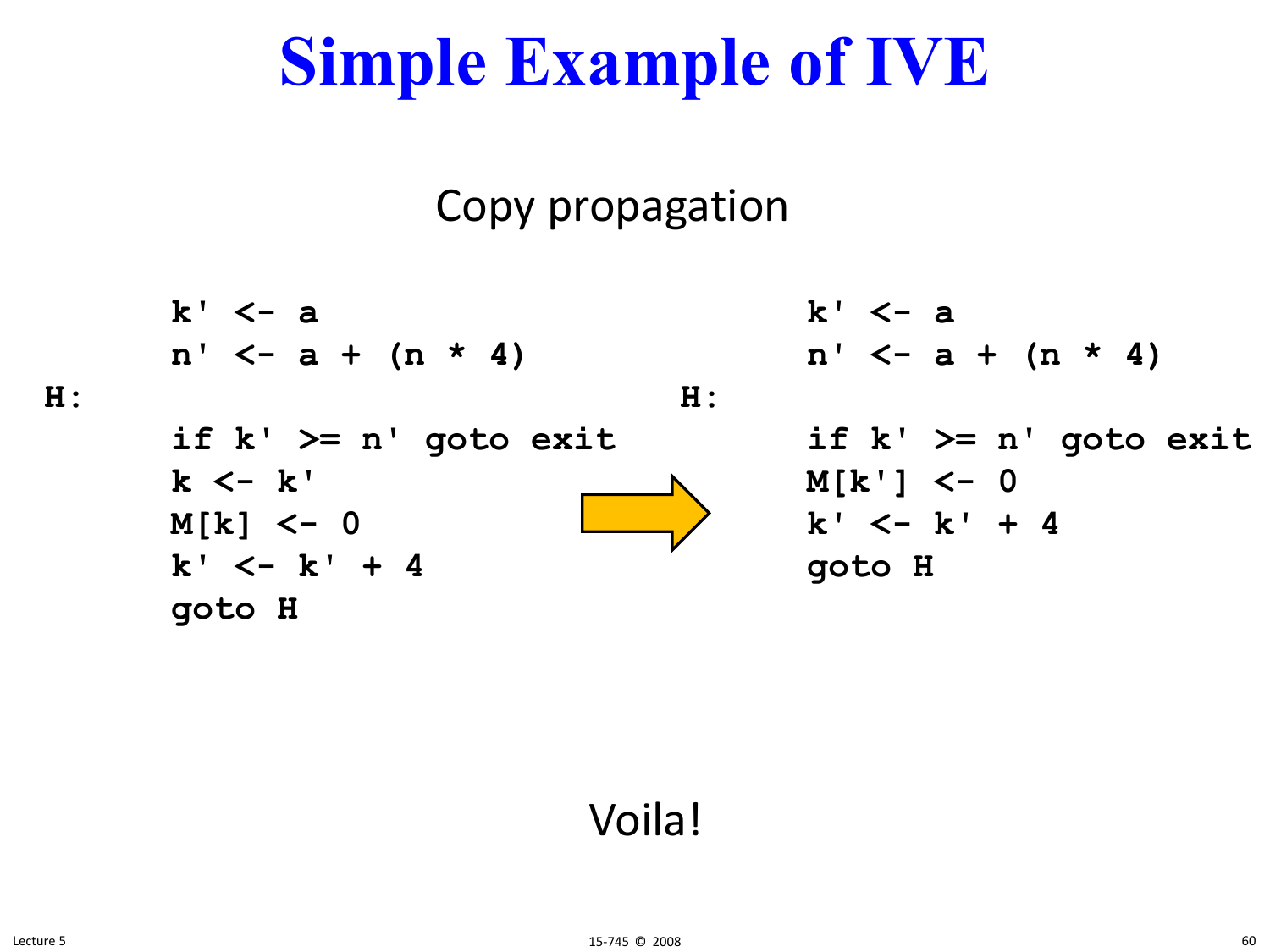Compare original and result of IVE

**i <- 0 H: if i >= n goto exit j <- i \* 4 k <- j + a M[k] <- 0 i <- i + 1 goto H**

**k' <- a n' <- a + (n \* 4) H: if k' >= n' goto exit M[k'] <- 0**  $k' < -k' + 4$ **goto H**

#### Voila!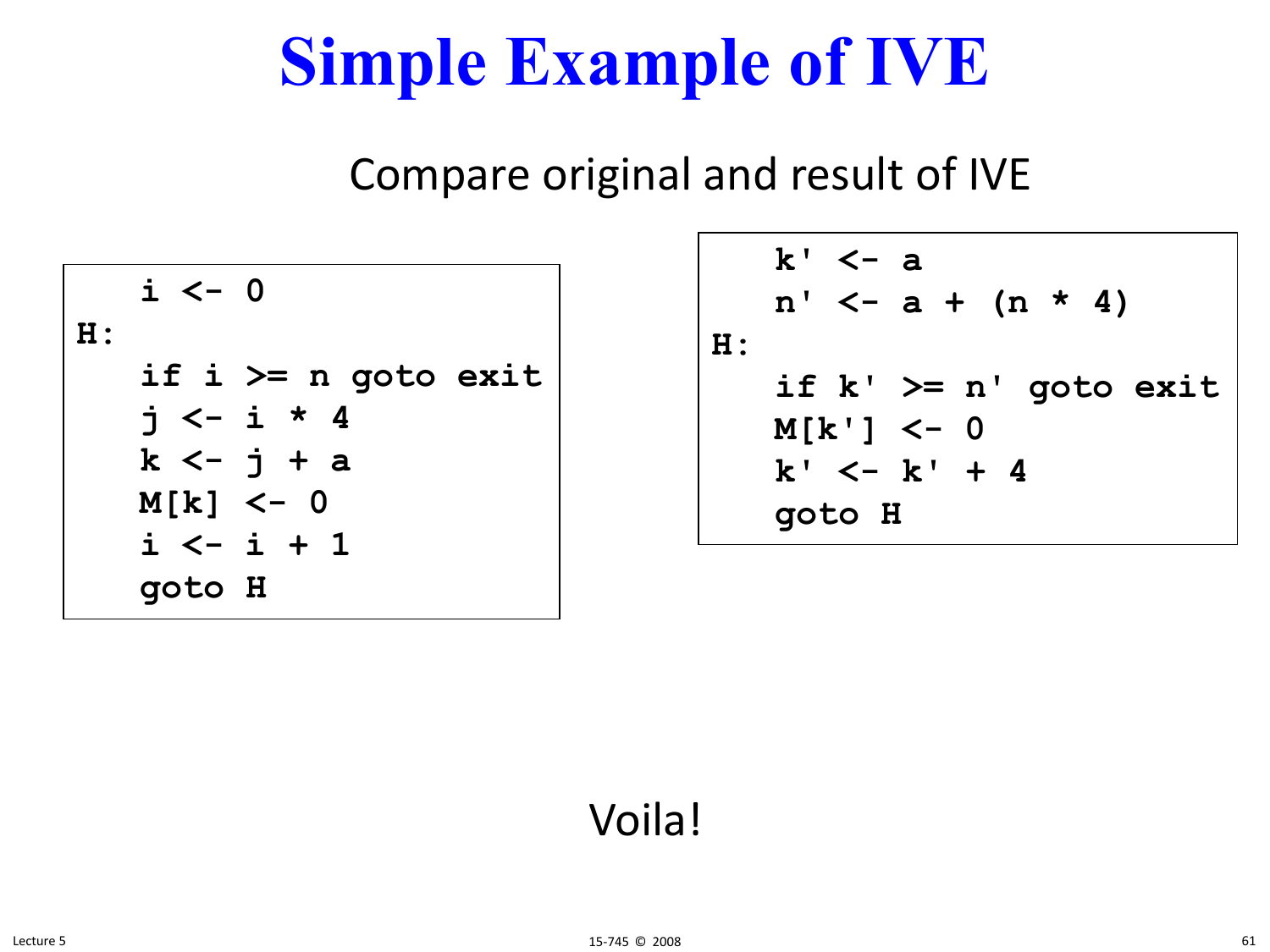### **What we did**

- identified induction variables (i,j,k)
- strength reduction (changed \* into +)
- dead-code elimination (j <- j')
- useless-variable elimination  $(i' < -j' + 4)$ (This can also be done with ADCE)
- loop invariant identification & code-motion
- almost useless-variable elimination (i)
- copy propagation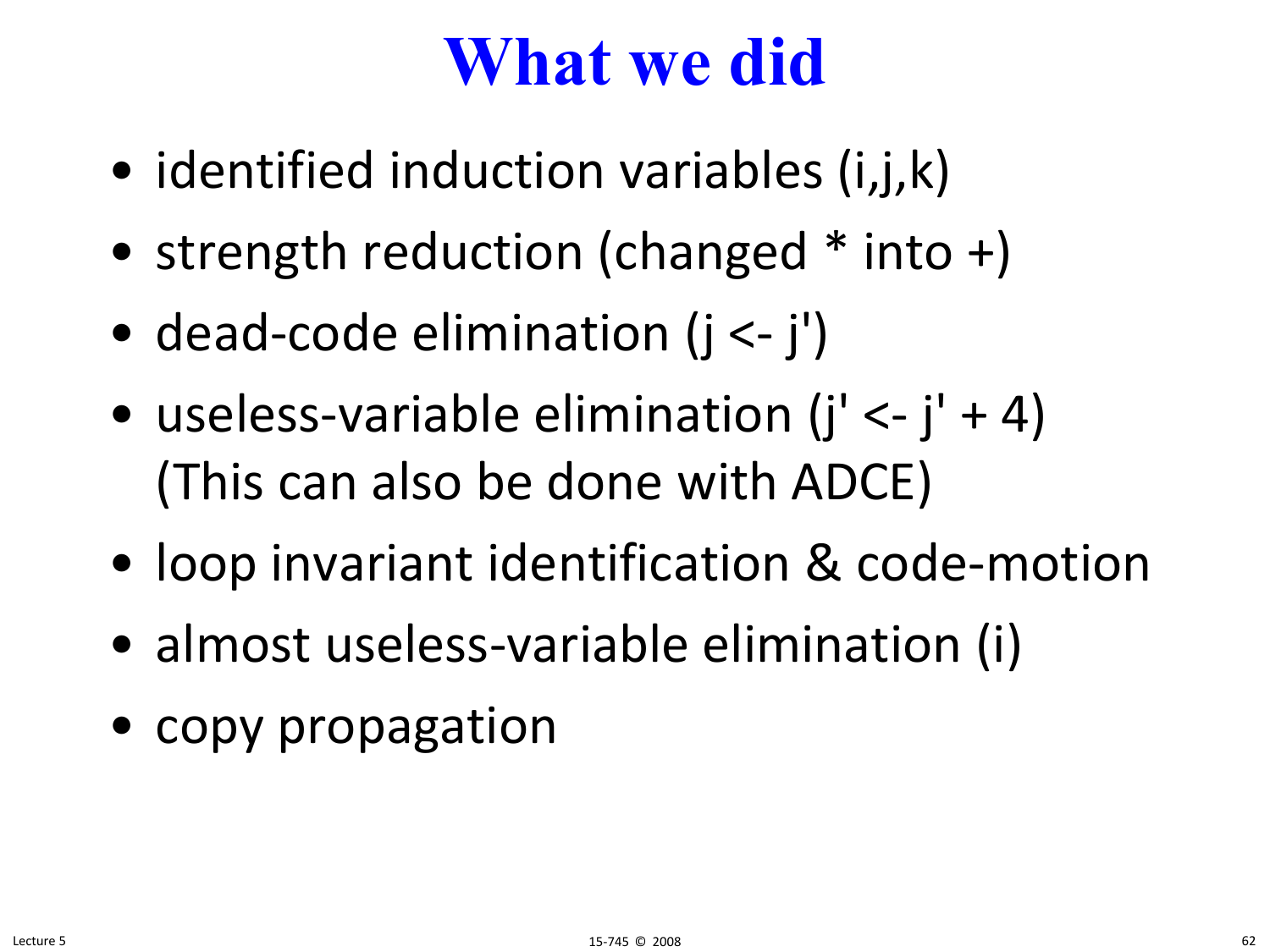### **Is it faster?**

• On some hardware, adds are much faster than multiplies

• Fewer instructions (better \$ behavior)

- Furthermore, one fewer value is computed,
	- thus potentially saving a register
	- and decreasing the possibility of spilling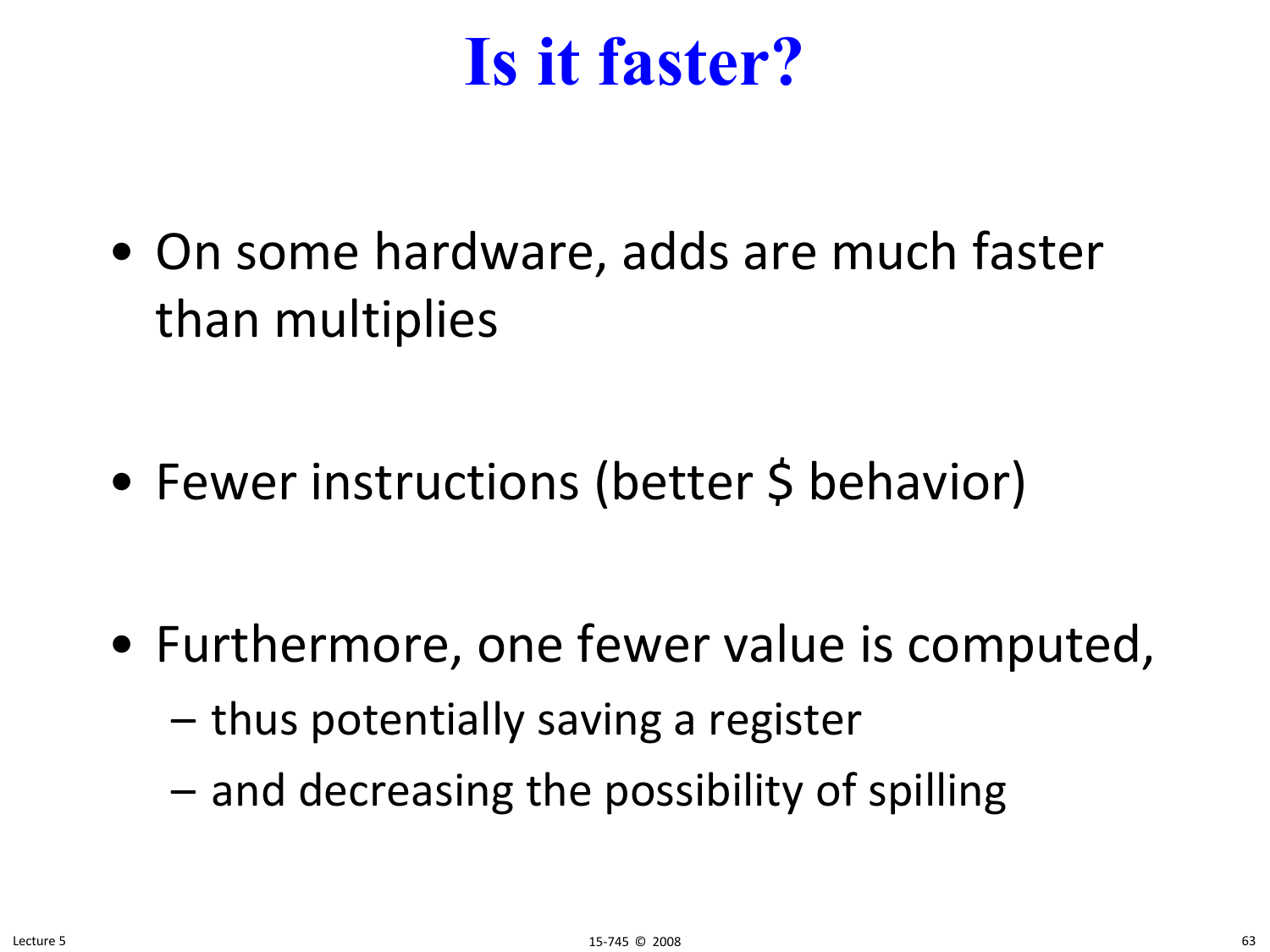# **Loop preparation**

- Before attempting IVE, it is best to first perform :
	- constant propagation & constant folding
	- copy propagation
	- loop-invariant hoisting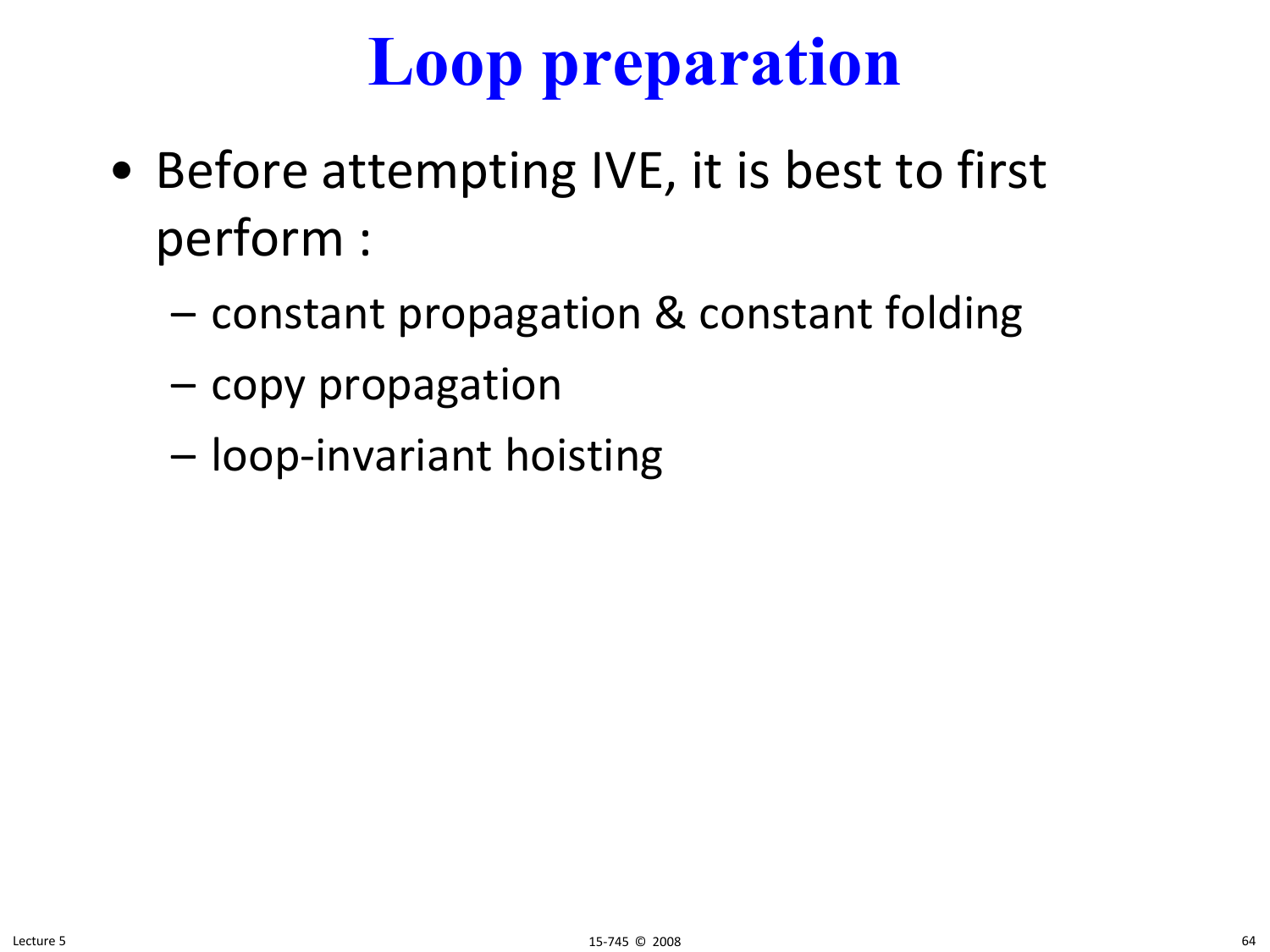## **How to do it, step 1**

- First, find the basic IVs
	- scan loop body for defs of the form

 $x = x + c$  or  $x = x - c$ 

where c is loop-invariant

– record these basic IVs as

 $x = (x, 0, c)$ 

– this represents the IV:  $x = x * c$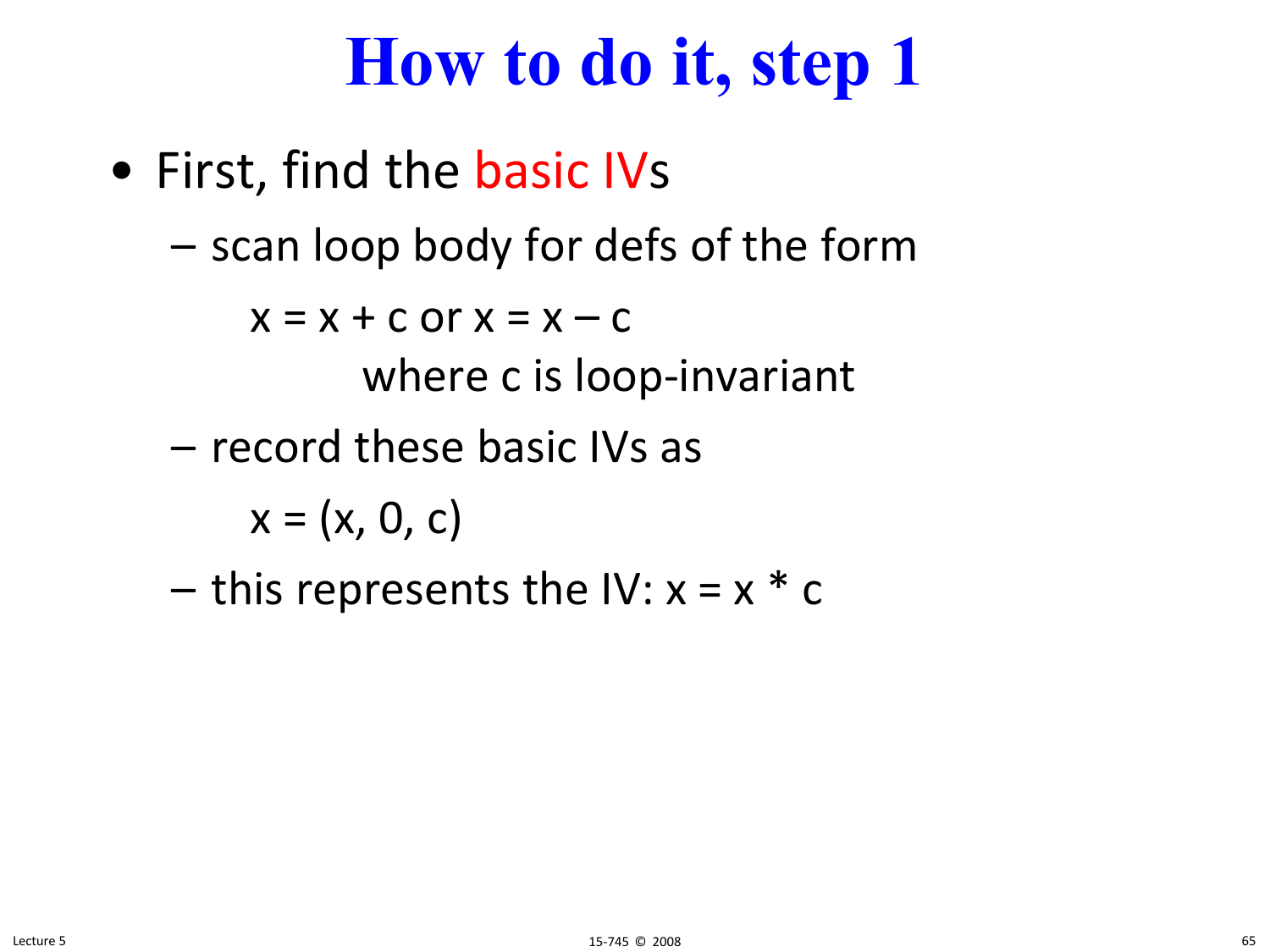# **Representing IVs**

• Characterize all induction variables by:

(base-variable, offset, multiple)

– where the offset and multiple are loop-invariant

• IOW, after an induction variable is defined it equals:

### offset + multiple \* base-variable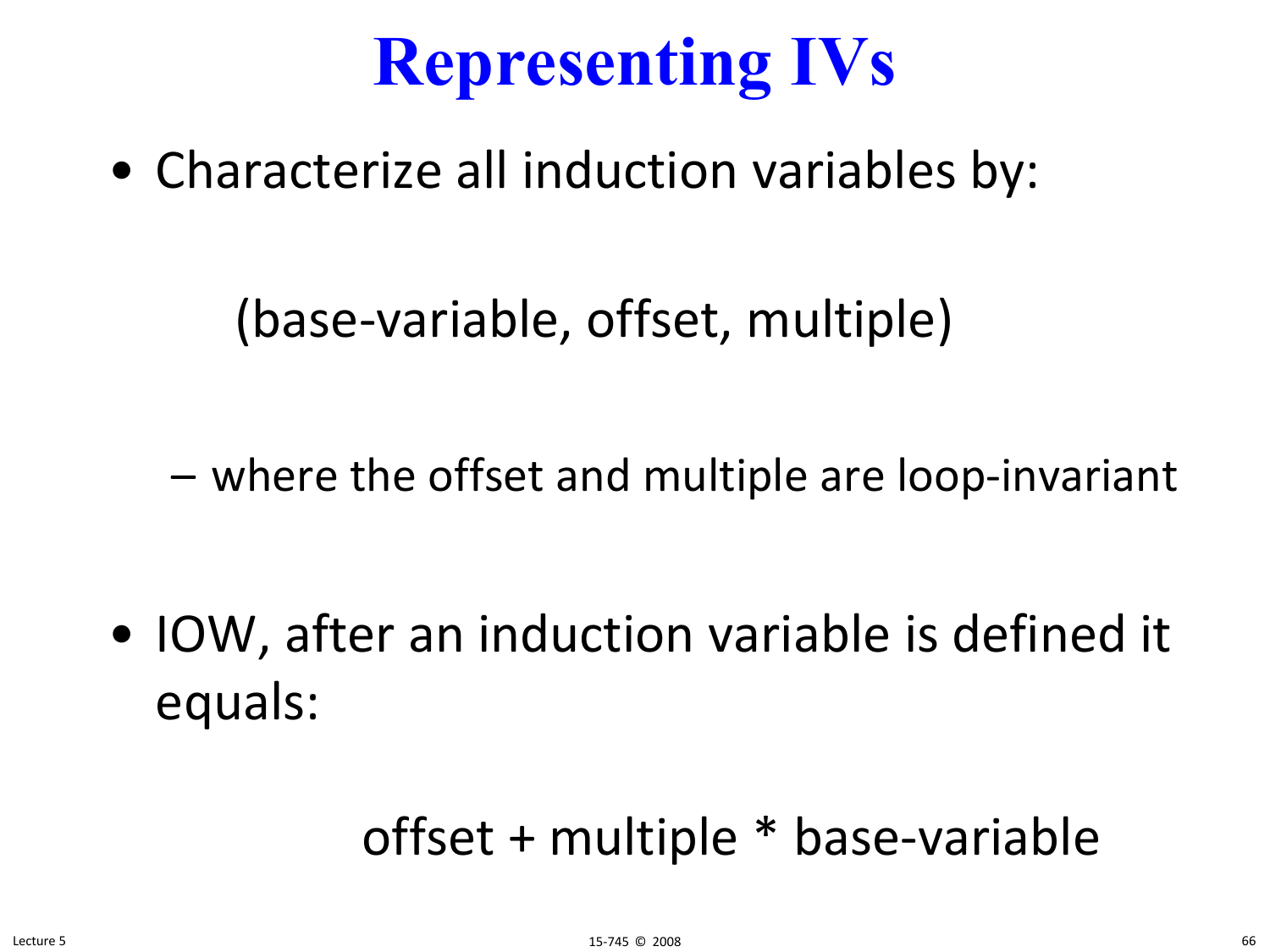## **How to do it, step 2**

• Scan for derived IVs of the form

 $k = i * c1 + c2$ 

– where i is a basic IV, this is the only def of k in the loop, and c1 and c2 are loop invariant

- We say k is in the family of i
- Record as  $k = (i, c2, c1)$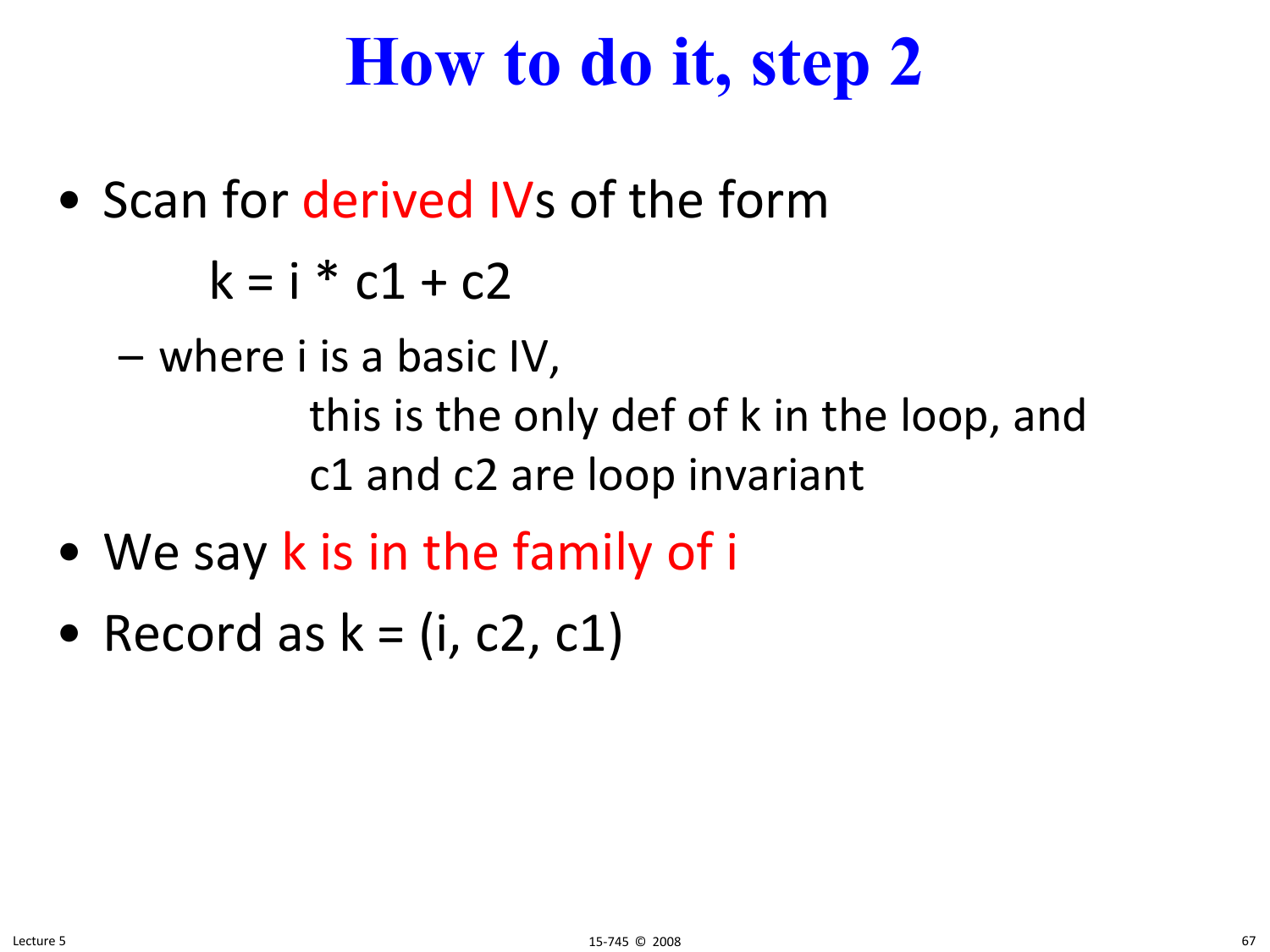## **How to do it, step 3**

• Iterate, looking for derived IVs of the form

 $k = i * c1 + c2$ 

- $-$  where IV j =(i, a, b), and
- this is the only def of k in the loop, and
- there is no def of i between the def of j and the def of k
- c1 and c2 are loop invariant
- Record as  $k = (i, a * c1, b * c1 + c2)$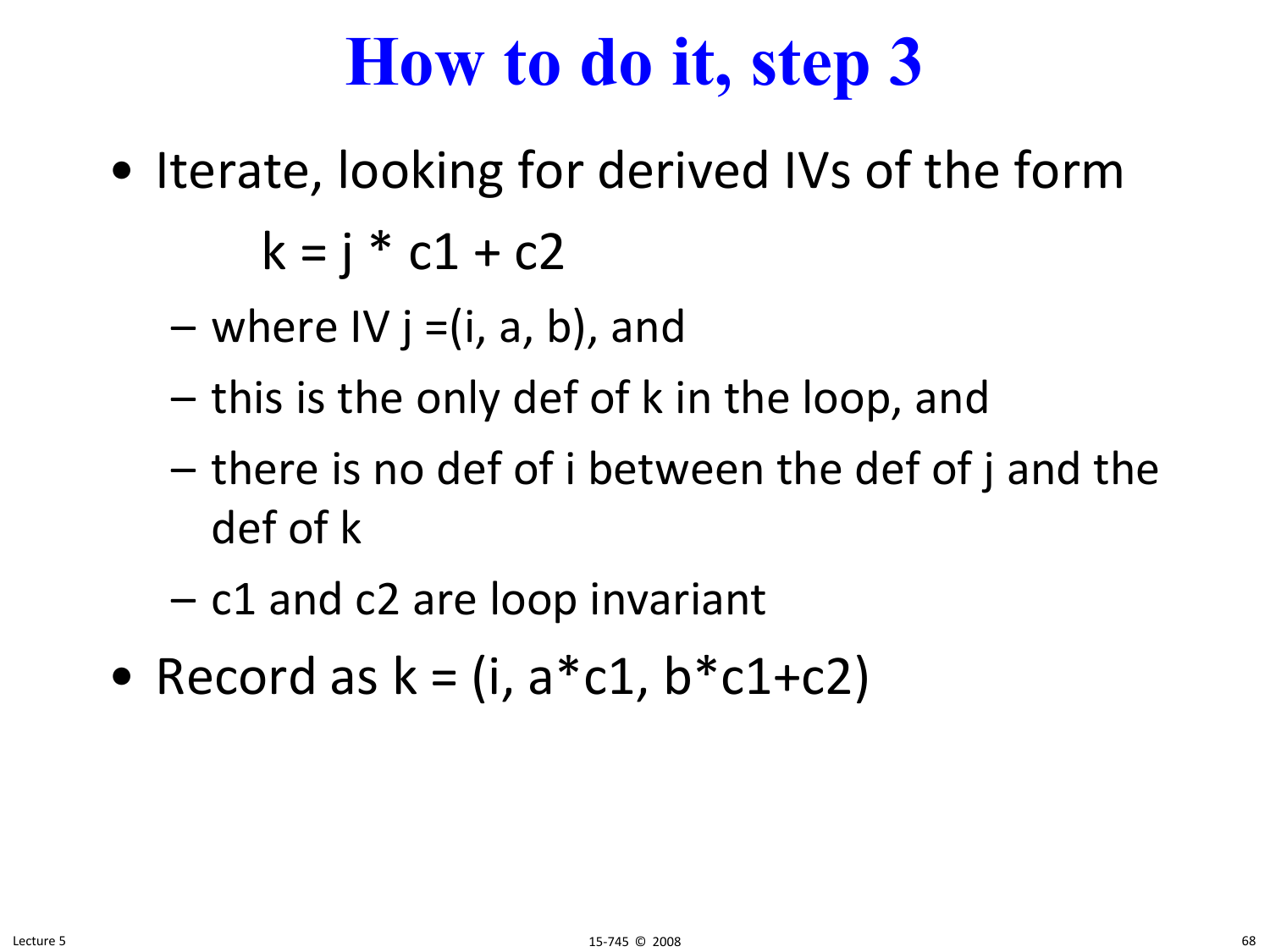```
i <- 0
if i >= n goto exit
j <- i * 4
k <- j + a
M[k] <- 0
i <- i + 1
goto H
```

| i: $(i, 0, 1)$ | i.e., $i = 0 + 1 * i$ |
|----------------|-----------------------|
| j: $(i, 0, 4)$ | i.e., $j = 0 + 4 * i$ |
| k: (i, a, 4)   | i.e., $k = a + 4 * i$ |

So, j & k are in family of i

**H:**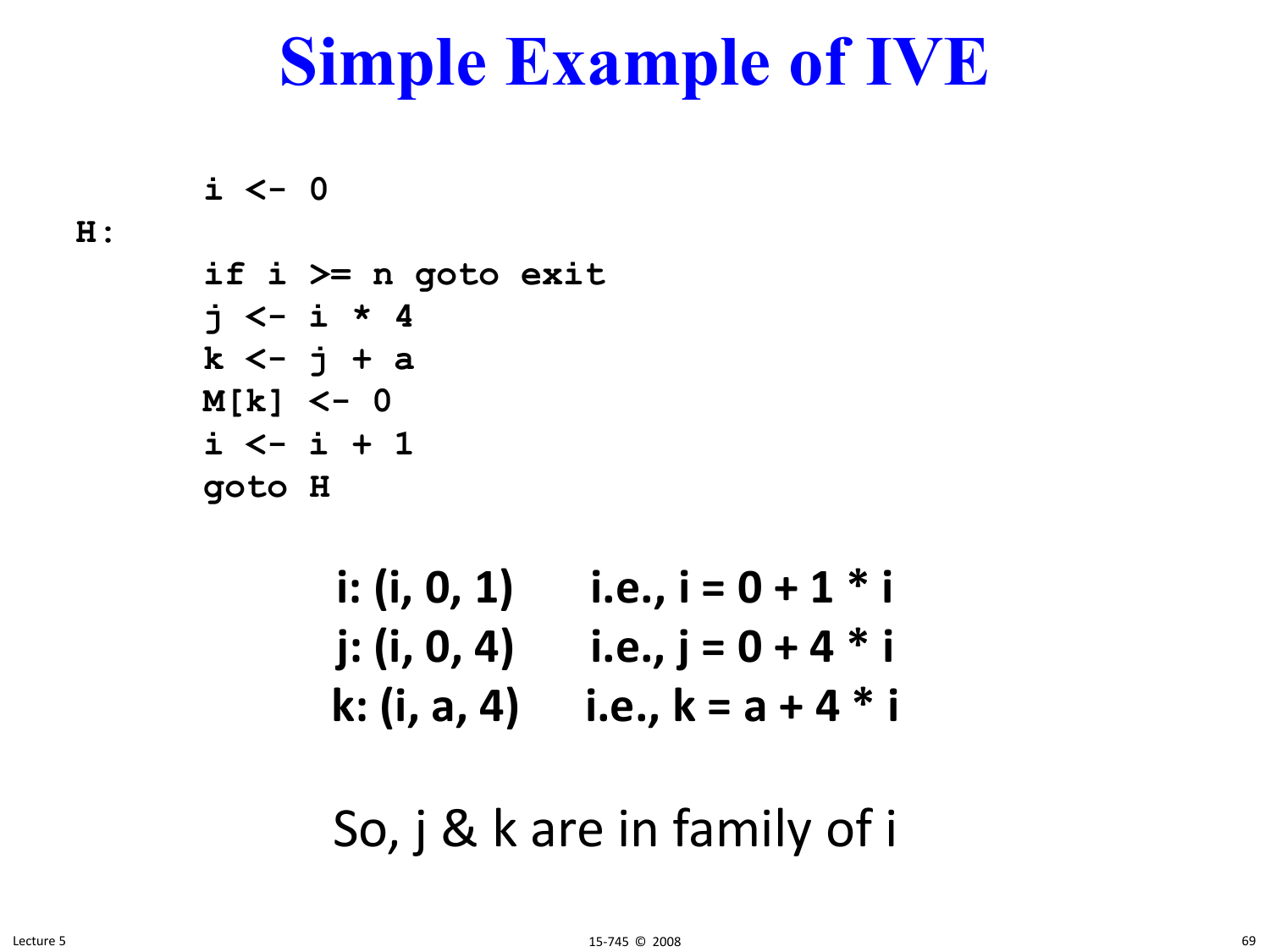# **Identifying Induction Variables**

- Two steps:
	- $-$  Find Basic Ivs of form  $i \leftarrow i \pm c$
	- Find Derived Ivs of form  $k \leftarrow j^* c$  or  $k \leftarrow j \pm c$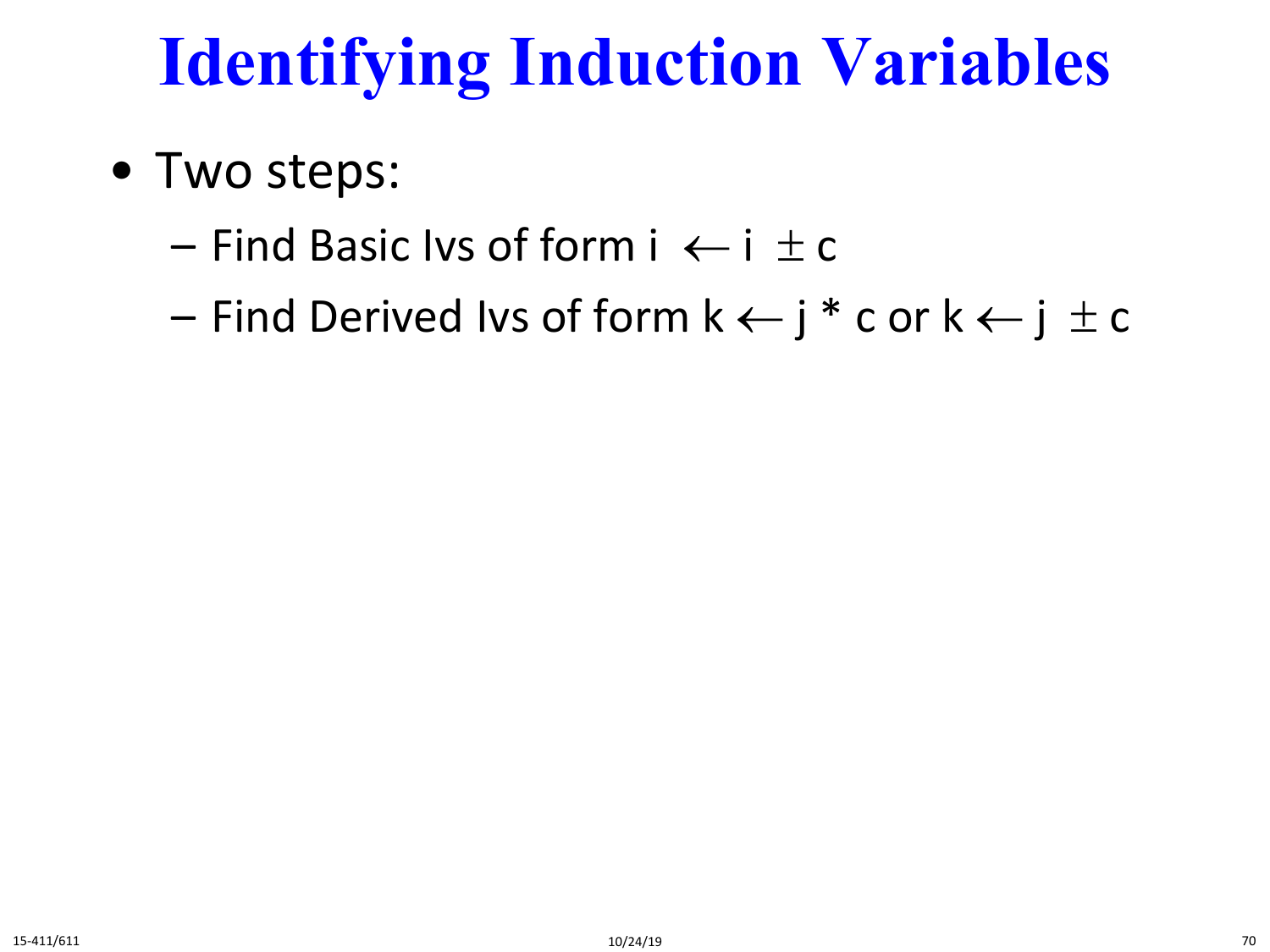# **Finding Basic IVs**

- Maintain two tables:
	- basic: Holds all vars that can be basic IV
	- other: Holds all vars that cannot be basic IV
- Scan stmts in loop:
	- if i  $\leftarrow$  i  $\pm$  c and l  $\notin$  other, then put in basic
	- $-$  if i  $\leftarrow$  anything else, then remove from basic and put in other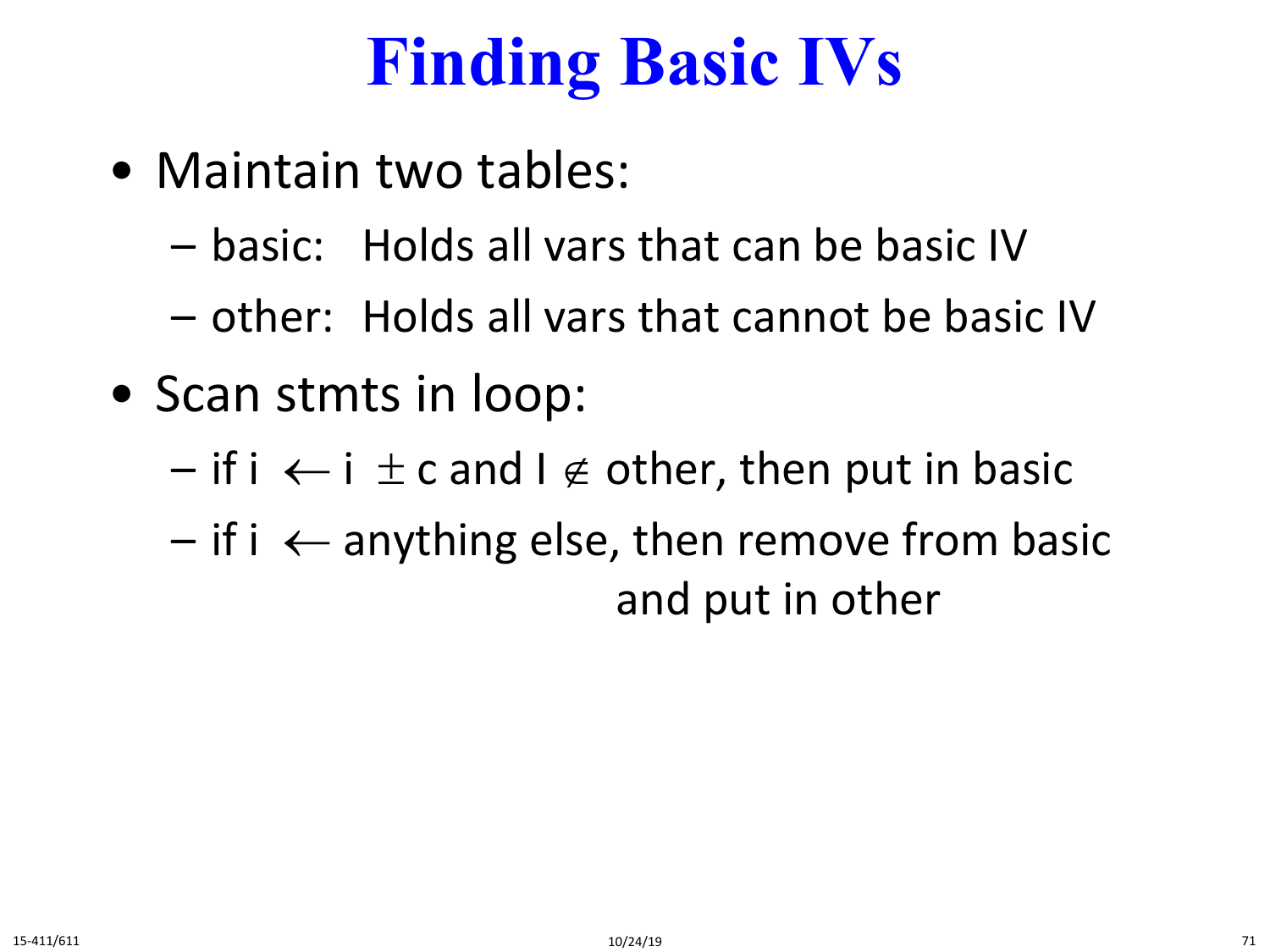# **Finding Derived IVs**

- Scan statements to create worklist W
	- if var defined more than once and var  $\notin$  basic, then, put into other
	- $-$  if stmt uses any var  $\in$  basic, insert into W
- Repeat until W is empty:

 $-$  if s has form "k  $\leftarrow$  j \* x" or "k  $\leftarrow$  j  $\pm$  x" AND

 $k \notin$  other AND why do we know that j is x is loop invari an induction var?

• if  $j \in$  basic, then k is derived JV enter k into derivedTable put all stmts using k into W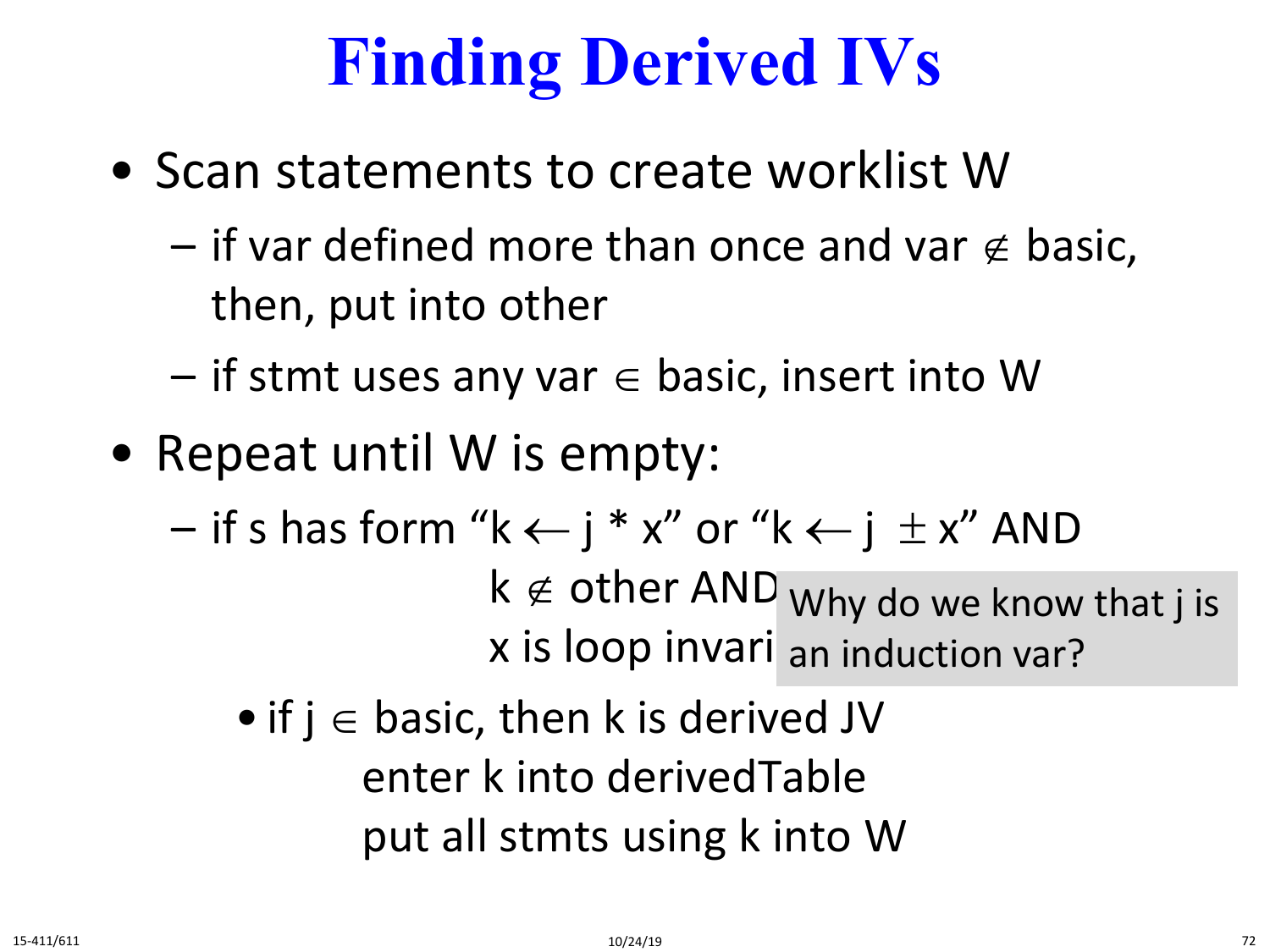# **Finding Derived IVs**

- Repeat until W is empty:
	- $-$  if s has form "k  $\leftarrow$  j \* x" or "k  $\leftarrow$  j  $\pm$  x" AND k ∉ other AND x is loop invariant, then
		- if  $j \in$  basic, then k is derived IV enter k into derivedTable put all stmts using k into W
		- else if  $j \in$  derived Table, then
- if only def of j reaching k is in loop AND there is only 1 def reaches k AND no assignment to i between j & k, then put k in derivedTable  $15-411/611$  15-411/611 10 V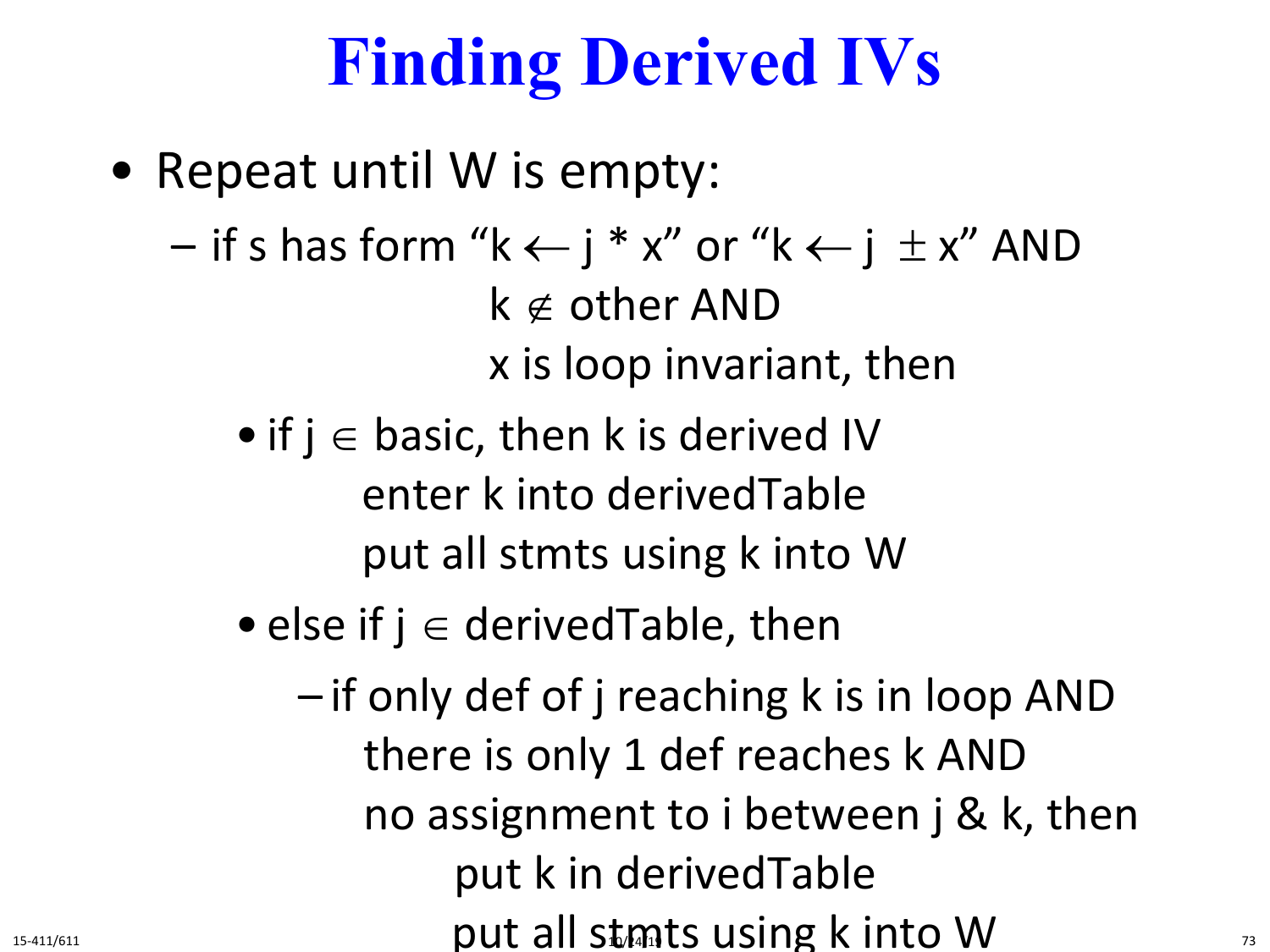# **Tracking tuples**

• As we gather Ivs we record: (base, offset, multiple) for each one

- For IV k:
	- if it is basic, the record: (k, 0, c)
	- else if defined as "k  $\leftarrow$  j \* x" AND j has (i, a, b) record:  $(i, a^*x, b^*x)$
	- else if defined as "k  $\leftarrow$  j  $\pm x$ " AND j has (i,a,b) record: (i,  $a \pm x$ , b)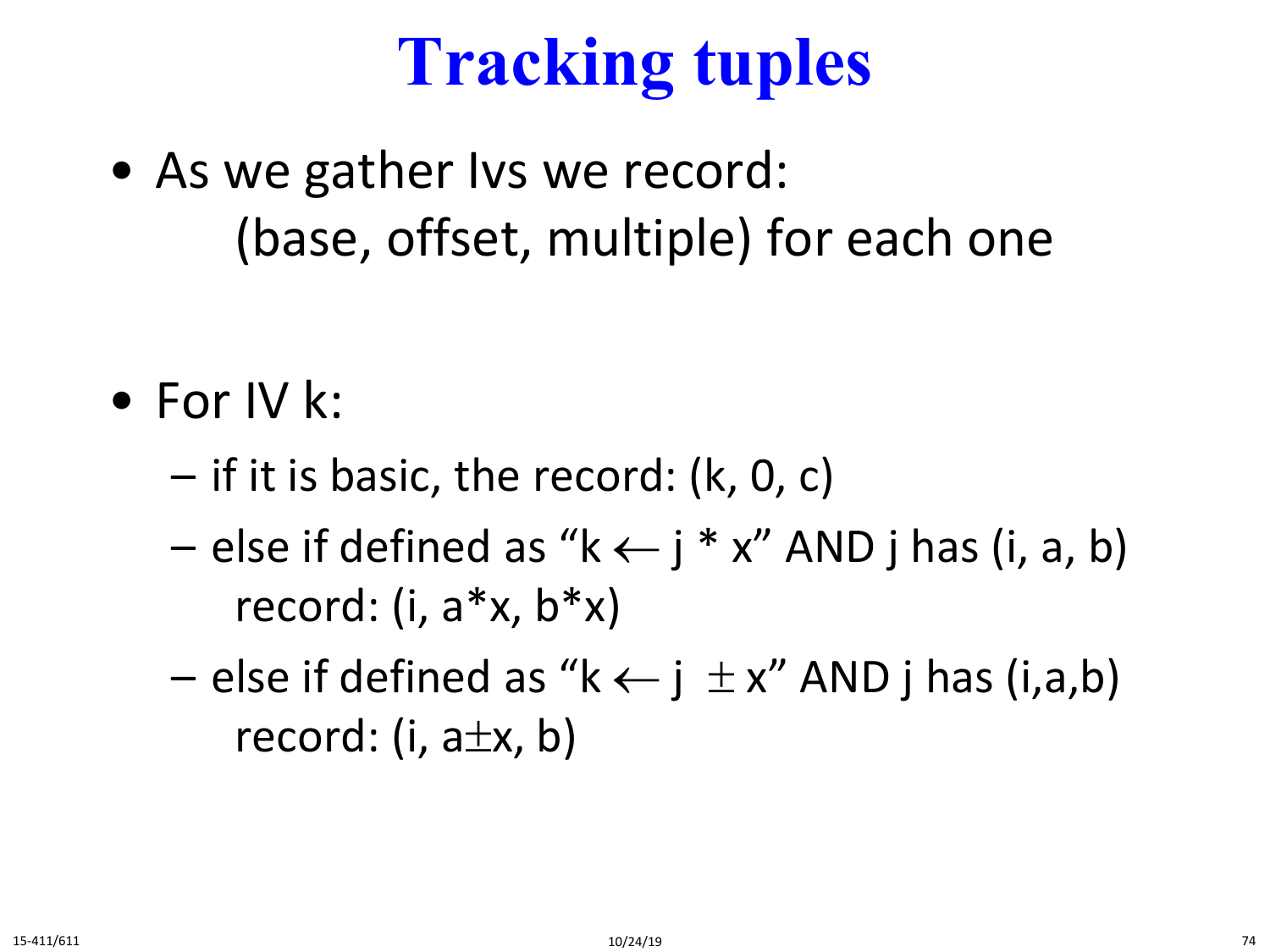# **IV Optimizations**

- Once we have identified all Ivs and recorded their tuples, we perform 3 optimizations:
	- strength reduction
	- useless-variable elimination
	- Comparison rewriting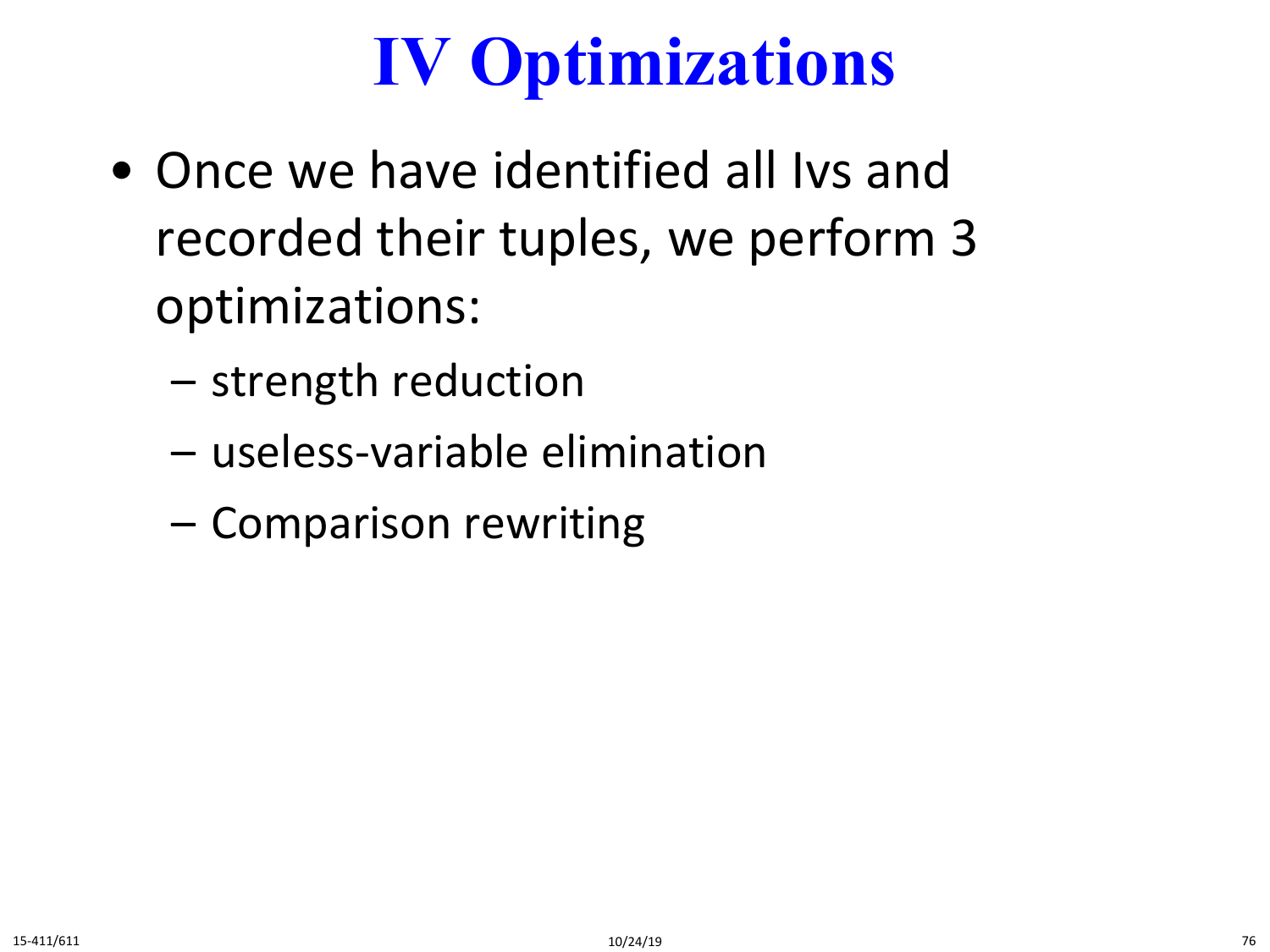#### **How to do it, step 4**

• This is the strength reduction step

• For an induction variable  $k = (i, c1, c2)$ 

- $-$  initialize k = i  $*$  c2 + c1 in the preheader
- replace k's def in the loop by

$$
k = k + c2
$$

– make sure to do this after i's def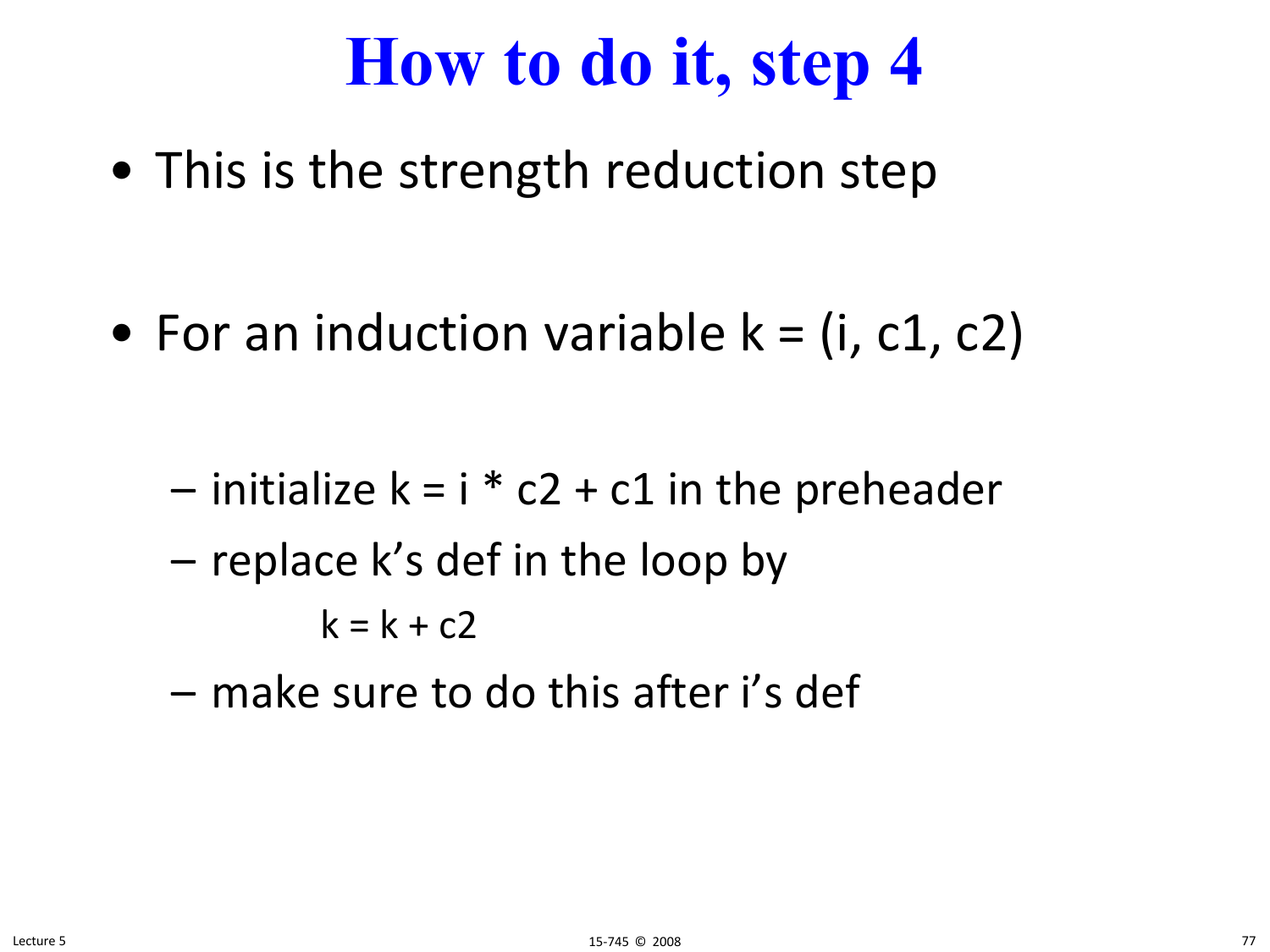## **How to do it, step 5**

• This is the comparison rewriting step

- For an induction variable  $k = (i, a_k, b_k)$ 
	- If k used only in definition and comparison
	- There exists another variable, j, in the same class and is not "useless" and j=(i, a<sub>j</sub>, b<sub>j</sub>)
- Rewrite k < n as  ${\mathsf j} < ({\mathsf b}_{\mathsf j} / {\mathsf b}_{\mathsf k}) ({\mathsf n}$ -a $_{\mathsf k})$ +a $_{\mathsf j}$
- Note: since they are in same class:

$$
(j-a_j)/b_j = (k-a_k)/b_k
$$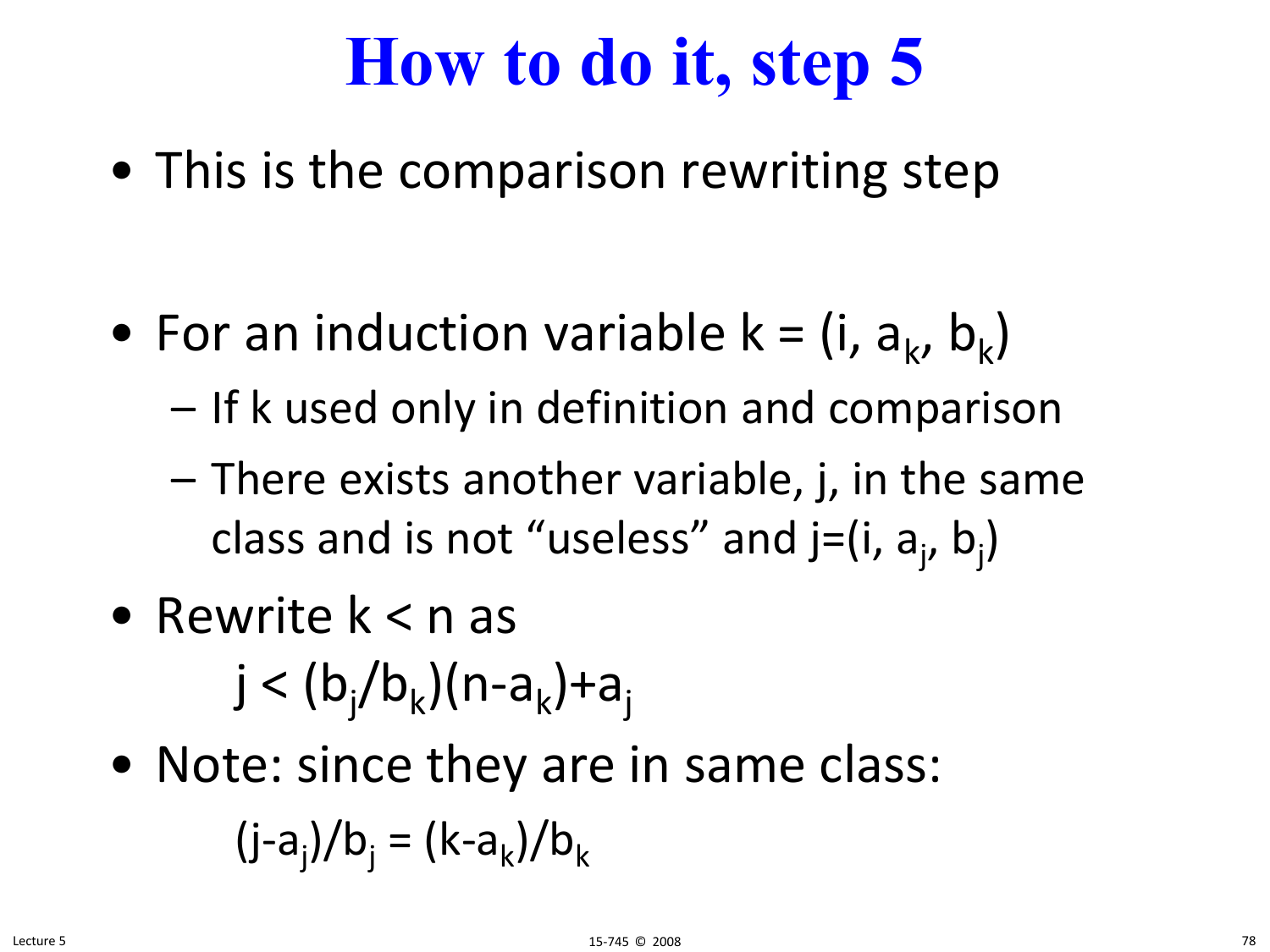#### **Notes**

- Are the c1, c2 constant, or just invariant?
	- if constant, then you can keep folding them: they're always a constant even for derived IVs
	- otherwise, they can be expressions of loop-invariant variables

• But if constant, can find IVs of the type  $x = i/b$ 

and know that it's legal, if b evenly divides the stride…